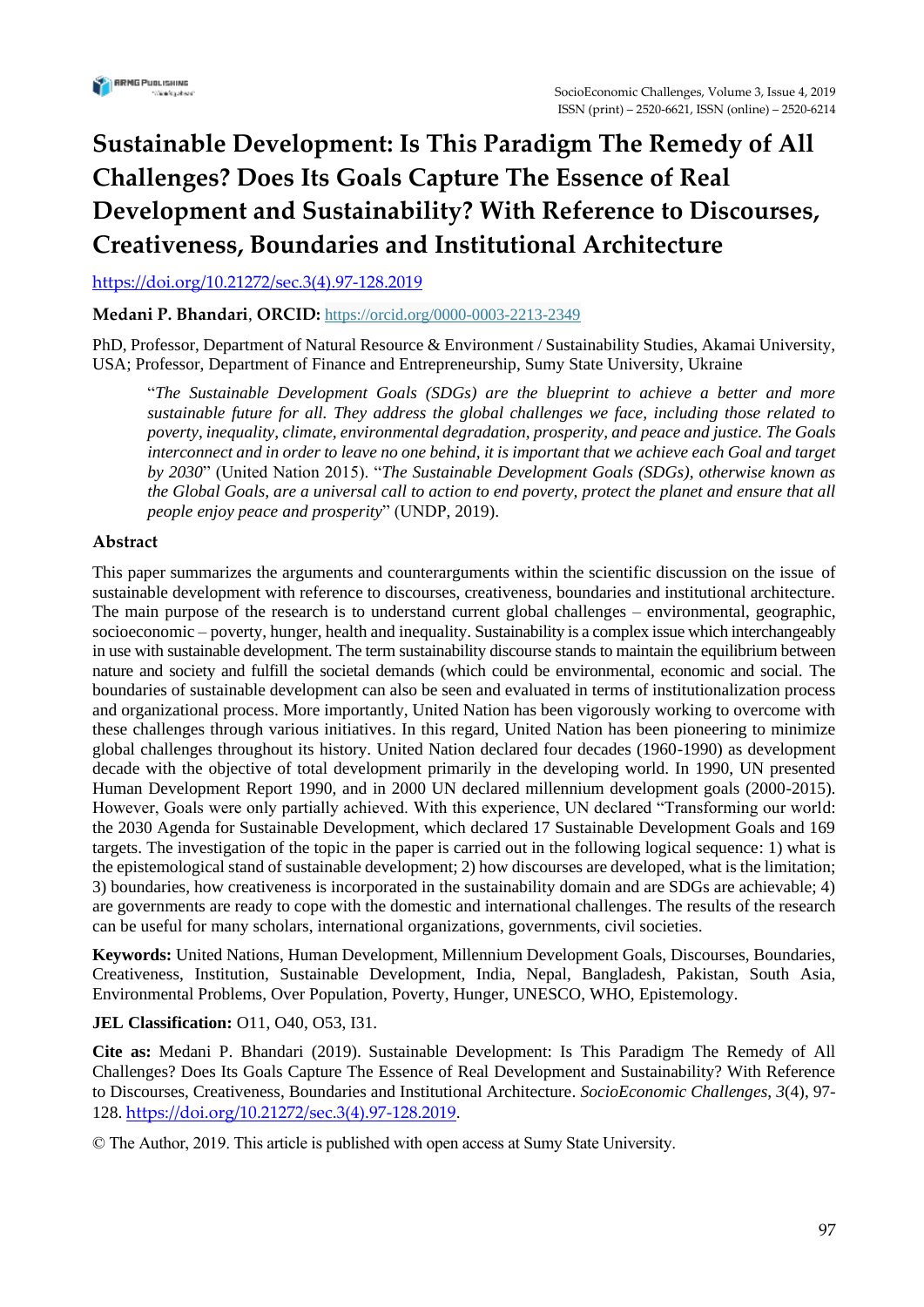## **Introduction**

SDGs are achievable. To achieve SDGs goals and meet the targets, there is a need of real commitments - in so far - commitments are limited on the paper - or in the political slogans. United Nations and its member nations are taking SDGs as remedy of all problems. For example, the UN declaration 2015 states that "*The Sustainable Development Goals are the blueprint to achieve a better and more sustainable future for all. They address the global challenges we face, including those related to poverty, inequality, climate, environmental degradation, prosperity, and peace and justice. The Goals interconnect and in order to leave no one behind, it is important that we achieve each Goal and target by 2030*" (United Nation 2015). This statement is enough to show the hope; however, the entire declaration openly and equally treats haves and haves not country as UN stands for. However, none of the documents disclose why inequality gaps (in every span-social-economicenvironment) are widening throughout the history - rapidly increasing in recent decades? Who are responsible, and why it is increasing despite of numerous efforts from related stakeholders? Are individual countries capable enough to implement the SDGs? What is the cost of poverty*, inequality, climate, environmental degradation?* And where are the resources? Are global international development agencies willing to support developing nations without (agency's income-return) any stirring. Will development agencies support to developing nations without interventions in their national strategies? In so far, we have not seen any agencies support without conditions. These conditional supports primarily create super strata as supporter and recipient are automatically remain in lower strata. There is no free wheel as well as free will to developing countries who must rely on others merci to tackle the accelerating environmental problem for which they were and are not responsible for. I would say SDGs have created a temporary emotion of hope, however, mostly countries of global south may or may not be able to bring desired outcome. The current trend so far in the developed world (G20) shows questionable results. As Bertelsmann Stiftung and Sustainable Development Solutions Network 2018, indicates that the lack of economic resources, appropriate institutional arrangements; suitable monitoring evaluation tools and shortage of appropriate professional manpower are the major challenges toward the achieving SDGs. Bertelsmann Stiftung and Sustainable Development Solutions Network 2018, report summarizes that:

- $\triangleright$  Most G20 countries have started SDGs implementation, but important gaps remain.
- $\triangleright$  No country is on track towards achieving all SDGs.
- ➢ Conflicts are leading to reversals in SDG progress.
- $\triangleright$  Progress towards sustainable consumption and production patterns is too slow.
- ➢ High-income countries generate negative SDG spillover effects.
- ➢ Inequalities in economic and social outcomes require better data (page IX).

If so, what is the condition of developing countries? Unknown. Will remain unknown because they are still, in planning phase or for the report purpose – they might have some framework, however implementation? Is matter of big question mark (?). "To achieve the SDGs, countries must undertake major transformations of education, health, energy systems, land-use, urban development, and many other dimensions. Each transformation requires long term changes involving large numbers of stakeholders from government, business, and civil society. Since such complex transformations cannot be implemented by markets alone, governments must take the lead in mobilizing stakeholders, planning for the transformations, designing supporting policy processes, and mobilizing the public funding" (Bertelsmann Stiftung and Sustainable Development Solutions Network 2018:1). Similarly, Egron-Polak (2019) rightly shows the future directions to achieve the SDGs "SDGs address all nations – North, South, East and West; The 17 SDGs are all interconnected and show that solutions are interdependent; need holistic (multi-disciplinary) approaches; No SDG can be achieved without involvement – through research, education, and outreach – of higher education institutions; None can be achieved without international collaboration and commitment; Current trajectories of development (including in HE) are unsustainable – economically, socially, and politically; International education and research can serve to raise awareness, be at forefront of search for alternatives, demonstrate centrality of both knowledge and collaboration, gain new impetus by building on other broad agendas'*.* SDGs are global agendas and unified international efforts are needed to achieve them practically. Institutionalization is process (Scott 2001), must cross several prerequisites; similarly, internationalization also need combined efforts at multinational level. Therefore, it is hard judge and too early to predict. Based on past experiences, (United Nations development decades - 1960-90; agenda 21; millennium development goals) there is rational ground state that SDGs, may be partially achieved by 2030. Even to achieve partial indeed, there is a need of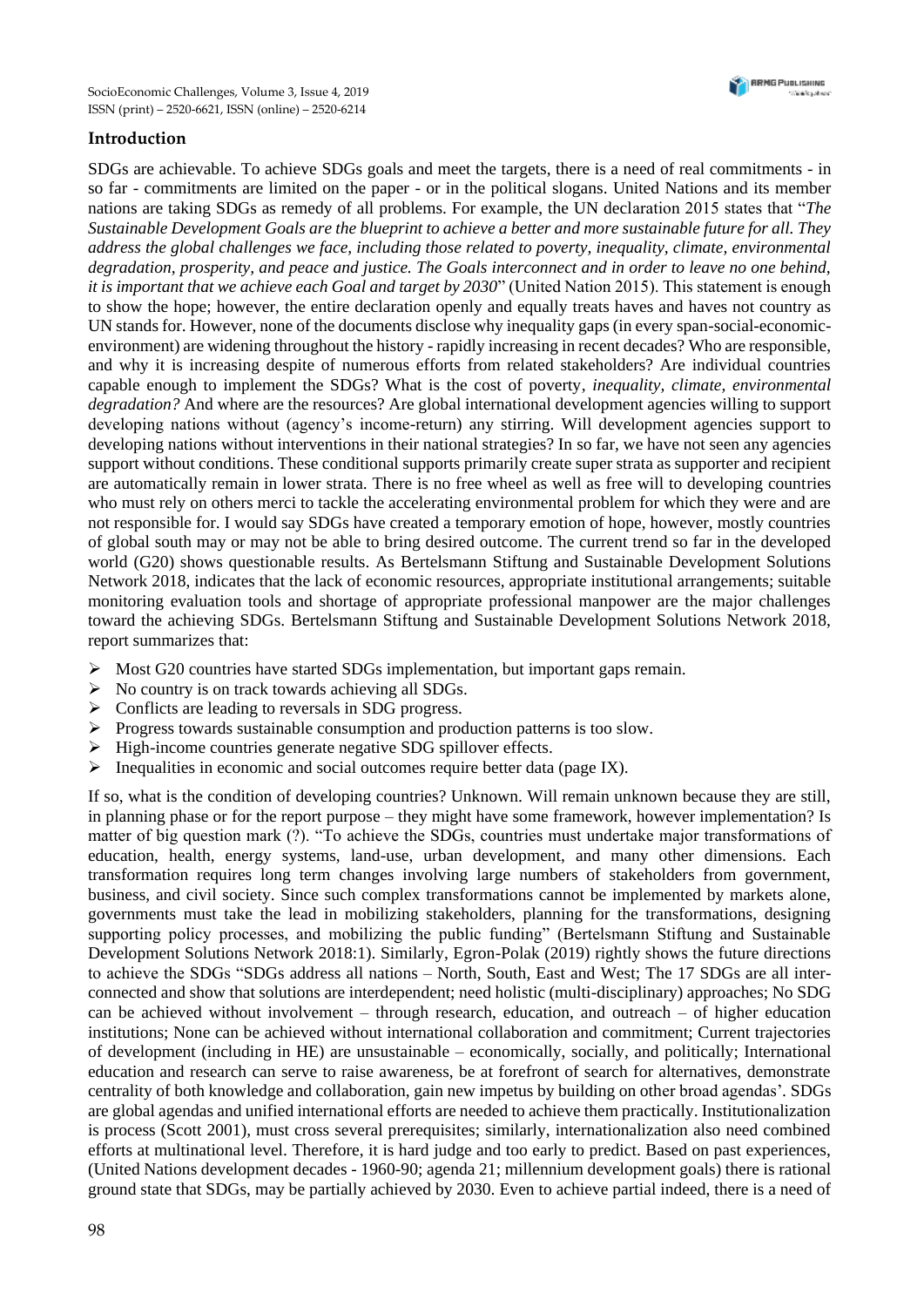

strong commitments of governments, reginal and global collaborations and strong institutional architecture for monitoring and evaluation.

#### **These questions:**

- *1. How theoretically and practically is sustainability discourse developed?*
- *2. What are the boundaries and what is the linkage with creativeness?*
- *3. Does sustainability notion help to foster creativeness and innovation?*
- *4. What is the institutional architecture to attain the SDGs?*

### **1. How Theoretically and Practically Sustainability Discourse Developed?**

*A "theory" is not a collection of assertions about the behavior of the actual economy but rather an explicit set of instructions for building a parallel or analogue system--a mechanical, imitation economy. A "good" model, from this point of view, will not be exactly more "real" than a poor one, but will provide better imitations. Of course, what one means by a "better imitation" will depend on the questions to which one wishes answers (Lucas 1980: 697).*

Discourse is what we understand and share the meaning of idea, concept, opinion (written or unwritten). "The routine day-to-day usage of the term discourse simply refers to a stretch of text or spoken utterances that cohere into a meaningful exposition" (Chris Barker, 2004: 54).

Sustainability as such is a complex term, sustain – survive, maintain, bearing or holding capacity and ability to be able of. However, in definitional statement, mostly scholarly world cites from Our Common Future report (1987) which states "development that meets the needs of the present without compromising the ability of future generations to meet their own need" (Our Common Future, 1987). In definitional term, Sustainability and sustainable development are used interchangeably, which builds on three major areas, Environmental Sustainability, Economic Sustainability and Social Sustainability.



**Figure 1. The semantics of sustainable development**

Source: adopted from Lele, 1991: 608.

"*The current state of scientific knowledge (particularly insights obtained in the last few decades) about natural and social phenomena and their interactions leads inexorably to the conclusion that anyone driven by either long-term self-interest, or concern for poverty, or concern for intergenerational equity should be willing to support the operational objectives of SD*" (Lele, 1991: 612).

Lele (1991) nicely presents the complexity of sustainable development (SD) from concepts to the implementing phase, which reveals the fact that SD depends on many aspects and can be implement with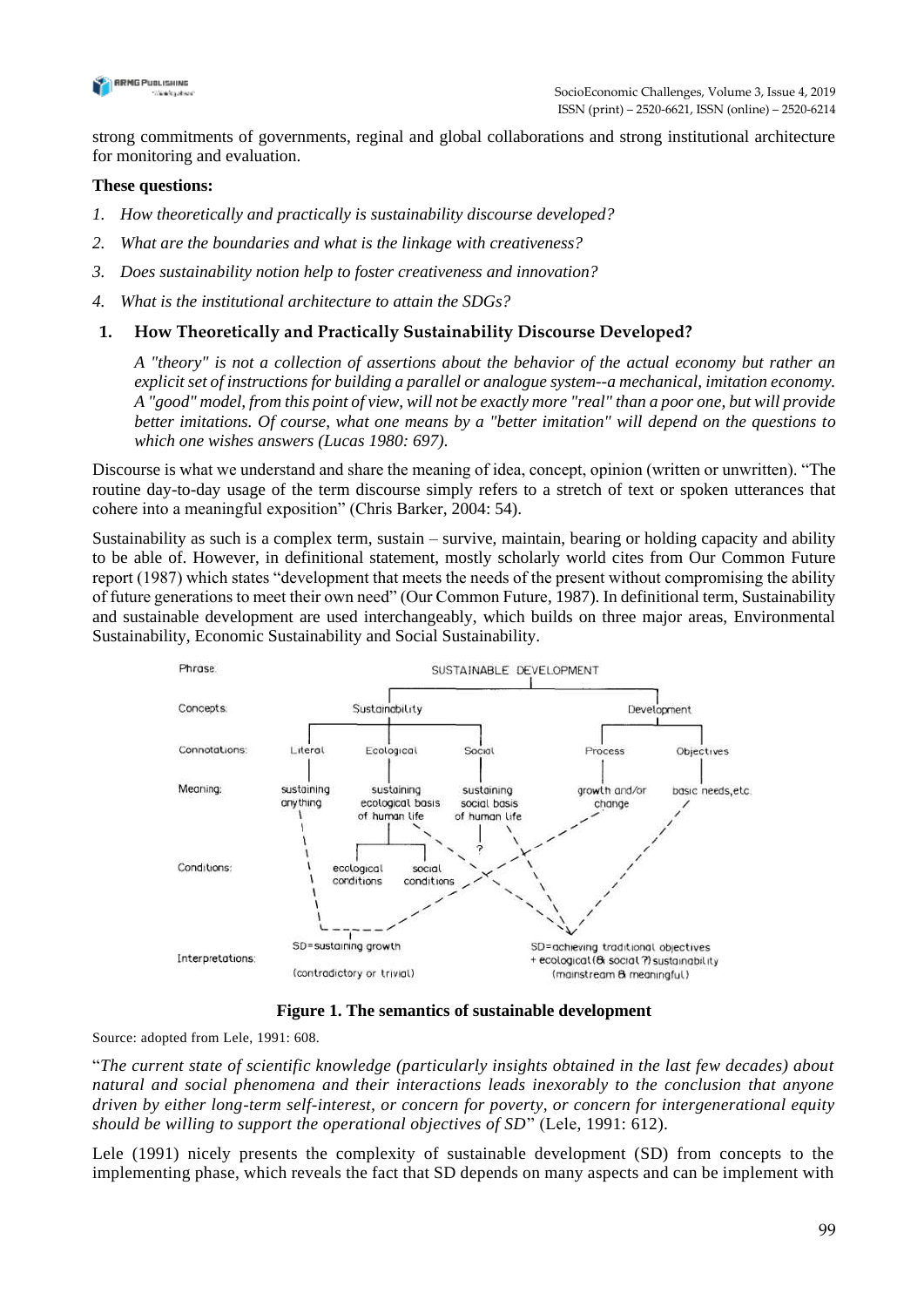the application of multidimensional approaches. The following table gives general scenario of SD coverage (self-explanatory).

Sustainability is a complex issue which interchangeably in use with sustainable development. Various authors have used the term various ways and defined various categories to illustrate the issue they are addressing (health, development, policy, environment, climate change, weather variation, ……) (Corral-Verdugo et el., 2009; Betsy, 2010; SDSN, 2014; Boucher, 2015; United Nations, 2015; WHO, 2015; Mitchell and Walinga 2017; Tahvilzadeh, StigMontin and Cullberg, 2017; Bhandari, 2018). The term sustainability discourse stands to maintain the equilibrium between nature and society and fulfill the societal demands (which could be environmental, economic and social). Sustainability scholarship is to search the know how of how development can be maintained without hampering the natural ecosystem and how the global major problems *i.e.* Environmental problems, socioeconomic problems - poverty, hunger, health can be solved or at least minimize. Sustainability discourse is the overall scenario of how the concept began and how all concern stakeholders use, develop, adjust with it. Discourse can be seen as "social interaction, discourse as power and domination, discourse as communication, discourse as contextually situated, discourse as social semiosis, discourse as natural language use, discourse as complex, layered construct, sequences and hierarchies in discourse, abstract structures versus dynamic strategies in discourse, and types or genres of discourse" (Van Dijk, 2011). As Barker (2004: 54) notes "discourse is said to 'unite' language and practice and refers to regulated ways of speaking about a subject through which objects and practices acquire meaning". Sustainability discourse captures the notion of how the theories and practices have been developed and how the concern stakeholders utilized in established scenario. Sustainability discourses can be seen as creation of sustainability regime creation, by which various rules, regulations, norms, values and policy has been created. Sustainability discourses are accepted notion in the contemporary political, social, economic and environmental policy domain. As such sustainability discourse can be seen from IUCN, UNEP, WWF document "World Conservation Strategy: Living Resource Conservation for Sustainable Development" in 1980.

|                                                                                                                                                                                                                                                                                                                                                                                                 | The World Conservation Strategy is intended to stimulate a<br>more focused approach to the management of living resources<br>and to provide policy guidance on how this can be carried out                                                                                                                                                                                                                                                    |
|-------------------------------------------------------------------------------------------------------------------------------------------------------------------------------------------------------------------------------------------------------------------------------------------------------------------------------------------------------------------------------------------------|-----------------------------------------------------------------------------------------------------------------------------------------------------------------------------------------------------------------------------------------------------------------------------------------------------------------------------------------------------------------------------------------------------------------------------------------------|
|                                                                                                                                                                                                                                                                                                                                                                                                 | by three main groups:<br>- government policy makers and their advisers;<br>- conservationists and others directly concerned with living<br>resources;<br>- development practitioners, including development agencies,<br>industry and commerce, and trade unions.<br>1. The aim of the World Conservation Strategy is to achieve the                                                                                                          |
| <b>The Symbol</b><br>The circle symbolizes the biosphere $-$ the thin<br>covering of the planet that contains and sustains life.<br>The three interlocking, overlapping arrows<br>symbolize the three objectives of conservation:<br>maintanance of essential ecological processes<br>and life-support systems;<br>preservation of genetic diversity;<br>sustainable ulilization od species and | three main objectives of living resource conservation:<br>a. to maintain essential ecological processes and life-support<br>systems<br>b. to preserve genetic diversity<br>c. to ensure the sustainable utilization of species and<br>6. The World Conservation Strategy ends by summarizing the<br>main requirements for sustainable development, indicating<br>conservation priorities for the Third Development Decade<br>$(section 20)$ . |

Table 1. Sustainability discourse

Source: IUCN-UNEP-WWF (1980-vi-vii) [https://portals.iucn.org/library/sites/library/files/documents/WCS-004.pdf.](https://portals.iucn.org/library/sites/library/files/documents/WCS-004.pdf)

The world conservation strategy the symbol and the text clearly emphasize the importance to sustainability, which also paved the foundation of sustainability discourses. However, one can trace the originality of discourses when people began to think about the limitation of natural resources and interrelated harmonies relationships between human and nature. In this respect, we can see the modern environment conservation history and the efforts to conserve them particularly in terms of environmental problems-climate change. Sustainability discourse developed as a problem-solving tool. The meaning of sustainability has been modified as its application became popular. The following table adopted from Klarin (2018: 77), provides chronological overview of the meaning of sustainable development.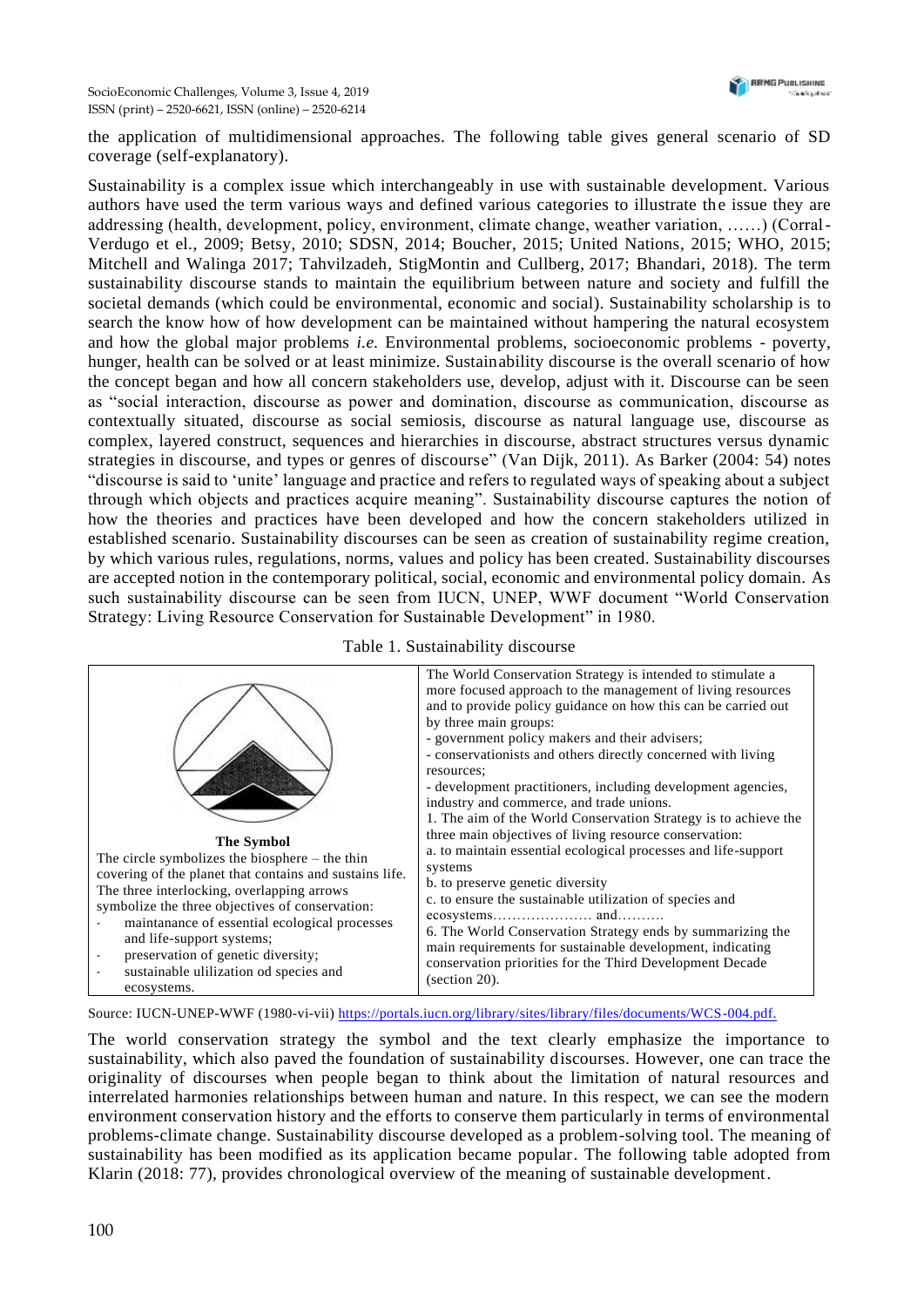

#### Table 2. The chronological overview of the meaning of sustainable development in the period 1980-2018

| Authors/publication and | Meaning and understanding of sustainable development                                                                                                                                                                                 |
|-------------------------|--------------------------------------------------------------------------------------------------------------------------------------------------------------------------------------------------------------------------------------|
| vear                    |                                                                                                                                                                                                                                      |
| <b>IUCN 1980</b>        | <b>World Conservation Strategy</b>                                                                                                                                                                                                   |
| <b>WCED, 1987</b>       | Sustainable development is a development that meets the needs of the present without compromising the ability of                                                                                                                     |
|                         | future generations to meet their own needs.                                                                                                                                                                                          |
| Pearce et al., 1989     | Sustainable development implies a conceptual socio-economic system which ensures the sustainability of goals in<br>the form of real income achievement and improvement of educational standards, health care and the overall quality |
|                         | of life.                                                                                                                                                                                                                             |
| Harwood, 1990           | Sustainable development is unlimited developing system, where development is focused on achieving greater                                                                                                                            |
|                         | benefits for humans and more efficient resource use in balance with the environment required for all humans and                                                                                                                      |
|                         | all other species.                                                                                                                                                                                                                   |
| IUCN, UNDP & WWF,       | Sustainable development is a process of improving the quality of human life within the framework of carrying                                                                                                                         |
| 1991                    | capacity of the sustainable ecosystems.                                                                                                                                                                                              |
| Lele, 1991              | Sustainable development is a process of targeted changes that can be repeated forever.                                                                                                                                               |
| Meadows, 1998           | Sustainable development is a social construction derived from the long-term evolution of a highly complex system                                                                                                                     |
|                         | - human population and economic development integrated into ecosystems and biochemical processes of the                                                                                                                              |
|                         | Earth.                                                                                                                                                                                                                               |
| PAP/RAC, 1999           | Sustainable development is development given by the carrying capacity of an ecosystem.                                                                                                                                               |
| Vander-Merwe & Van-der- | Sustainable development is a program that changes the economic development process to ensure the basic quality                                                                                                                       |
| Merwe, 1999             | of life, protecting valuable ecosystems and other communities at the same time.                                                                                                                                                      |
| Beck & Wilms, 2004      | Sustainable development is a powerful global contradiction to the contemporary western culture and lifestyle.                                                                                                                        |
| Vare & Scott, 2007      | Sustainable development is a process of changes, where resources are raised, the direction of investments is                                                                                                                         |
|                         | determined, the development of technology is focused, and the work of different institutions is harmonized, thus                                                                                                                     |
|                         | the potential for achieving human needs and desires is increased as well                                                                                                                                                             |
| Sterling, 2010          | Sustainable development is a reconciliation of the economy and the environment on a new path of development                                                                                                                          |
|                         | that will enable the long-term sustainable development of humankind.                                                                                                                                                                 |
| Marin et al., 2012      | Sustainable development gives a possibility of time unlimited interaction between society, ecosystems and other                                                                                                                      |
|                         | living systems without impoverishing the key resources                                                                                                                                                                               |
| Duran et al., 2015      | Sustainable development is a development that protects the environment, because a sustainable environment                                                                                                                            |
|                         | enables sustainable development                                                                                                                                                                                                      |
| Bhandari 2018           | Sustainable development is a fundamental basis of development practice and way of thinking ahead.                                                                                                                                    |

Source: Klarin (2018:77).

This change of sustainability meaning is based on its complexity- in coverage- Economic- Social and environment and its subsidiaries. According to Daly *"Standard economics defines sustainability as nondeclining utility over generations. Ecological economics considers this unworkable because utility is not measurable, and more importantly cannot be bequeathed. Also, it is throughput, not utility, that impinges on the environment. Ecological economics therefore defines sustainability as the bequest to future generations of an intact resource base, a non-declining stock of natural capital (strong sustainability). Some economists define sustainability as a non-declining total capital stock (the sum of natural and man-made capital) on the neoclassical assumption of easy substitution between the two. The usual ecological economists' view of complementarity, with natural capital being the limiting factor, argues for the nonreclining natural capital definition"* (Daly, 2007: 254-255).

Primarily sustainability discourse was developed to overcome the worrisome triggered through environmental change and to search the technological tools to monitor the environmental challenges and impacts.

| Year | Activity                                                                                   | Description                                                                                                                                                                |
|------|--------------------------------------------------------------------------------------------|----------------------------------------------------------------------------------------------------------------------------------------------------------------------------|
| 1969 | UN published the report Man and His Environment or U<br>Thant Report.                      | Activities focused to avoid global environmental degradation. More<br>than 2,000 scientists were involved in creation of this report.                                      |
| 1972 | First UN and UNEP world Conference on the Human<br>Environment, Stockholm, Sweden.         | Under the slogan Only One Earth, a declaration and action plan for<br>environmental conservation was published.                                                            |
| 1975 | UNESCO conference on education about the<br>environment, Belgrade, Yugoslavia.             | Setting up a global environment educational framework, a statement<br>known as the Belgrade Charter.                                                                       |
| 1975 | International Congress of the Human Environment<br>(HESC), Kyoto, Japan.                   | Emphasized the same problems as in Stockholm in 1972.                                                                                                                      |
| 1979 | The First World Climate Conference, Geneva,<br>Switzerland.                                | Focused on the creation of the climate change research and program<br>monitoring.                                                                                          |
| 1981 | The first UN Conference on Least Developed Countries.<br>Paris, France.                    | A report with guidelines and measures for helping the<br>underdeveloped countries.                                                                                         |
| 1984 | Establishment of United Nations World Commission on<br>Environment and Development (WCED). | The task of the Commission is the cooperation between developed<br>and developing countries and the adoption of global development<br>plans on environmental conservation. |
| 1987 | WCED report Our Common Future or Brundtland report<br>was published.                       | A report with the fundamental principles of the concept of<br>sustainable development.                                                                                     |

#### Table 3. The development trend-the worrisome of environmental damage and mainstreaming of sustainability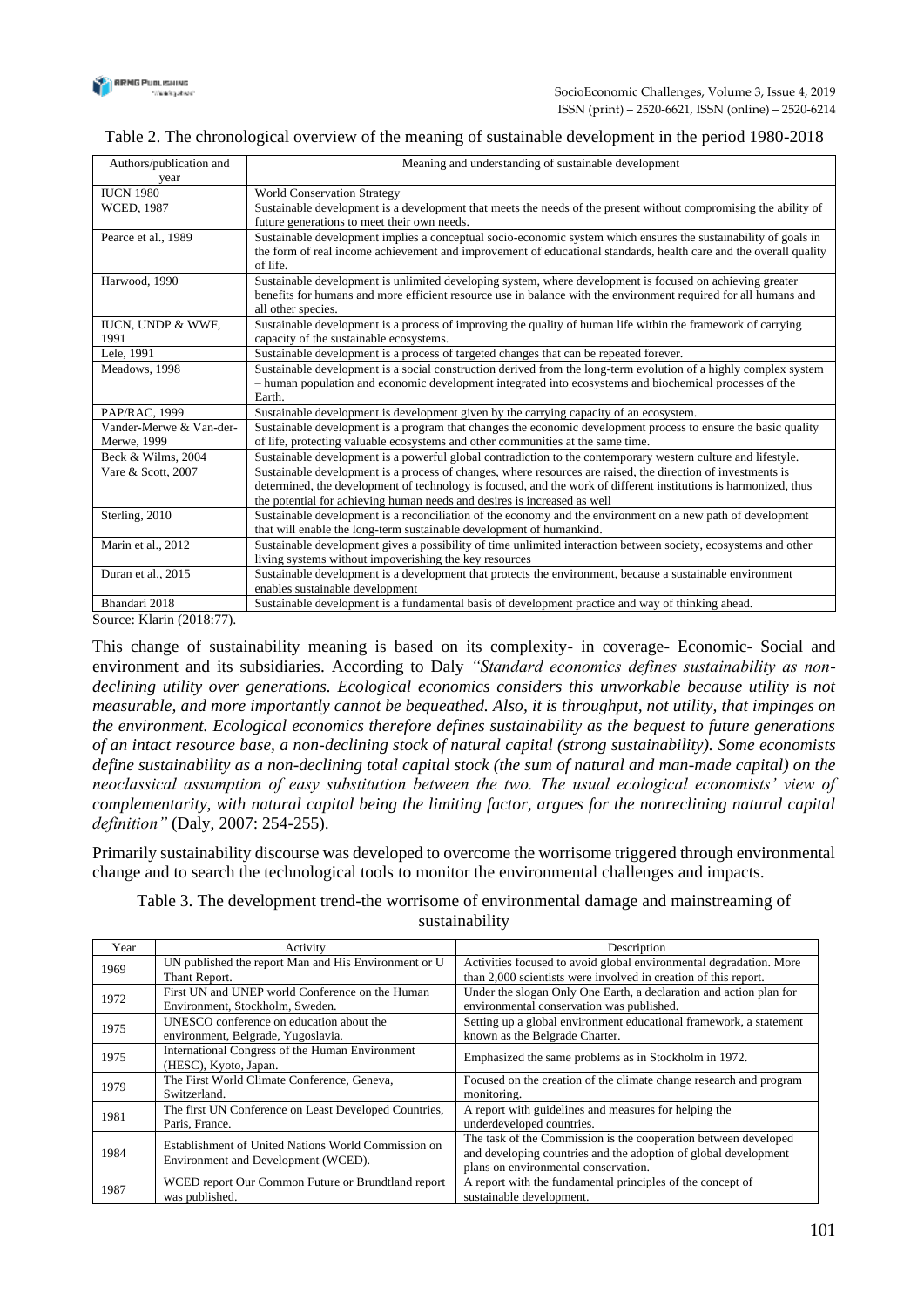## Table 3 (cont.). The development trend-the worrisome of environmental damage and mainstreaming of sustainability

| Year | Activity                                                                                                                 | Description                                                                                                                                                                                       |
|------|--------------------------------------------------------------------------------------------------------------------------|---------------------------------------------------------------------------------------------------------------------------------------------------------------------------------------------------|
| 1987 | Montreal Protocol was published.                                                                                         | Contains results of the researches on harmful effects on the ozone<br>layer.                                                                                                                      |
| 1990 | The Second World Climate Conference, Geneva,<br>Switzerland.                                                             | Further development of the climate change research and monitoring<br>program and the creation of global Climate Change Monitoring<br>System.                                                      |
| 1992 | United Nations Conference on Environment and<br>Development (Earth Summit or Rio Conference), Rio de<br>Janeiro, Brazil. | In the Rio Declaration and Agenda 21 Action Plan principles of<br>sustainable development were established and the framework for the<br>future tasks as well.                                     |
| 1997 | Kyoto Climate Change Conference, Kyoto, Japan.                                                                           | The Kyoto Protocol was signed between countries to reduce CO2<br>and other greenhouse gas emissions, with commencement in 2005.                                                                   |
| 2000 | UN published Millennium declaration.                                                                                     | Declaration containing eight Millennium Development Goals<br>$(MDGs)$ set by 2015.                                                                                                                |
| 2002 | The World Summit on Sustainable Development,<br>Johannesburg, South Africa.                                              | Report with the results achieved during the time from the Rio<br>Conference, which reaffirmed the previous obligations and set the<br>guidelines for implementation of the concept in the future. |
| 2009 | The Third World Climate Conference, Geneva,<br>Switzerland.                                                              | Further development of the global Climate Change Monitoring<br>System with the aim of timely anticipation of possible disasters.                                                                  |
| 2009 | World Congress Summit G20, Pittsburgh, USA.                                                                              | G20 member states made an agreement on a moderate and<br>sustainable economy.                                                                                                                     |
| 2012 | UN conference Rio +20, Rio de Janeiro, Brazil                                                                            | Twenty years from the Rio conference, report the future we want<br>renewed the commitment to the goals of sustainable development<br>and encouraged issues of the global green economy.           |
| 2015 | UN Sustainable Development Summit 2015, New York,<br>SAD.                                                                | The UN 2030 Agenda for Sustainable Development was published,<br>setting up 17 Millennium Development Goals which should be<br>achieved by 2030.                                                  |
| 2015 | UN conference on climate change COP21Paris Climate<br>change Conference, Paris, France.                                  | Agreement on the reduction of greenhouse gases in order to reduce<br>and limit global warming.                                                                                                    |

Source: UN 2015; UNFCCC, 2016 (recited from Klarin 2018:72).

The environmental change detection was only possible through the technological enhancement and use of enhanced tools to detect the change. If we go even back, we can find, how, the Greek began to explore the position of the Earth and atmospheric variation through Geology and Geography (Geology: Greek meaning Earth and its speed and Geography (Tuan1991) "ge" for earth and "grapho" for "to write"); from where the exploration of climate variation and change came into the research agenda. The concern about the environmental change can be seen from the Greek Era; however, it was only within a certain group of people. The geological and geographical study of the Earth's system paved the ground for research on scenarios of climate variation; these are the oldest disciplines of the academic world. Longwell (1954) examines the root of the geological exploration - the first step in the detection of environmental change (Bhandari 2017). However, the concerned people were only elites / scholars and scientists. Historically, we can find many concerned scientists about the impact of environmental damage on human, however, it was also subject of discussion at the political arena. "The history of life on earth has been a history of interaction between living things and their surroundings ... Considering the whole span of earthly time, the opposite effect, in which life continually modifies its surroundings, has been relatively slight. Only within the moment of time represented by the present century has one species — man — acquired significant power to alter the nature of his world." (Rachel Carson, Silent Spring, 1962).

In the modern era, 1972 was the milestone year for the institutionalization of environmental concern and sustainability discourse formalization, through the first World Conference on Global environment, which recommended establishing the United National Environment Program. Similarly, the Club of the Rome also published its most authentic report "The Limits to Growth" (1972), which draws global attention to the global environment. There is no direct challenge on the research outcome of the Rome Club. The "Limits to Growth" report states that if the present growth trends in world population, industrialization, pollution, food production and resource depletion continue unchanged, the limits to growth on this planet will be reached sometime within the next one hundred years (Bhandari, 2012). The most probable result will be a rather sudden and uncontrollable decline in both population and industrial capacity. This was a second shock after Rachel Carson's book *Silent Spring* (1962), which largely drew the attention of the general public regarding the seriousness of global climate change (Brechin and Bhandari 2011). Having growing concerns and evidence of global impact of environment, UNEP continued its consultation with the scientific and government agencies to reach a mutual understanding.

*"Human history has traditionally been cast in terms of the rise and fall of great civilizations, wars, and specific human achievements. This history leaves out the important ecological and climate contexts that shaped and*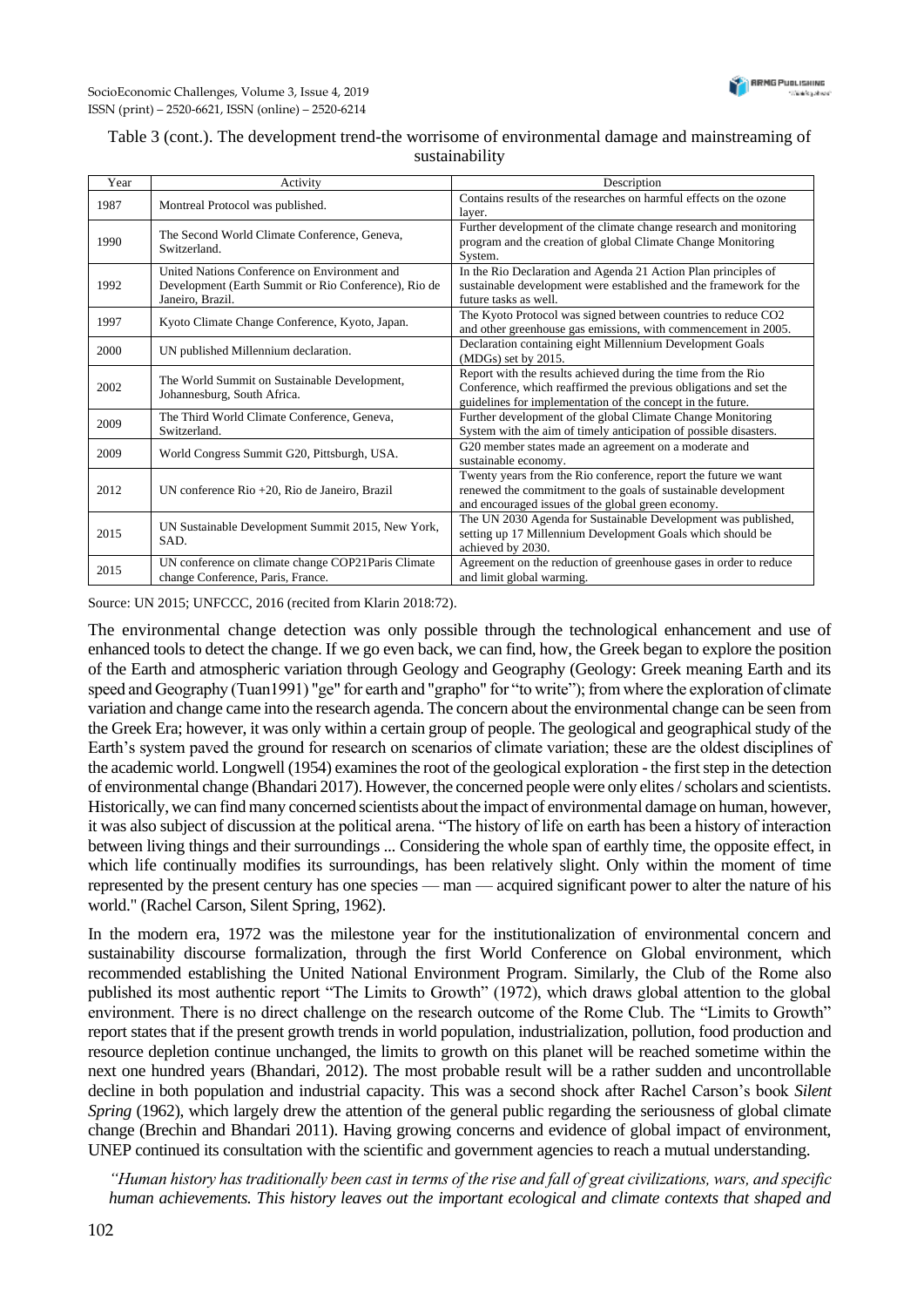

*mediated these events. Human history and earth system history have traditionally been developed independently…and there have been few attempts to integrate these histories … across these fields of study"*  (Robin and Steffen, 2007: 9). The environmental history helps to pave the future direction through its failure or success stories.

It is established notion that the sustainability discourses emerged very recently, however, it has long route to be accepted in the main stream of political, social, economic and environmental agendas. The growth of international concern of governments, scientific agencies, non-profit sector and general public dealing with the environment began to accelerate from the beginning of the  $20<sup>th</sup>$  century and still continues. The sustainability discourse is uniformly accepted, used, and being utilized.

The sustainability discourse became so paramount that, it has its own niche in development arena of current time. It can be state that, discourse became an established, accepted principle, in another words, it can be seen as sustainability regime. "Regime is sets of implicit or explicit principles, norms, rules and decision-making procedures around which actors' expectations converge in a given area of international relations" (Krasner, 1983). Maintaining the Sustainability is national, transnational, multinational and global concern. Socioeconomic and environment problems have been increasing on a global scale (HIVAID, inequality, transnational migration, terrorism, environmental problems-climate change etc.), and these problems themselves create certain types of regime and format their own networks and relationships.

In current scenario, sustainability discourses are seen in the form of agreement on the facts, norms, rules, and procedures. The United Nations has been playing a critical role in sustainability regime formation with factual scientific results and is influential in international policy formation to obtain the sustainable development goals.

In this regard, it is necessary to understand that "*discourse is not a neutral medium for the formation and transfer of values, meanings and knowledge that exist beyond its boundaries, rather, it is constitutive of them. That is, discourse is not best understood as an innocent reflection of non-linguistic meaning, nor simply in terms of the intentions of language users. Rather, discourse constructs meaning. Though material objects and social practices have a material existence outside of language, they are given meaning or 'brought into view' by language and are thus discursively formed. Discourse constructs, defines and produces the objects of knowledge in an intelligible way while excluding other forms of reasoning as unintelligible. It structures which meanings can or cannot be deployed under determinate circumstances by speaking subjects*" (Barker 2004:54). In relation to sustainability discourse, sustainability is no more a word with complex meaning, however, it is the framework of maintaining the "*development that meets the needs of the present without compromising the ability of future generations to meet their own need*" (Our Common Future 1987). And how, the sustainable development goals (SDGs) are the pathways and various policies are the directives and countries plans are the future directives. The goals are set with the past experience of millennium development goals implementation's (MDGs) output. As such MDGs was only partial success; SDGs has incorporated the shortfalls of past and created the future directives through 17 goals and 100s of policy directives.

Sustainability is a complex issue which is built on the necessity created by the over utilization of natural resources, due to accelerated development intervention on nature. As Costanza *et.el.* (2007) note "*the most remarkable phenomenon on Earth in the 20th century was the "Great Acceleration" the sharp increase in human population, economic activity, resource use, transport, communication and knowledge–science–technology that was triggered in many parts of the world…following World War II and which has continued into this century... Other parts of the world, especially the monsoon Asia region, are now also in the midst of the Great Acceleration. The tension between the modern nation state and the emergence of multinational corporations and international political institutions is a strong feature of the changing human-environmental relationship. The "engine" of the Great Acceleration is an interlinked system consisting of population increase, rising consumption, abundant cheap energy, and liberalizing political economies*" (Costanza et. al., 2007:4 as cited in Robin and Steffen, 2007:7). The anthropogenic disturbance in nature has been its acceleration and impact on planet's environment were drawing attentions of concerned stakeholders. This urgency was documented (one can state them as sustainability discourses at large), in various forms i.e. research papers, books, monographs, thesis, dissertation etc.(IUCN, 1980; Paehlke, 1989; Eckersley, 1992; Litfin, 1994; Hajer, 1995; Dryzek, 1997; van Dijk, 1998; Sawyer, 2002; Palmer, 2003; Barker, 2004; Diamond, 2005; Costanza et.al., 2007; Lorek and Fuchs, 2011; Veen, et. al., 2013; James, 2015; Tahvilzadeh et. al., 2017, etc.). The Silent Spring (1962); The Limits to Growth"(1972); World Conservation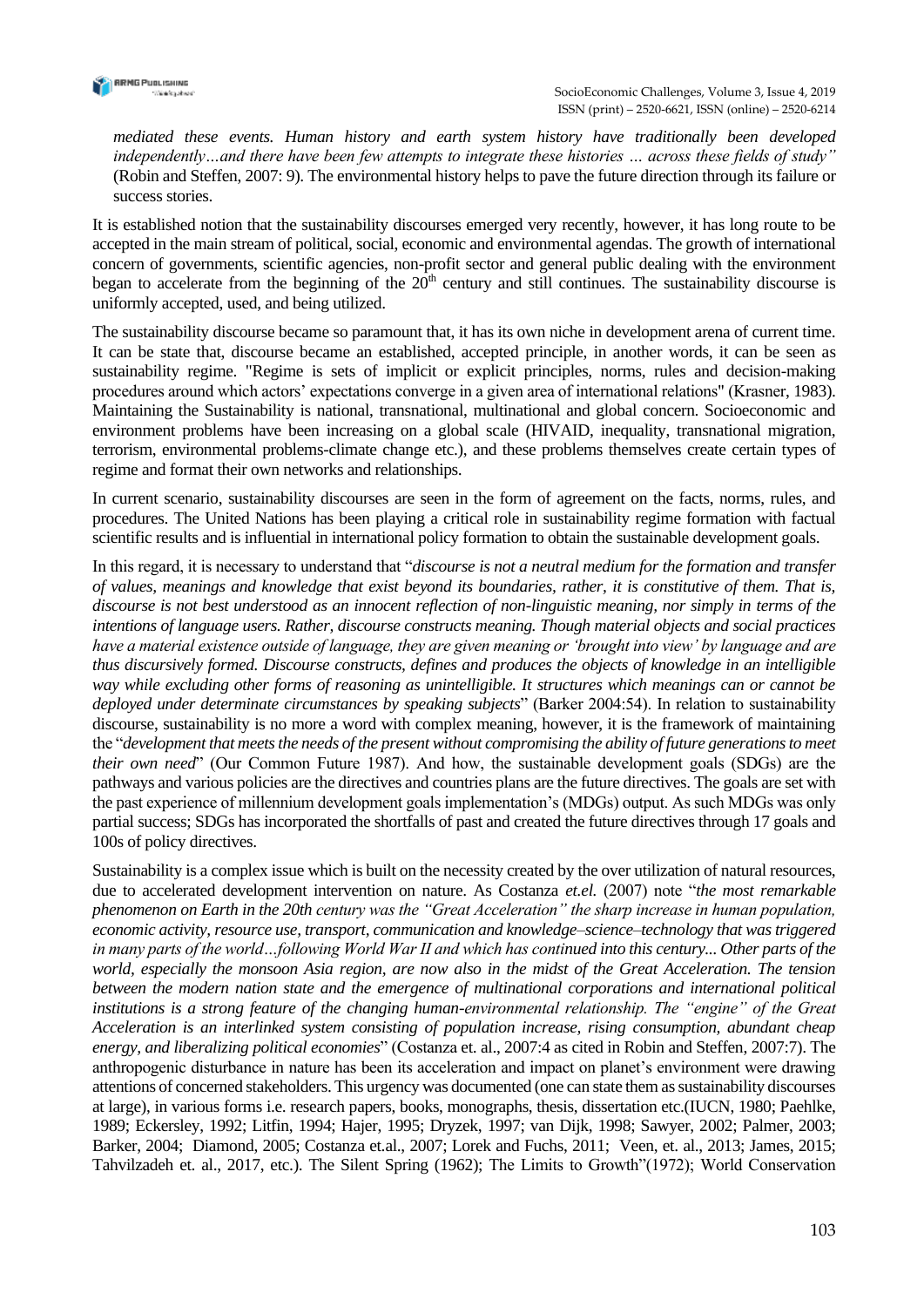Strategy (1980); Our Common Future, (1987) and many UN and other agencies world summit on earth (1972- 2012) on sustainability discourse.

In addition, other major treaty events which boasted the sustainability discourses are Ramsar Convention, Stockholm Declaration of the United Nations Conference on the Human Environment, The Rio Declaration on Environment and Development, Convention on Biological Diversity ,Convention on Long-Range Trans-boundary Pollution, Convention on the Prevention of Marine Pollution by Dumping of Wastes and Other Matter, Convention on International Trade in Endangered Species(CITES), Basel Convention on the Control of Trans-boundary Movements of Hazardous Wastes and Their Disposal, Convention Concerning the Protection of the World Cultural & Natural Heritage, United Nations Convention to Combat Desertification, United Nations Convention on Law of the Sea (UNCLOS), United Nations Framework Convention on Climate Change and the Kyoto Protocol on Global Warming and many others). These treaty events captured the notion of international multicultural and socioeconomic politics. Many researchers have examined the successes and failures of international treaties and agreements. These researches accept the role and responsibilities of nation, international organizations, civil societies, NGOs and advocacy group. The hegemonic power relationship is still in force within the current neoliberal world (Bhandari, 2018).

However, the major step in fostering sustainability begins from the first UN Conference on the Human Environment, Stockholm (1972), followed by the second Earth Summit in Rio de Janeiro 1992, where 172, 108 people participated including head of the states, business personnel and other experts. In the first time about 2,400 representatives of non-governmental organizations (NGOs) participated in Rio summit. Summit produced agenda 21 declaration on environment and development, the statement of forest principles, the United Nations framework convention on climate change and the United Nations convention on biological diversity. Since Rio summit global concern on environment management and policy reform became common agenda to the entire world. Most of the states in the world started focus and monitor on patterns of production (i.e. toxic components, gasoline, and poisonous waste), investigation on alternatives for the fossil fuels (which is major cause for global climate change), alternatives for the public transportation (to reduce air pollution and smog) and water resource management. Blue print provides a comprehensive structure for the modernization of national / transnational environment protection and environment reform which includes the framework for sustainability and offers the links between economic growth using science and technology to solve the environmental problems with the application of multi-driven approaches. The world conferences based on sustainability and environmental reforms have been broadly focusing on the natural resource management, searching options to reduce the environment impact due to economic activities with the application of new technology. As a result, sustainability discourse became a prime field of consideration in the development agendas of global concern.

In sum, agenda of sustainability is institutionalizing, blue prints are becoming common and nations are more receptive to address the socioeconomic, and environment problem and the diffusion of such concern is accelerating.

#### **2. What are the boundaries of Sustainability?**

In general term, the word meaning of boundaries can be understood as a limitation, edge, or limit. According to Cambridge English Dictionary-an edge or limit of something, the limit of a subject or principle, or can be understood as administrative boundary, natural boundary, or certain range within or beyond the limit. As seen in the synonyms the term boundary is that which has a limitation. However, connecting with the sustainable development which is defined as "Sustainable development is development that meets the needs of the present without compromising the ability of future generations to meet their own needs" **(**Brundtland, 1987).

As noted in the above question (discourse of sustainability), the global focus on sustainability began in earnest with the 1980 publication of the World Conservation Strategy by the International Union for Nature and Natural Resources (IUCN). The World Conservation Strategy is the first warning of resources limitation in another worldthere a limitation or boundary and societal including, social, economic and environmental development should not cross the boarders. This bold statement highlighted the scope and limitations (boundaries) of our planet's natural resources and ecological systems. Though it presented a great scope of future development with the wise use of available resources, it also presented a scenario how humankind's current and future uses of resources would diminish the carrying capacities of our ecosystems. Though neoliberalists might disagree with the arguments of limiting carrying capacity in view of the new innovative measures, the Brundtland Commission on Sustainable Development (CSD) in 1987 had realized the possibilities of deteriorating ecosystem services, if the present trend of resource consumption continues without alternatives. It even coined the term of sustainable development (SD)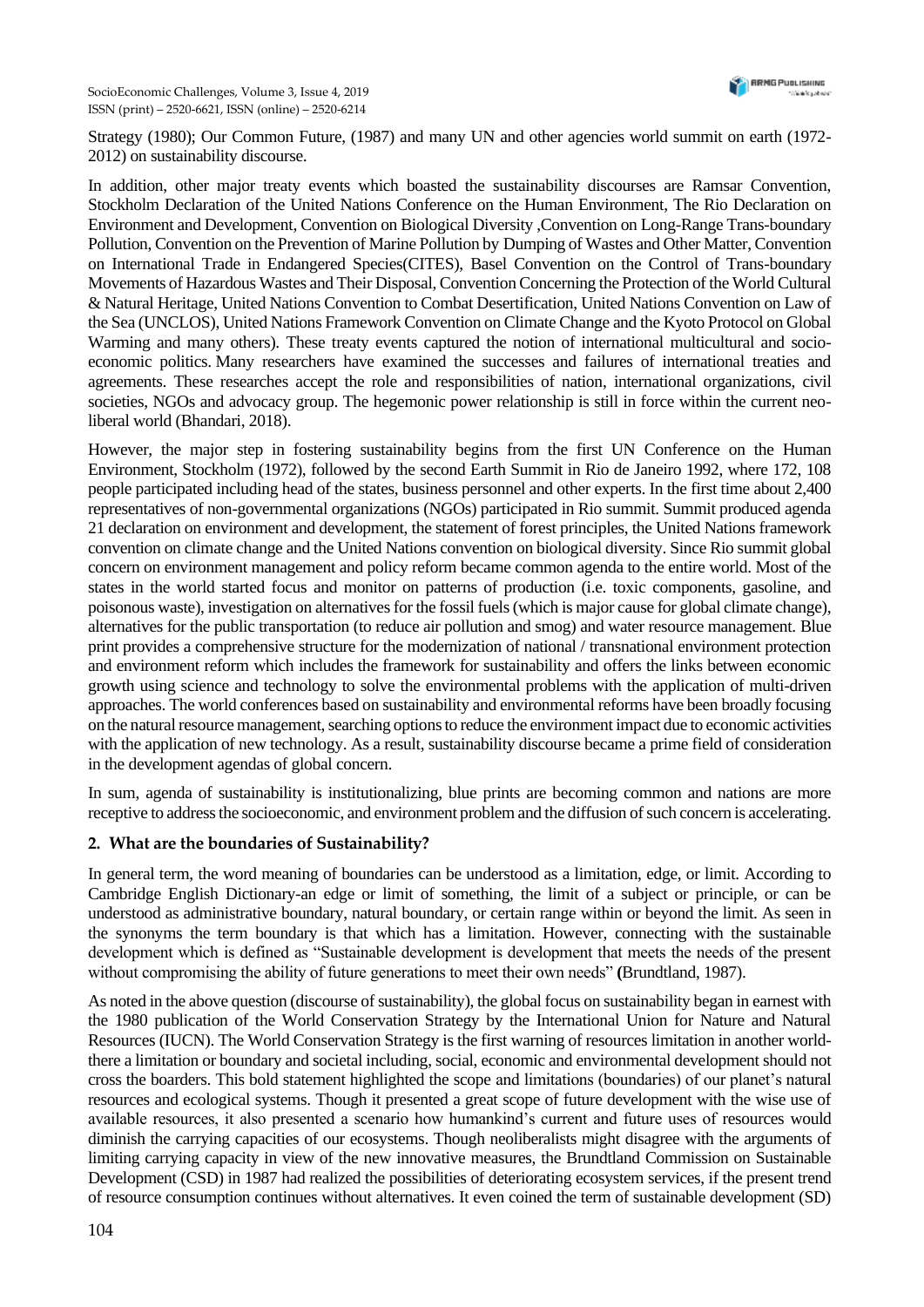

for the wise of resources so as to ensure their availabilities for future generations. The Brundtland report gained much importance in the UN Conference on Environment and Development (UNCED) in Rio de Janeiro in 1992. Agenda 21 of this UNCED emphasized much on the sustainable aspect of ecosystem services. Since then SD got more importance both in concept and practice. Today, the UN and its agencies are embedding the term SD in each of their activities as envisioned by the CSD (Bhandari, 2017; 2018).

As listed in the table 3, in 1969 UN published the report Man and His Environment or U Thant Report, which first outlined the environmental damage and its impact and proposed the activities focused to avoid global environmental degradation. This indicated that over use of natural resources is crossing the *boundary or limitation*. And all efforts through United Nations, international development agencies, international intergovernmental, nongovernmental organization, and warning calls from scholars (through publications, seminars presentations, dissertations, etc.) have been trying to aware society, showing evidences that anthropogenic activities negatively impacting on environment. In 1987, WCED report Our Common Future or Brundtland report was published, which paved the fundamental principles of the concept of sustainable development, provided the clear indication that, if we continue what we are doing on the name of economic development (this is beyond the limit of nature), future generation may not have natural privilege as we have now. As depicted in the table 3 above, 1972, a declaration and action plan for environmental conservation, 1975 conference on education about the environment, 1975 summit on Human Environment, 1992, Conference on Environment and Development, 2000-Millennium declaration, 2002 on Sustainable Development, 2012-conference Rio +20, 2015-Sustainable Development Summit, which set up 17 Millennium Development Goals and 2015- COP21Paris Climate change Conference (holding the increase in global average temperature below 2  $^{\circ}$ C or 1.5  $^{\circ}$ C above pre-industrial levels), all focused on environmental damage hampering earth sustaining mechanisms and earliest action has to be taken and implemented. The agenda 21, Millennium Development Goals, and the most recent one sustainable development 17 goals and 169 targets to achieve them are the framework problems illustrations and plans for not to cross the boundaries and maintain the health of planet as well as resolve the challenges of "poverty and hunger everywhere; to combat inequalities within and among countries; to build peaceful, just and inclusive societies; to protect human rights and promote gender equality and the empowerment of women and girls; and to ensure the lasting protection of the planet and its natural resources….resolve also to create conditions for sustainable, inclusive and sustained economic growth, shared prosperity and decent work for all, taking into account different levels of national development and capacities (UN 2015-https://sustainabledevelopment.un.org/post2015/transformingourworld). This warning and the call of action to resolve the problems, the sustainable development is proposed method, plan of action and procedures of implantation. The underline assumptions here is the current development which mostly based on exploitation of nature and natural resources need to shift towards the harmony with nature. Therefore, the boundaries of sustainable development largely seen through environmental constraints ("carrying capacity", "sustainable consumption and production", "guardrails", "tipping points", "footprints", "safe operating space" or "planetary boundaries") (Rockström et. al., 2009; 2013:3).

| Planetary boundary             | Boundaries quantified                                                                                                                                                                                   |
|--------------------------------|---------------------------------------------------------------------------------------------------------------------------------------------------------------------------------------------------------|
| 1. Climate change              | CO2 concentration in the atmosphere should be limited to 350 ppm and/or a maximum change of $+1$<br>W m-2 in radiative forcing                                                                          |
| 2. Biological diversity loss   | An annual rate of a maximum of 10 extinctions per million species                                                                                                                                       |
| 3. Biogeochemical cycles       | Nitrogen (N) cycle - limit industrial and agricultural fixation of N2 to 35 Mt N yr-1) Phosphorus (P)<br>cycle (annual P inflow to oceans not to exceed 10 times the natural background weathering of P |
| 4. Global freshwater use       | Limited to 4000 km3 yr-1 of consumptive use of runoff resources                                                                                                                                         |
| 5. Land system change          | Not more than 15% of the ice-free land surface used as cropland                                                                                                                                         |
| 6. Ocean acidification         | Mean surface seawater saturation state with respect to aragonite at not less than 80% of pre-industrial<br>levels                                                                                       |
| 7. Stratospheric ozone         | Maximum 5% reduction in O3 concentration from pre-industrial level of 290 Dobson Units                                                                                                                  |
| 8. Chemical pollution          | No boundary defined                                                                                                                                                                                     |
| 9. Atmospheric aerosol loading | No boundary defined                                                                                                                                                                                     |

|  |  |  |  | Table 4. Planetary boundaries and quantification |
|--|--|--|--|--------------------------------------------------|
|--|--|--|--|--------------------------------------------------|

Source: Rockström, et.al. 2013:26-27- "The planetary boundary framework below is based on a decade's research suggesting a safe operating space for humanity. This was brought forward as a priority in the report from the UN Secretary-Generals High Level Panel "Resilient People Resilient Planet" (UNs Secretary General's High-Level Panel on Global Sustainability 2012). It stated that we should "defend the science that shows we are destabilizing our climate and stretching planetary boundaries to a perilous degree" (25). Rockstrom et.al. (2013:21) summarize (1) The science of planetary boundaries makes clear that we are on an unsustainable trajectory; (2) Achieving the Sustainable Development Trajectory will require an unprecedented global effort by all countries – rich and poor – that will only be possible under a shared global framework for sustainable development. The planetary boundary image by Rockström et. al. (2009) gives clearer picture with same circumstances.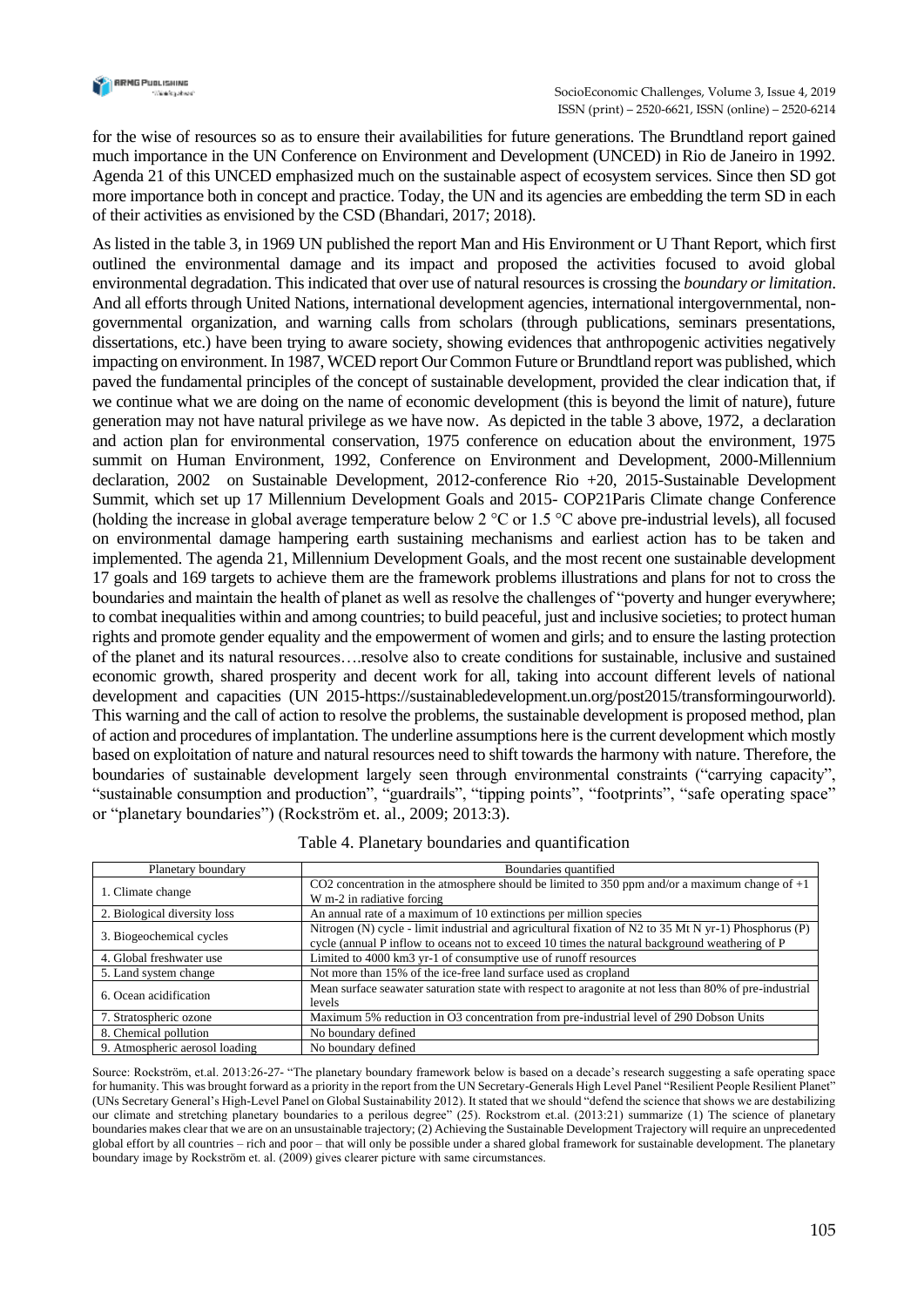

SocioEconomic Challenges, Volume 3, Issue 4, 2019 ISSN (print) – 2520-6621, ISSN (online) – 2520-6214



**Figure 2. Planetary boundary**

Source: Rockström et. al. (2009) and also in Steffen et al. (2015: 736) as cited also in Stockholm Resilience Centre website. [www.stockholmresilience.org](http://www.stockholmresilience.org/) (Estimates of how the different control variables for seven planetary boundaries have changed from 1950 to present. The green shaded polygon represents the safe operating space.); The red areas in image 1. show the position of each boundary. The safe operating space for the boundaries is within the green area. Out of these nine boundaries at least three have already been passed: climate change, biodiversity loss, and the nitrogen cycle.

The boundaries of sustainable development can also be seen in terms of its three-pillar infusion-social, economic and environmental. The environmental boundary is depicted in the table 3, many scientist / scholars have shown the interrelationship of sustainability planetary boundary (Barnosky, 2012; Steffen et. al., 2011; Carpenter and Bennett, 2011; Cornell, 2012; Erb et. al., 2012; Foley et. al., 2011; Folke et. al., 2011; Folke and Rockström, 2011; Ingram, 2011; Rockström and Karlberg, 2010; Running 2012, etc.). There is gap of research on sustainability boundary setting with the social, economic, cultural and political lenses.

Social boundaries of sustainability can be seen at individual, family, and cultural differences and their relationships, how they perceive sustainability in their pursuits. Understanding of sustainability awareness can be seen at the individuals to the societal level, - the aware about own Ecological footprint; carrying capacity of local niche; valuing the nature on social interactions - regular behavior pattern - waste disposal system or water use pattern etc. shows the regular pattern of understanding of sustainability through behavior. The conflict among societies in resource use and utilization, the social strata and cultural variations are also among the other boundaries of social phenomena. Economic boundaries of sustainability can be seen in the eyes of the victims of poverty and hunger, in the inequalities within and among countries. Politically boundaries of sustainability are a whole different scenario of discussion. The major cause of the conflict, division, wars, segregation, separation, ………….. are major boundaries. Table 2, development scenarios of sustainable development can be considered as the minimizing the boundaries impacts and take action collectively to resolve the environmental, social and economic challenges world is facing. UN 2015, in Transforming our world: the 2030 Agenda for Sustainable Development states that "determined to mobilize the means required to implement this Agenda through a revitalized Global Partnership for Sustainable Development, based on a spirit of strengthened global solidarity, focused in particular on the needs of the poorest and most vulnerable and with the participation of all countries, all stakeholders and all people" (Transforming our world: the 2030 Agenda for Sustainable Development-UN 2015). As noted in Scoones, (2016), 'there has been a growing consensus on the end points of sustainability, combining environmental, social, and economic goals — now parsed in terms of circular, low-carbon, or green economies -— there has been less discussion of how to get there and of the social, cultural, institutional, and political challenges that arise' beyond the national and political boarders. The Sustainable Development 17 Goals and 169 Targets (UN 2015) presents the current scenario of the problems (which shows where the current trend of developed crossed the boundary) and provides the pathway to move forward.

The boundaries of sustainable development can be seen, analyzed and interpreted within the coverage of Sustainable development goals (1: No Poverty; 2: Zero Hunger; 3: Good Health and Well-being; 4: Quality Education; 5: Gender Equality; 6: Clean Water and Sanitation; 7: Affordable and Clean Energy; 8: Decent Work and Economic Growth; 9: Industry, Innovation and Infrastructure; 10: Reduced Inequality; 11: Sustainable Cities and Communities 12: Responsible Consumption and Production; 13: Climate Action;14: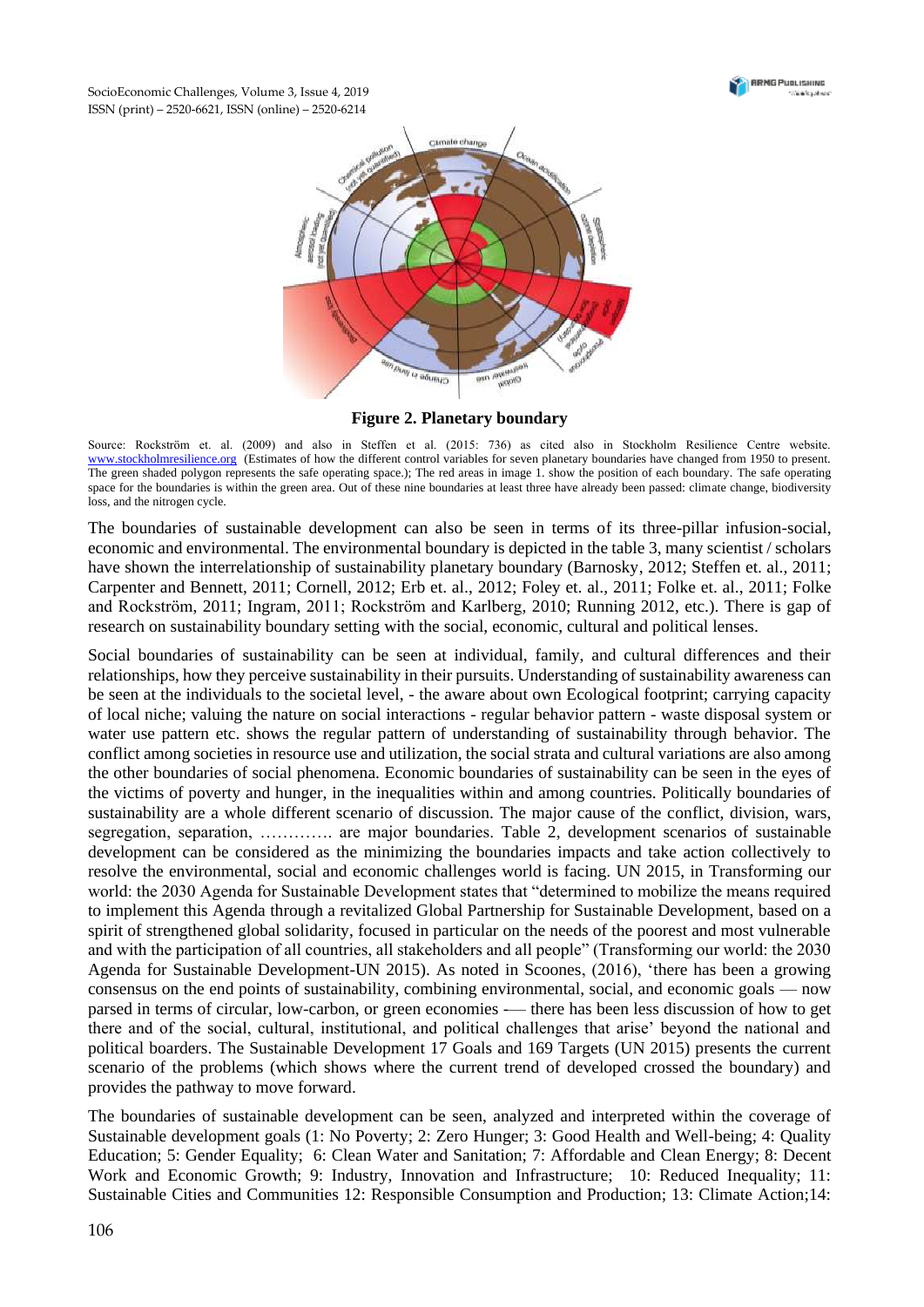

Life Below Water 15: Life on Land;16: Peace and Justice Strong Institutions; 17: Partnerships to achieve the Goal) (UN 2015) and beyond. These goals are interconnected, multidimensional and have underline constraints (each holds different boundary discourse of sustainable development) (Rockström et. al., 2013).

The boundaries of sustainable development can also be seen and evaluated in terms of institutionalization process and organizational process. In so far, sustainability is formalized, organized and institutionalized frame of development paradigm (Anaedu and Lars-Goran 2002; Bertelsmann Stiftung and Sustainable Development Solutions Network 2018; Robert et. al. 2005; Maser 1997), therefore, the boundaries of sustainable development can also be evaluated in terms of formal organization. "Formal organizations are typically understood to be systems of coordinated and controlled activities that arise when work is embedded in complex networks of technical relations and boundary-spanning exchanges. But in modern societies, formal organizational structures arise in highly institutional contexts. Organizations are driven to incorporate the practices and procedures defined by prevailing rationalized concepts of organizational work and institutionalized in society. Organizations that do so increase their legitimacy and their survival prospects, independent of the immediate efficacy of the acquired practices and procedures. There can develop a tension between on the one hand, the institutionalized products, services, techniques, policies, and programs that function as myths (and may be ceremonially adopted), and efficiency criteria on the other hand. To maintain ceremonial conformity, organizations that reflect institutional rules tend to buffer their formal structures from the uncertainties of the technical activities by developing a loose coupling between their formal structures and actual work activities" (Meyer and Rowan, 1977). In terms of sustainability the structured rules, directives and articulative principles can be seen as the boundaries of sustainable development. The notion of complexity of organization applies in the context of sustainable development. As sustainability is integral part in resolving the constraints of developmental discourses and have various challenges in maintaining interrelation boundaries of social, economic and environmental connections. "The most effective organizations achieve a degree of *differentiation* and *integration* in organizational boundary-spanning functions which is compatible with environmental demands" (Lawrence & Lorsch, 1967). The sustainable development boundary is thin if worked with the multinational, multidimensional and at the scholarly level multidisciplinary approaches. However, addressing boundary? … essential to explore more to pave the future direction.

To outline boundary of sustainable development is tremendously difficult because of its complexity, coverage and multicriterial nature in development paradigms. The boundaries of sustainable development shifts as the SDG are achieved. As UN 2015 in Transforming our world: the 2030 Agenda for Sustainable Development notes "a call for action by all countries – poor, rich and middle-income – to promote prosperity while protecting the planet. They recognize that ending poverty must go hand-in-hand with strategies that build economic growth and address a range of social needs including education, health, social protection, and job opportunities, while tackling climate change and environmental protection'. As measurable outcomes are visible the boundary will change (Bhandari 2018). The boundary and definition of sustainable development changes with the advancement of epistemology of sustainability. As Hannan and Freeman (1989) state 'the boundary definition of organizations is itself a variable that changes as technology and other environmental forces affect it. Determining how to exactly classify a particular organization is becoming increasingly more difficult'. This notion completely applies with the complexity notion of sustainability and also useful for boundary setting.

Sustainable development complexity can be analyzed through the organizational theoretical lenses in three level — 'first organizations are complex because of complex adaptive systems, differentiations in agents, variations on decision making and problem solving techniques and networks, information technology and algorithmic complexity, second, organization hold complex adaptive systems, loose coupling and models, edge of chaos, simple rules and complex behavior, emergence and recombination and evolution and thirdly, organizational interdependence, cellular automata, micro-behavior and macro-structure complex inter-organizational dynamics, sensitivity to initial conditions and path dependence (Baum and Rowley, 2005). Adaptation of sustainable development – in multisectoral development has pass / experience through complex adaptive systems, because each country has difference social, cultural, geographical and political limitation or boundaries. The complexity also exists in decision making system because each countries definition of public participation may differ due to their own governance system.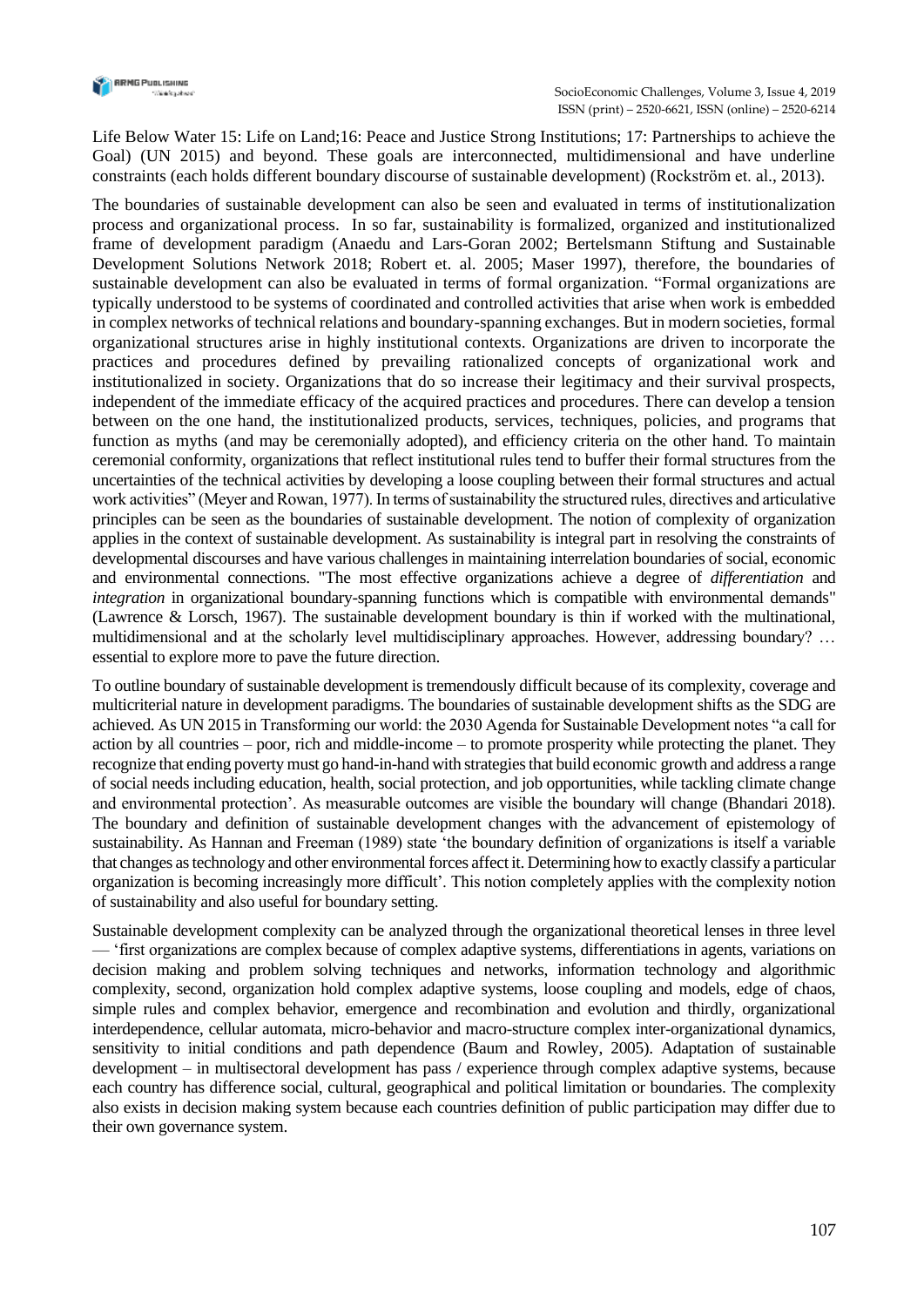



**Figure 3. The depiction of meta-frame of organization**

Source: Baum and Rowley (2005).

Baum and Rowley (2005) depiction of meta-frame (flow chat 1) of organization can be helpful to see the complexity structures of sustainable development. However, there is the need of modification on the basis of sustainability parameters. The implementation and evaluation of sustainable development perspectives depends on how sustainability principles (in current scenario SDGs goals and targets) are interrelated with each other and how this complexity can be minimized. There is research gap on sustainability complexity and its boundaries. The sustainability boundaries also be evaluated with the lenses of institutional perspectives; which is another field of further research. As nicely illustrated in Pesch (2014) descriptions of institutional domains on the one hand and of second-order problems that are related to these domains on the other hand, we may conclude that we are faced with a dilemma in case of promoting sustainable development. In its very essence, sustainable development pertains to problems that transcend the boundaries of institutional domains. To resolve environmental degradation and the depletion of resources, we have to fulfill the following necessities: appropriate knowledge has to be produced; the external effects of our economic system have to be integrated into private transactions, having major effects for the distribution of economic wealth and economic burdens; effective collective decisions have to be made that transcend national boundaries and that are subject to broad societal consent; and the creation and implementation of sustainable technologies have to be facilitated. In all, the tendencies of institutional domains to displace goals have to be overcome (Pesch, 2014: 48).

Sustainable development boundaries can be obstacles to achieve the progress and there is need of new policy formation which can create instruments to promote boundary-crossing collaborations, to achieve the sustainable development goals. "Understanding how best to move along the road toward sustainability, as contrasted with understanding the levels and types of unsustainability, is an issue that has not yet been addressed in detail. Sustainability is a systems problem, one that defies typical piecemeal approaches such as: Will there be enough ore in the ground for technological needs? Will there be enough water for human needs? How can we preserve biodiversity? Can global agriculture be made sustainable? (Graedel and Voet, 2010: 3). This concern of Graedel and Voet (2010), provides another gap of sustainability discourse; however, the efforts to answer the posed questions provides the path way to the scholarly world. In advancing sustainable development epistemology, each stakeholder has unavoidable role and responsibility, however, core responsivities lie to higher educational institutions (Wallendorf, 1989; Yao and Bai, 2008; Waheed et.al., 2011; Yarime and Tanaka 2012; Versteijlen et.al., 2017).

'The boundaries of the sustainability system are determined by four dimensions based on the finiteness of the fossil energy system, the development of a post-fossil energy system, the problem of climate change, and the chosen sustainability paradigm. This sustainability approach could enable sustainable development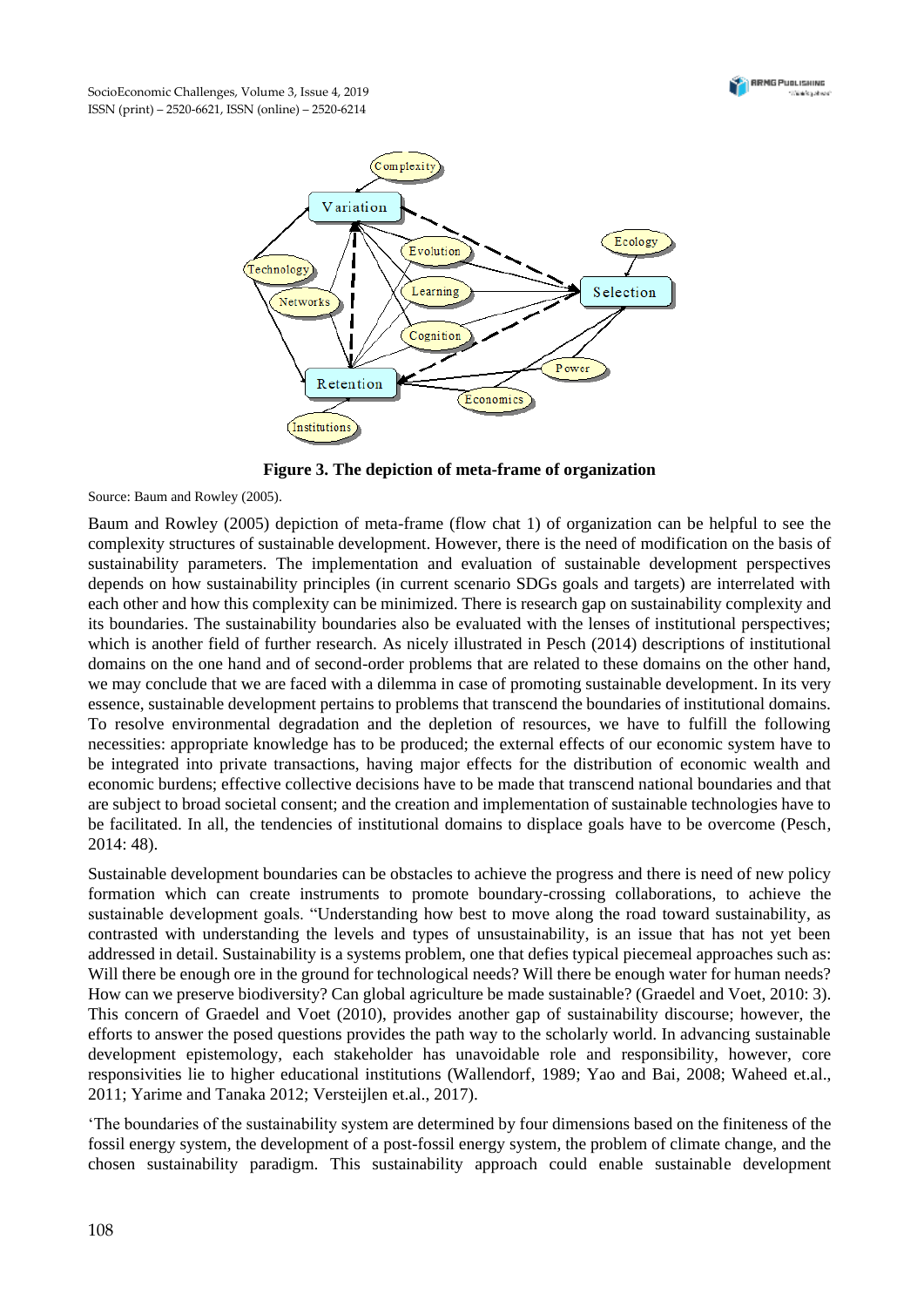

opportunities for the present generation without affecting the welfare of future generations' (Schlor et al., 2015:52).

The sustainable development notion provides the hope in the world, by reviving security in the society, providing the environment to share and cope with problems and produce goods, deliver services, maintain order, and gives a way to survive from individual level to societal stage. The sustainability notion hopes to minimize the challenges, helps to establish order in the society (Richter, 2009; Meuleman, 2013). In relation to linkage with day to day individual and societal settings the SDGs are the fundamental building blocks of modern societies, and the basic vehicles through which collective action is being undertaken. The eminence of sustainable development discourses is new paradigms of modern world and it is obvious to be prepared to face various consequences particularly in implementation, since there are limitless boundaries has to identified and addressed. Sustainability notion has to cross various isomorphism processes which creates boundaryspanning demands for economic development (Bhandari, 2018). Further to achieve the sustainable development goals, the concern stakeholders have to incorporate structural elements isomorphic process (which will create more boundaries) to address the complexity and interdepend boundaries.

## **3. What are the linkages with creativeness and sustainability?**

"Truth reveals itself in degrees, and we can progress from an incomplete to a more and ever more complete comprehension of truth. Truth is not a thing, not an object that we either have in entirety or have not at all." Johann Wolfgang von Goetфhe (1749-1832)

"Creativity is understood as the human capacity, through imagination or invention, to pro use something new and original in order to solve problems. It is a unique and renewable resource. Creativity enables individuals to expand their abilities and develop their full potential. In today's global, knowledge-based societies, creative assets are generating new forms of revenue and employment that are spurring growth, in particular among youth. Releasing diverse sources of inspiration and innovation, creativity contributes to building open, inclusive and pluralistic societies. As a multi-faceted human resource that involves processes, environments, persons and products, creativity can inspire positive transformative change for future generations. Creativity, embracing cultural expression and the transformative power of innovation, can contribute to finding imaginative and better development outcomes" (UNESCO 2013:1-2).

The notion of sustainability and creativity has interchangeable, interrelated and interdepended relationship. In sustain is the difficulties, the living being adopt with the surroundings and sustain according to the exiting or changing environment. The survival with the fittest notion can work here at the biological environment. When social dimension is involved, the survival with the fittest still exits, however, it goes further on searching on options of survival. We can see these characteristics among the animal species of various ecosystems. If we look back to the human development and evolution, at least from the primitive society to modern society we can see how adoptability was developed by human to survive and how creativity was applied in process of survival and development.

The notion of sustainability through creativity has long history as history of human survival and development. However, at least in terms of the concept and applicability we can track as back as the written history was began. The development process was to some extend in the planet until the industrial revolution began. The notion of development changed to competition with nature and the human creativity actually disturbed the natural process to co-exist and development. The human creativity to sustain began to dominant nature.

Many countries have been working on how to continue economic growth without harming the environment, as pathway the concept of sustainable development (SD) has been discussed and utilized since last two decades or so. Green Economy (GE) and the Creative Economy (CE) initiative initiated by two United Nation (UN) agencies, UN-Environment Program (UNEP) and *UN- Conference on Trade and Development (UNCTAD), try to* capture the notion of the vulnerability of human welfare, caused by the degradation of global environment, which can be understood as the result of the widespread application of an unsustainable model of economic development; however still is A fuzzy assumption- in attaining the global sustainability .The Green Economy (GE), which can be consider a part of creativity, do not alter with SD, however, provides further steps practically and theoretically. This training program aims to provide theoretical and practical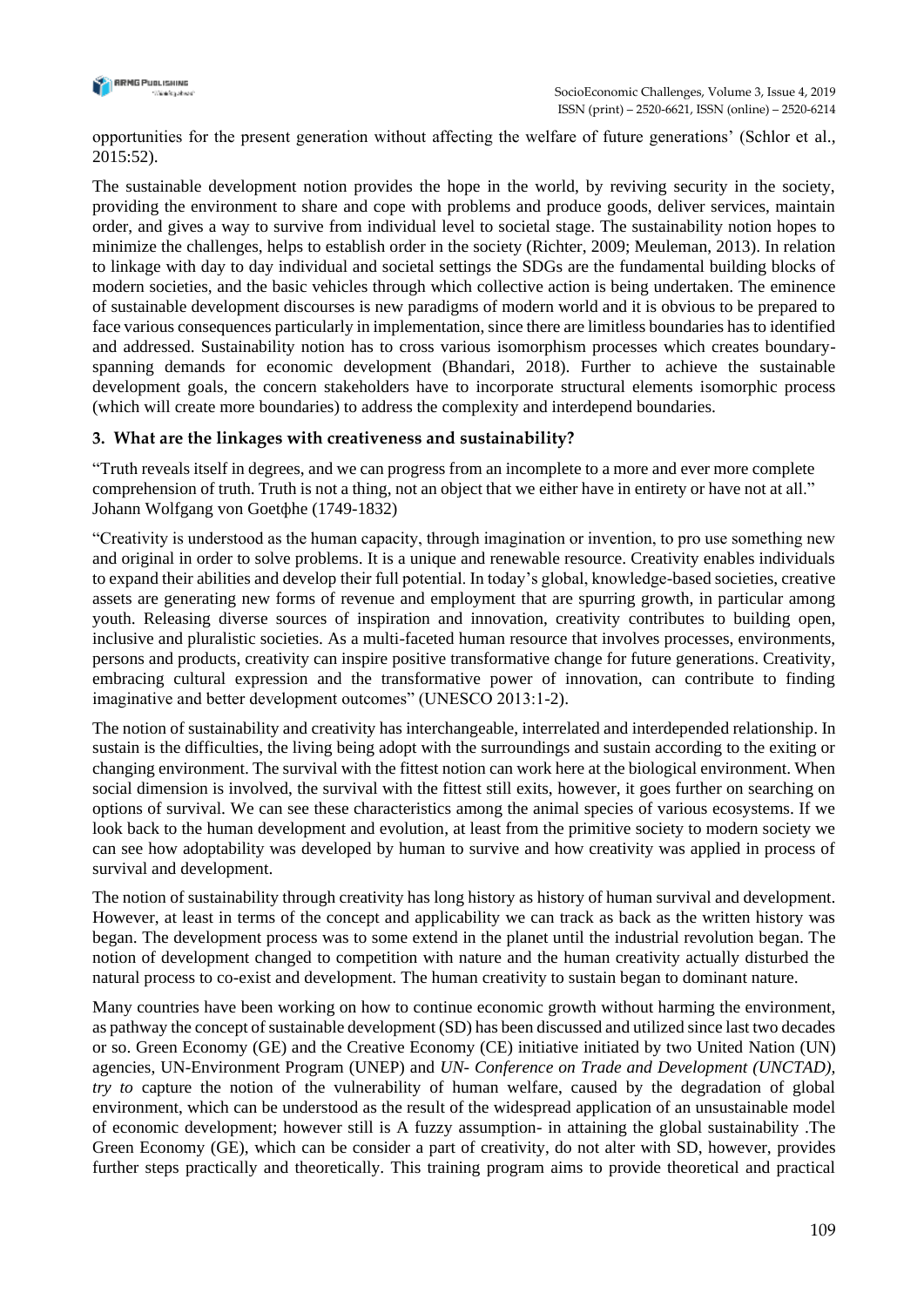aspects of GE and equip participants to be able to prepare strategic plan for green growth and skilled them for professionalism and effectiveness in the performance of their duties in their respected organizations.

Both initiatives capture concerns raised over the past 40 years to address climate change to frame the treaty agreements. The establishment of the IPCC, UNFCC, Kyoto Protocol, and Clean Development Mechanism are among notable outcomes. One can take GE and CE initiates as untested tools that assume too much about greening as an engine for growth, sectoral opportunities, hurdles and enabling conditions, the value of ecosystems and biodiversity, and the vicious cycle of environmental losses and persistent poverty. Both GE and CE emphasize green industry and business, but they lack means to provide the know-how to perceive global economic growth. GE and CE also fail to address strategic uncertainty such as: the likelihood of adverse effects; the consequences of change; the speed of change; discontinuities; and especially uncertainty over the effectiveness of policy instruments.

Both GE and CE initiatives are silent on how social and institutional capital can be enhanced and how creativity can be fostered. I argue that to overcome these problems, there is a need for existing structures to evolve and to create a new institutional framework which can coordinate and manage activities of all related stakeholders. It requires an effective institutional structure, strong policy, and framework for policy implementation and can work effectively, efficiently, equitably and transparently. To frame this, one need to define a new, innovative and ambitious architecture which can foster social capital.

Many scholars have tried to examine the creativity and sustainability /sustainable development (Giddings et.al., 2002; Callanan and Ferguson, 2015; Mitchell and Walinga, 2017; Basadur*,* Gelade and Basadur, 2014; Cheng, 2018; Corral-Verdugo et. al., 2009; Bhandari, 2017, 2018). The table 4, adopted from Mitchell and Walinga (2017: 1875), provides some glimpse of how creativity is applied in sustainability.

| Factors facilitating creativity                         | Applied to sustainability                                            |
|---------------------------------------------------------|----------------------------------------------------------------------|
| Stimulating and rewarding curiosity and exploration.    | Creating a comfortable and non-threatening environment.              |
| Building internal motivation.                           | Designing an environment that supports and rewards sustainability    |
|                                                         | focused ideas and solutions. Leaders may motivate creative thinking  |
|                                                         | by getting employees to identify with a vision.                      |
| Building confidence and willingness to take risks:      | Fostering recognition and awareness of<br>Using<br>self-doubt.       |
| eliminating defensiveness and self-doubt; building      | brainstorming techniques.                                            |
| favorable self-perception.                              |                                                                      |
| Encouraging<br>divergent<br>thinking:<br>fluency<br>and | Utilizing thinking aids that facilitate the application of divergent |
| flexibility in thinking.                                | thinking and elicitation of new ideas.                               |
| Encouraging acquisition<br>specific<br>domain<br>of     | Fostering more sustainability-specific knowledge. The<br>more        |
| knowledge. Relevant knowledge is a prerequisite for     | sustainability knowledge and expertise an individual posse, the more |
| creative functioning.                                   | he/she is likely to generate sustainable solutions and ideas.        |
| Encouraging openness to ideas.                          | Challenging prejudgments and using different domains of knowledge,   |
|                                                         | analogies, metaphors, and exercises in imaginative play.             |
| Encouraging building on, or combining ideas from        | Sharing sustainability ideas can stimulate members of a group or     |
| others.                                                 | network to think of other even more novel or radical ideas.          |

Table 5. Examples of factors facilitating creativity for sustainability

Source: Mitchell and Walinga. 2017:1875.

Quantifying creativity is not easy, however, through economic parameters quantifiable or visual outcome can be drawn. As Giddings et. al*.* (2002) note "the economy is often given priority in policies and the environment is viewed as apart from humans. They are interconnected, with the economy dependent on society and the environment while human existence and society are dependent on, and within the environment. The separation of environment, society and economy often leads to a narrow techno-scientific approach, while issues to do with society that are most likely to challenge the present socio-economic structure are often marginalized, in particular the sustainability of communities and the maintenance of cultural diversity" (Giddings et.al. 2002:187). Here, the notion of green economy, creative economy, ecosufficiency and sustainable development broadly aimed to forester the global economy without hampering the earth ecosystem and boost social justice. According to the UNEP (2010), social justice may include: 1) not compromising future generations' capability to meet their needs; 2) the rights of poor countries and poor people to development and the obligations of rich countries and rich people to changing their excessive consumption levels; 3) equal treatment of women in access to resources and opportunities; and 4) ensuring decent labor conditions. Additionally, issues of good governance and democracy are also seen as critical for ensuring social justice and equity (UNEP 2010:2).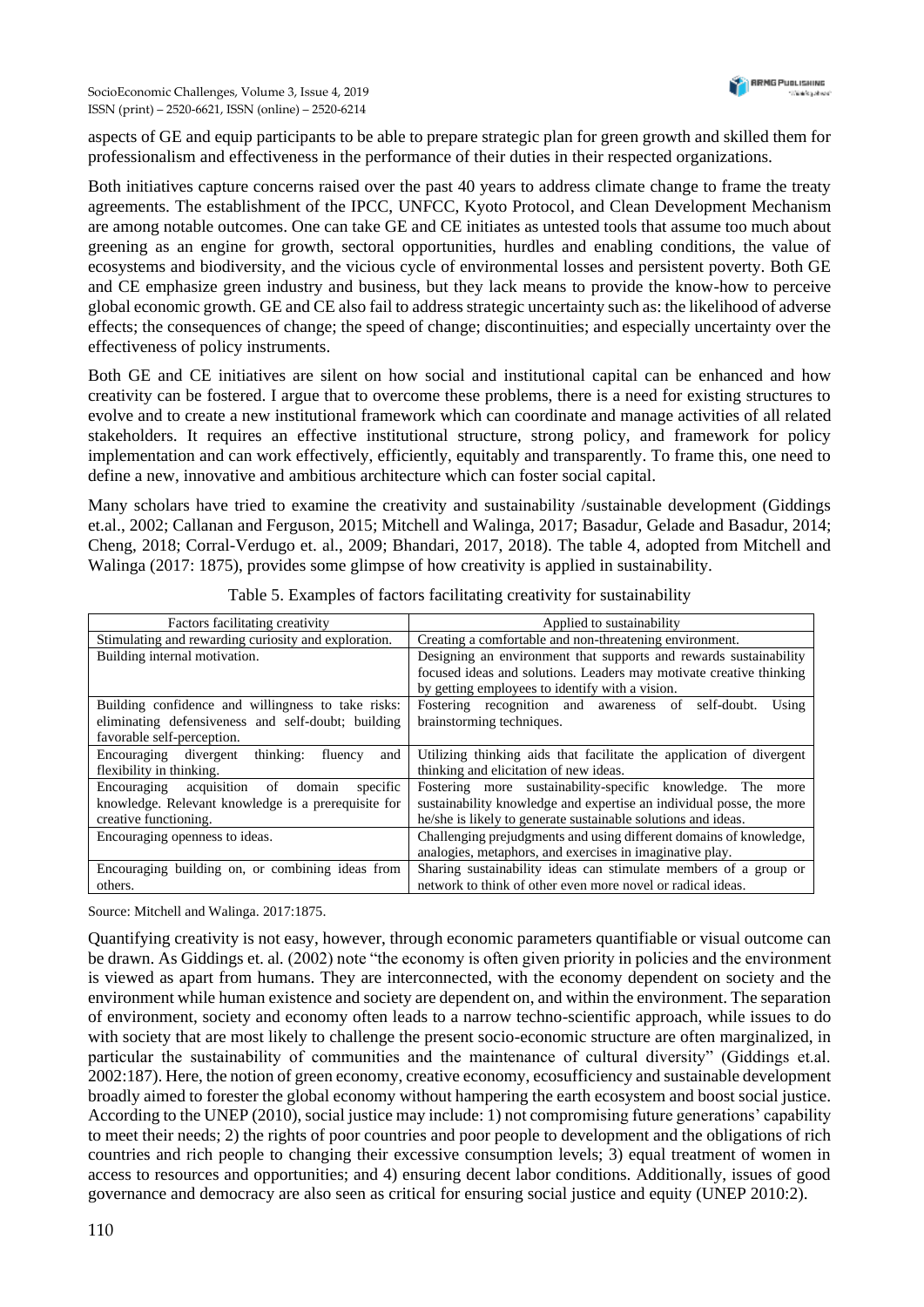

Another way of looking creativity can be as Callanan and Ferguson (2015) note "Creativity. We hack it. We map it. We study it. We rate it. We take it places. We build industries around it. We invest in it. We recognize we need it, even when it hurts. We know our future depends on it.... Creativity is the spark. When the spark catches, it catalyzes an expression, an experiment, a "creation." If the spark turns into an invention, an entrepreneur can build an enterprise around it" Callanan and Ferguson (2015). This can be seen in different phases, ie. Generating, conceptualization, optimizing and implementation, table 3 (Basadur*,* Gelade, and Basadur, 2014).

| Table 6. Different phases of creativity |  |  |
|-----------------------------------------|--|--|
|                                         |  |  |

| <b>Ouadrant IV</b>                                              | <b>Ouadrant I</b>                                             |
|-----------------------------------------------------------------|---------------------------------------------------------------|
| Implementing creating options in the form of actions that get   | Generating creating options in the form of new possibilities- |
| results and gaining acceptance for implementing a change or a   | new problems that might be solved and new opportunities that  |
| new idea.                                                       | might be capitalized upon.                                    |
| <b>Ouadrant III</b>                                             | <b>Ouadrant II</b>                                            |
| Optimizing creating options in the form of ways to get an idea  | Conceptualizing creating options in the form of alternative   |
| to work in practice and uncovering all the factors that go into | ways to understand and define a problem or opportunity and    |
| a successful plan for implementation.                           | good ideas that help solve it.                                |

Source: *Basadur*, *Gelade*, and *Basadur*, (2014:82).

Sustainability and creativity have strong interconnections. In another word, to maintain

Sustainability, creativity, innovation, improvement and empowerment of all concern stakeholders is necessary.

*"Any group that attempts to manage a common resource (e.g., aquifers, judicial systems, pastures) for optimal sustainable production must solve a set of problems in order to create institutions for collective action; there is some evidence that following a small set of design principles in creating these institutions can overcome these problems"* (Elinor Ostrom, 1990).

According to UNESCO (2013), "Creativity is understood as the human capacity, through imagination or invention, to pro use something new and original in order to solve problems. It is a unique and renewable resource. Creativity enables individuals to expand their abilities and develop their full potential. Similarly, sustainability can be understood as the "development that meets the needs of the present without compromising the ability of future generations to meet their own need" (Our Common Future, 1987). How meets the needs of the present with minimal or without out harming the nature? The millennium development goals were the attempt to minimize the anthropogenic disturbances on nature and natural resources. However, they were not quantifiable and evaluation mechanism was not strong enough. The Sustainable Development Goals (which has 17 major goals and 100s of targets), has established rigorous way of program planning, and implementation with clear evaluation process.

Creativity and sustainability are intertwingled. Moreover, sustainability can only be attained properly, when concern stakeholders incorporate the innovation, cooperation beyond the political boundaries, with the involvement of governments, enterprises, research institutions, public bodies, civil society associations, financial institutions and other related bodies (Fusco 2010). To achieve the goals of sustainability, proper mechanism of evaluation process, as well as institutional arrangements needs to be implemented.

## **4. What is the institutional architecture to attain the SDGs?**

"Institutions are not static; and institutionalization is not an inevitable process; nor is it unidirectional, monotonic or irreversible" (Weaver and Rockman, 1993).

"Institutionalism, as that term is used here, connotes a general approach to the study of political institutions, a set of theoretical ideas and hypotheses concerning the relations between institutional characteristics and political agency, performance and change. Institutionalism emphasizes the endogenous nature and social construction of political institutions. Institutions are not simply equilibrium contracts among self-seeking, calculating individual actors or arenas for contending social forces. They are collections of structures, rules and standard operating procedures that have a partly autonomous role in political life" (Marsh and Olsen, 2005:3).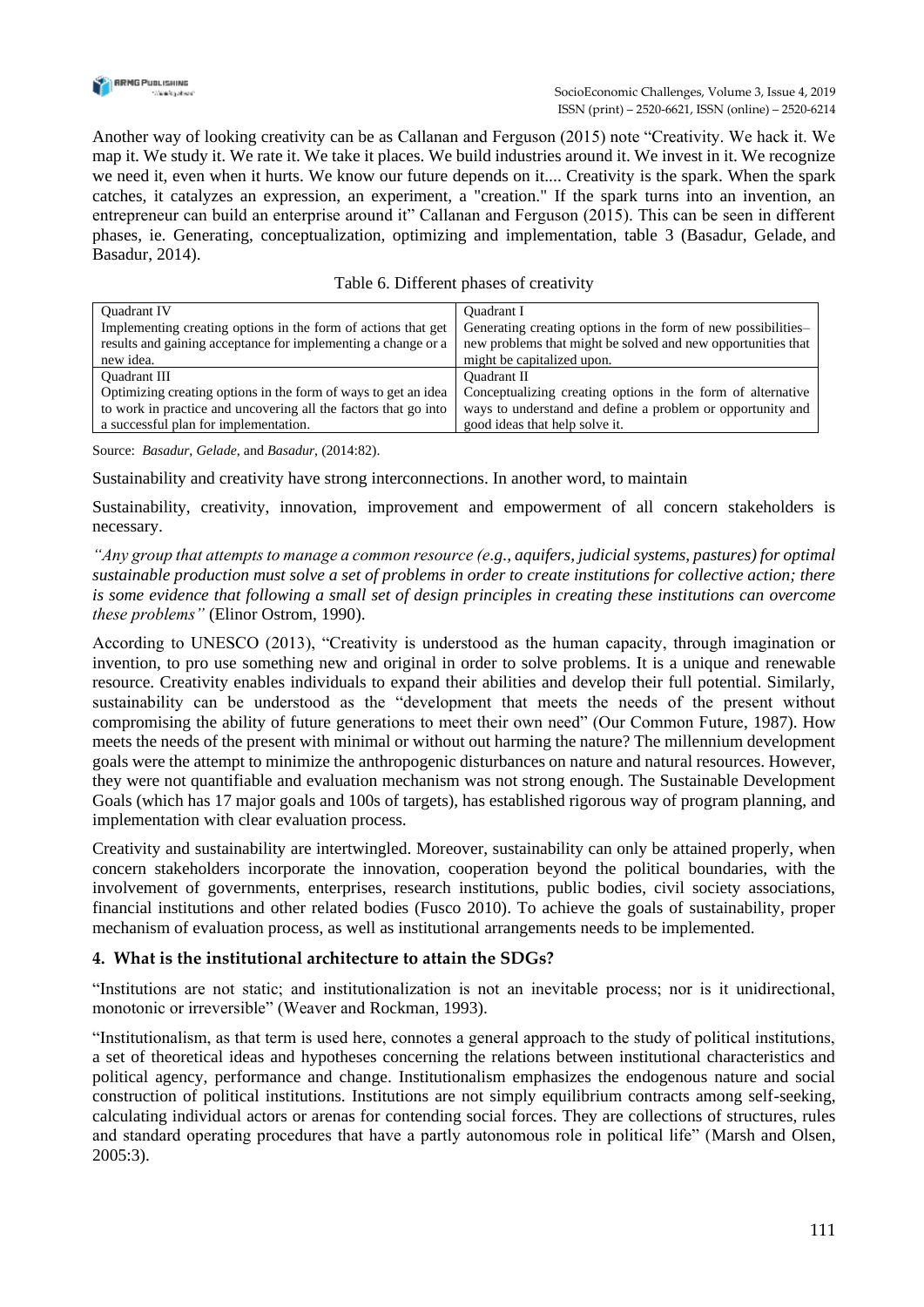"Institutions are the rules of the game in a society or, more formally, are the humanly devised constraints that shape human interaction. Three important features of institutions are apparent in this definition: (1) that they are "humanly devised," which contrasts with other potential fundamental causes, like geographic factors, which are outside human control; (2) that they are "the rules of the game" setting "constraints" on human behavior; (3) that their major effect will be through incentives" (North, 1981, 1990:3 as in Acemoglu and Robinson 2008:2). This notion of operation with incorporation of rules, norms, and values are the fundamental principles for institutionalization process.

Sustainability concept is already institutionalized, with established discourses and is a major pillar for socioeconomic, and environment policy, planning and implementation. Sustainability is core prerequisite for the United Nations member countries. As noted in the United Nations (2015) in the Preamble of "Transforming our world: the 2030 Agenda for Sustainable Development",

"This Agenda is a plan of action for people, planet and prosperity. It also seeks to strengthen universal peace in larger freedom. We recognize that eradicating poverty in all its forms and dimensions, including extreme poverty, is the greatest global challenge and an indispensable requirement for sustainable development. All countries and all stakeholders, acting in collaborative partnership, will implement this plan. We are resolved to free people from the tyranny of poverty and want and to heal and secure our planet. We are determined to take the bold and transformative steps which are urgently needed to shift the world onto a sustainable and resilient path. As we embark on this collective journey, we pledge that no one will be left behind. The 17 Sustainable Development Goals (SDGs) and 169 targets which we are announcing today demonstrate the scale and ambition of this new universal Agenda. They seek to build on the Millennium Development Goals and complete what these did not achieve. They seek to realize the human rights of all and to achieve gender equality and the empowerment of all women and girls. They are integrated and indivisible and balance the three dimensions of sustainable development: the economic, social and environmental" (United Nations 2015:3).

It is noteworthy to note that, the preamble adequately explains the UN commitment for sustainability and to achieve the 2030 agendas of SDGs on institutionalized way. Further, on partnerships documents states "**Partnership"- "**We are determined to mobilize the means required to implement this Agenda through a revitalized Global Partnership for Sustainable Development, based on a spirit of strengthened global solidarity, focused in particular on the needs of the poorest and most vulnerable and with the participation of all countries, all stakeholders and all people. The interlinkages and integrated nature of the Sustainable Development Goals are of crucial importance in ensuring that the purpose of the new Agenda is realized. If we realize our ambitions across the full extent of the Agenda, the lives of all will be profoundly improved and our world will be transformed for the better" (UN, 2015:3). The declaration also openly offers the partnership with civil society organization, international organization, higher education institution and other stakeholders.

The declaration document states that, each country must prepare own plan to achieve 17 SDGs and 169 targets with their own institutional set up. There are 91 points in the declaration, SDGs are under pint 59. Before documents declares the goals and target, it states "*59. We recognize that there are different approaches, visions, models and tools available to each country, in accordance with its national circumstances and priorities, to achieve sustainable development; and we reaffirm that planet Earth and its ecosystems are our common home and that 'Mother Earth' is a common expression in a number of countries and regions*" UN 2015:14).

These all efforts can be taken as the preparation of the institutional architecture of sustainability. These bold steps to attain the sustainability, highlights the scope and limitations of our planet's natural resources and ecological systems. Though it presented a great scope of future development with the wise use of available resources, it also presented a scenario how humankind's current and future uses of resources would diminish the carrying capacities of our ecosystems. The UN Declaration 2015 point 53 accepts this notion "53. The future of humanity and of our planet lies in our hands. It lies also in the hands of today's younger generation who will pass the torch to future generations. We have mapped the road to sustainable development; it will be for all of us to ensure that the journey is successful and its gains irreversible". The member governments have accepted this urgency of declaration and have created legal instruments, and institutions within their governments since the 1972 Stockholm Conference. Regarding the importance of institution on sustainability the Vice-Chairs of WSSD Anaedu and Engfeldt wrote:

Ensuring an effective institutional framework for sustainable development at all levels is key to the realization of the goals of sustainable development. To achieve these goals and to meet the emerging challenges, the sustainable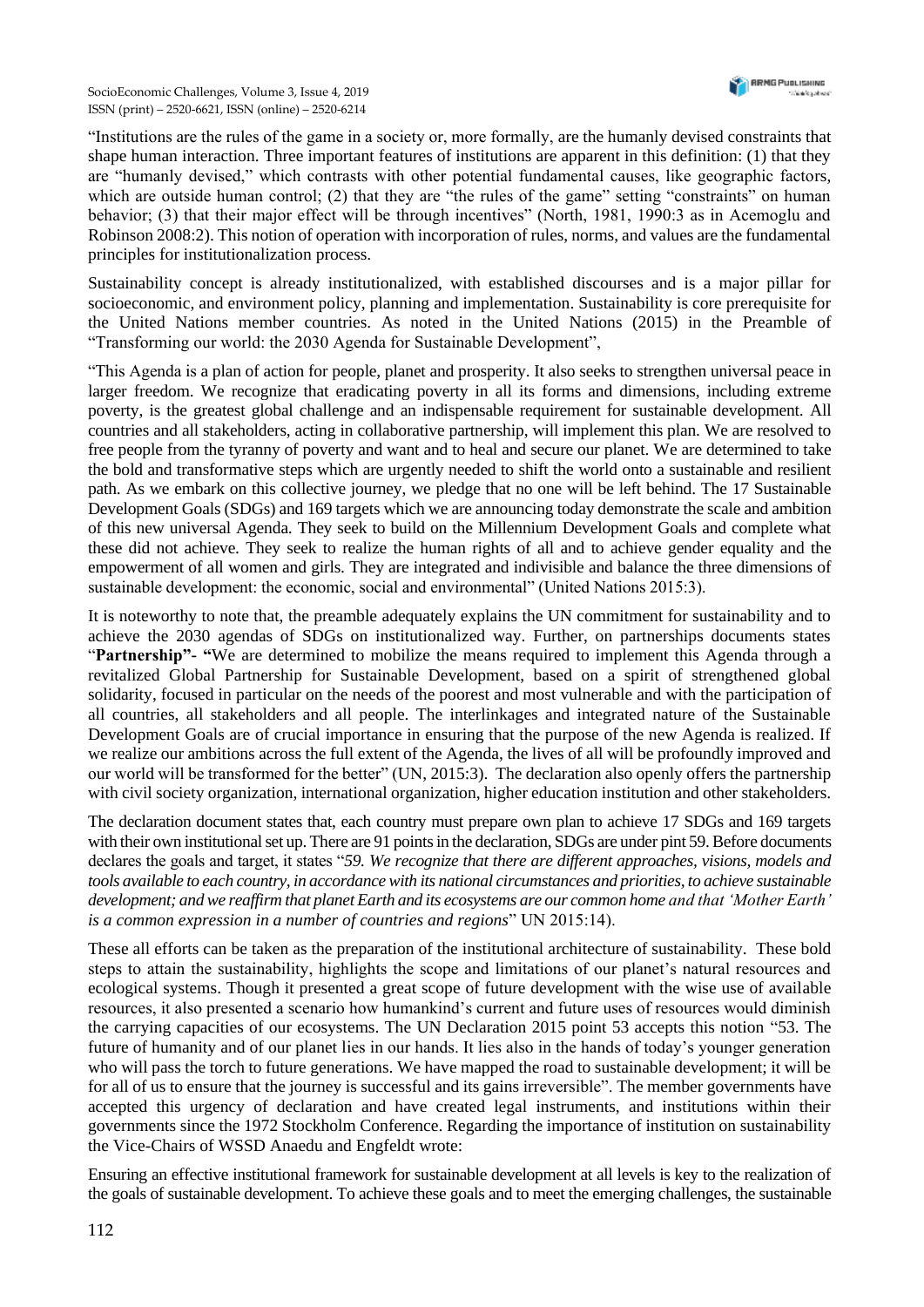

development governance architecture needs to be strengthened at the international, regional, and national levels as these are inextricably linked and mutually interdependent. There is a clear need to enhance the responsiveness of the current institutional arrangements for the full implementation of Agenda 21, bearing in mind all relevant principles, including, the principle of common but differentiated responsibilities of States (2002:2).

'The above statement embraces the definition what Brundtland outlined in 1987 "development that meets the needs of the present without compromising the ability of future generations to meet their own needs" (p. 41). In line with the SD, the WSSD (2002) suggested to focus on six major areas in order to attain global sustainability. These include: Poverty eradication; Sustainable management and conservation of natural resources; Making globalization fit with the sustainable goals; Improving governance at all levels; and Providing funding for research to find alternative means through scientific and technological innovation to sustain the development (WSSD 2002; Schomberg 2002). Anaedu and Engfeldt (2002) proposed for the strong institutional development at the international, national, and regional levels in order to improve functioning in these areas. Prior to the WSSD meeting, the UN urged that it's Rio declaration signatory countries must submit a profile of their institutional strengths and weakness and should show their commitments to SD (Bhandari 2017).

An institutional perspective on organizations suggests that the processes and structure of an organization are a product of pressures exerted by the state, professions, and other members of an organization's field. Under this perspective organizational structures are not only a product of their objective functionality and market dependency as suggested by contingency, agency, and transaction cost theories, but rather are a combination of social meaning, symbolism and "action-generating properties" (Tolbert & Zucker, 1999: 171).

Theoretically, institutions be social structures that have attained a high degree of resilience. Institutions are composed of cultural-cognitive, normative, and regulative elements that, together with associated activities and resources, provide stability and meaning to social life. Institutions are transmitted by various types of carriers, including symbolic systems, relational systems, routines, and artifacts (Scott 2004:48). Institutions operate at different levels of jurisdiction, from the world system to localized interpersonal relationships. Institutions connote stability but are subject to change processes, both incremental and discontinuous. Likewise, in relating to the environmental frame institutions provide the platform for the social practices, assign roles to the participants in these practices, and govern the interactions among the occupants of the various roles (Young, Schroeder and King 2002: xiv; Bhandari, 2018).

Institution covers large spectrum in the social context which include social networks, gender roles, legal system, politico-administrative system, and the state more generally—all of which interact with each other. Institutions are either state or non-state. State institutions cover many aspects, such as the public provision of basic education and health services, public order and safety, and infrastructure. The nature of governance will determine the availability and quality of these public services and, hence, the extent to which the poor have access to them. Non-state institutions are social institutions, values, and norms. A key social institution is social capital, which consists of informal norms or established relationships that enable people to pursue objectives and act in concert for common benefit. Social capital is particularly important for the poor. Ethnicity and gender roles, which still remain pronounced in the global context and lead to discrimination against minorities and females, are other institutions that underlie poverty and inequality (ADB, 2002:2). As indicated in the ADB report, institutional characteristics are largely explained in terms of economic institutions fueled by political power and political institutions. Economic institutions matter for economic growth because they shape the incentives of key economic actors in society. In particular, they influence investments in physical and human capital and technology and the organization of production. Economic institutions not only determine the aggregate economic growth potential of the economy, but also the distribution of resources in the society. Likewise, political power in society is also endogenous; which includes the political institutions as the form of government, system of governance like democracy versus dictatorship or autocracy, and the extent of constraints on politicians and political elites (ADB 2002; as in Acemoglu and Robinson, 2008:6-7).

#### Table 7. Definitions

*Institution* a cluster of rights, rules, and decision-making procedures that gives rise to a social practice, assigns roles to participants in the practice, and guides interactions among occupants of these roles

*Multilevel governance* that operates at two or more levels of social organization (e.g., local, regional, national levels)

*New institutionalism* a school of thought that explores the role of social institutions as sources of governance *Organization* a group of people joined together to achieve a specific purpose. Typically, an organization has personnel, offices,

equipment, a budget, and, often, legal personality (Young, Schroeder and King 2002, 2008)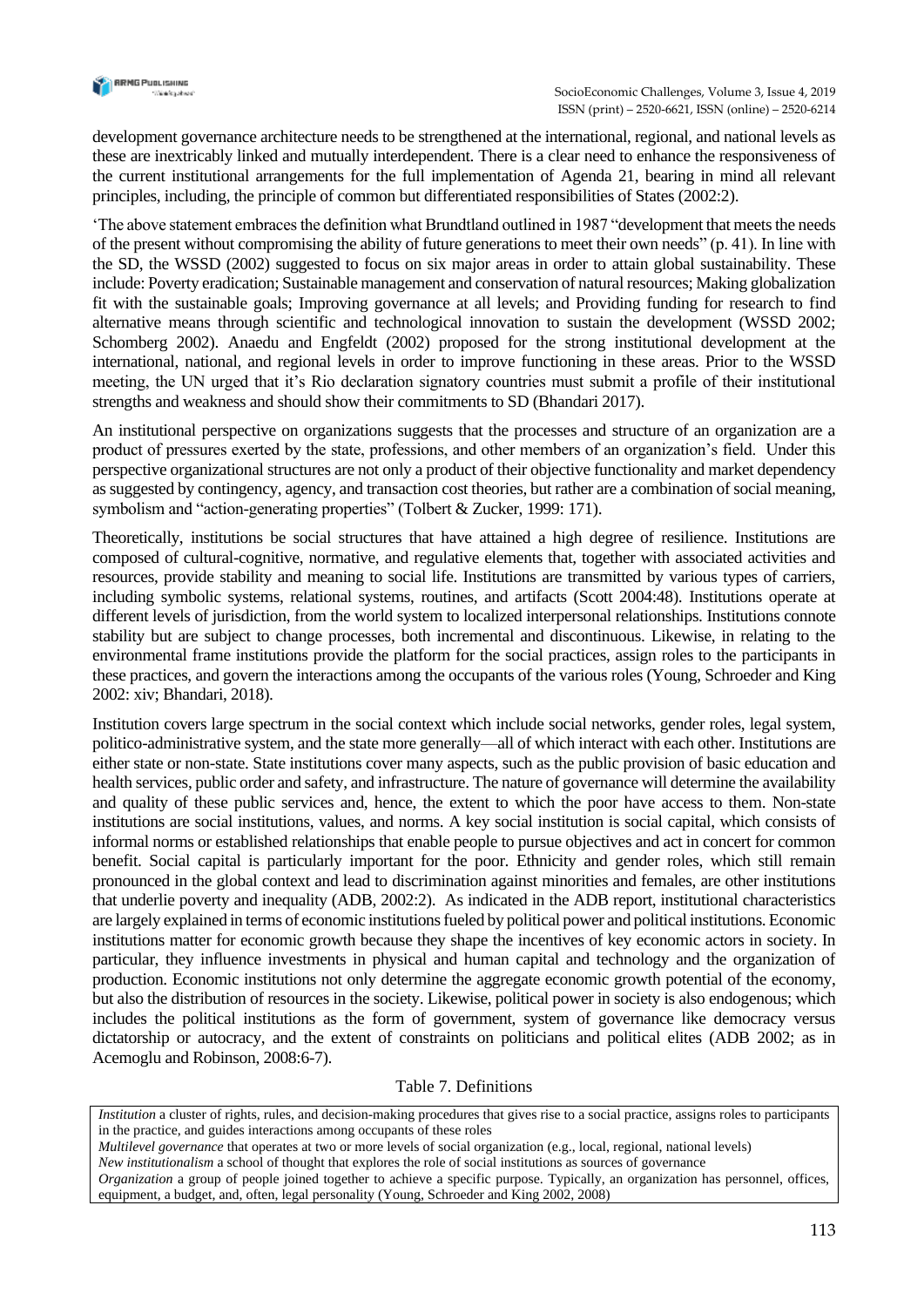In relating to the environmental management institutions can be understood as the body of the environmental regimes' creator. Regimes constitute important components of governance systems at levels of social organization ranging from the local to the global. Institutions are distinct from organizations, which are material entities typically possessing personnel, offices, budgets, a legal personality, and so forth. Organizations play important roles in the administration and management of regimes dealing with a wide range of topics (e.g., the U.S. Environmental Protection Agency, the International Maritime Organization, and IUCN etc.) (Young, Schroeder and King 2002: xxi). In such case international institutions such as international conservation organizations like IUCN; multilateral agencies, such as the ADB and the World Bank, bilateral agencies like USAID, DFID have been playing the instrumental role for the institutionalization of environment conservation through explicit arrangements, such as treaties and conventions, that regulate behavior (Choo 2005:41) as well as by creating the policy for the governments but also to international organizations (IOs). IOs have been largely focusing for the involvement of concern stakeholders, beneficiaries and the community in the selection, design, implementation, and monitoring of environment and development projects. Similarly, IOs are also creating the partnerships with civil society groups, such as NGOs and CBOs, and helping them for further strengthened. IOs also has been playing important role for fostering the decentralized local government agencies instead of working solely with central government agencies including the local stakeholders of related fields (Acemoglu and Robinson, 2008: 56-57).

UN is the key player of institutionalize the sustainability. UN has been operating and organizing events and forums throughout the history-(Rio Earth Summit in 1992, Johannesburg Summit on Sustainable Development in 2002) and so on (Charnovitz, 1996, 1997; Gemmill and Bamidele-Izu, 2002:8) which ultimately boosting to institutionalize the sustainability discourses.

Theoretically, institutionalization of sustainability itself in trajectory. Institutionalization of sustainability is still young and new relevant perspectives, which can fully capture the underline essence still to be developed. There is a need of refining principles and practices to achieve the goals of sustainability. The boundaries of sustainability are beyond the limit. Technically, the world is getting smaller, however, the demands are widening and the gap of haves and not haves is increasing at the unprecedented rate. Therefore, the path ahead is very challenging. However, theoretically, institutionalization is an active process and many scholars have shown the intuitional changes and process of changes (Lawrence, and Lorsch, 1967; Galbraith, 1967; Williamson, 1975; Hannanand, and Freeman 1977; Zucker, 1977; Meyer, and Rowan 1977; North 1981; Keohane 1988; March and Olsen 1989, 2005; Powell, 1990; Oliver 1991; Opschoor 1991; Thelen and Steinmo 1992; Hannan, and Carroll, 1992; Aldrich and Fiol 1994; Strang, and Meyer 1994; Mearsheimer, 1995; Charnovitz 1996, 1997; Hall, and Taylo 1996; Theret, 2000; Valentin and Spangenberg 2000; Nielsen 2001; Young, *et.el*. 2002; Scott, 2004; Choo, 2005; Pfahl, 2005; Colyvas, and Powell 2006; IUCN 2006; Hák, Moldan, and Dahl, 2007; Duffield 2007; Acemoglu and Robinson 2008; Jepperson, and Platje 2008; Singh, *et.el*. 2009). Isomorphism process occurs within the institution. "Isomorphism is the constraining process that forces one unit in a population to resemble other units that face the same set of environmental conditions" …… "We identify three mechanisms through which institutional isomorphic change occurs, each with its own antecedents: 1) coercive isomorphism that stems from political influence and the problem of legitimacy; 2) mimetic isomorphism resulting from standard responses to uncertainty; and 3) normative isomorphism, associated with professionalization. This typology is an analytic one: the types are not always empirically distinct. For example, external actors may induce an organization to conform to its peers by requiring it to perform a particular task and specifying the profession responsible for its performance. Or mimetic change may reflect environmentally constructed uncertainties.' Yet, while the three types intermingle in empirical setting, they tend to derive from different conditions and may lead to different" (DiMaggio and Powell, 1983:150).

In relation to institutional sustainability the concern is getting deeper, more innovative approaches are emerging. The 2015 declaration "Transforming our world: the 2030 Agenda for Sustainable Development" paves a positive pathway for the future; however, the outcome depends on how actual stakeholders act, plan and progress for the institutionalization of sustainability architecture. Higher educational institutions are key stakeholders for transferring or communicate the sustainability agendas through the curriculum. As such "sustainability does not simply require an 'add-on' to existing structures and curricula but implies a change of fundamental epistemology in our culture and hence also in our educational thinking and practice" (Sterling 2004:50). However, the it is necessary to examine on "how far institutions and higher education as a whole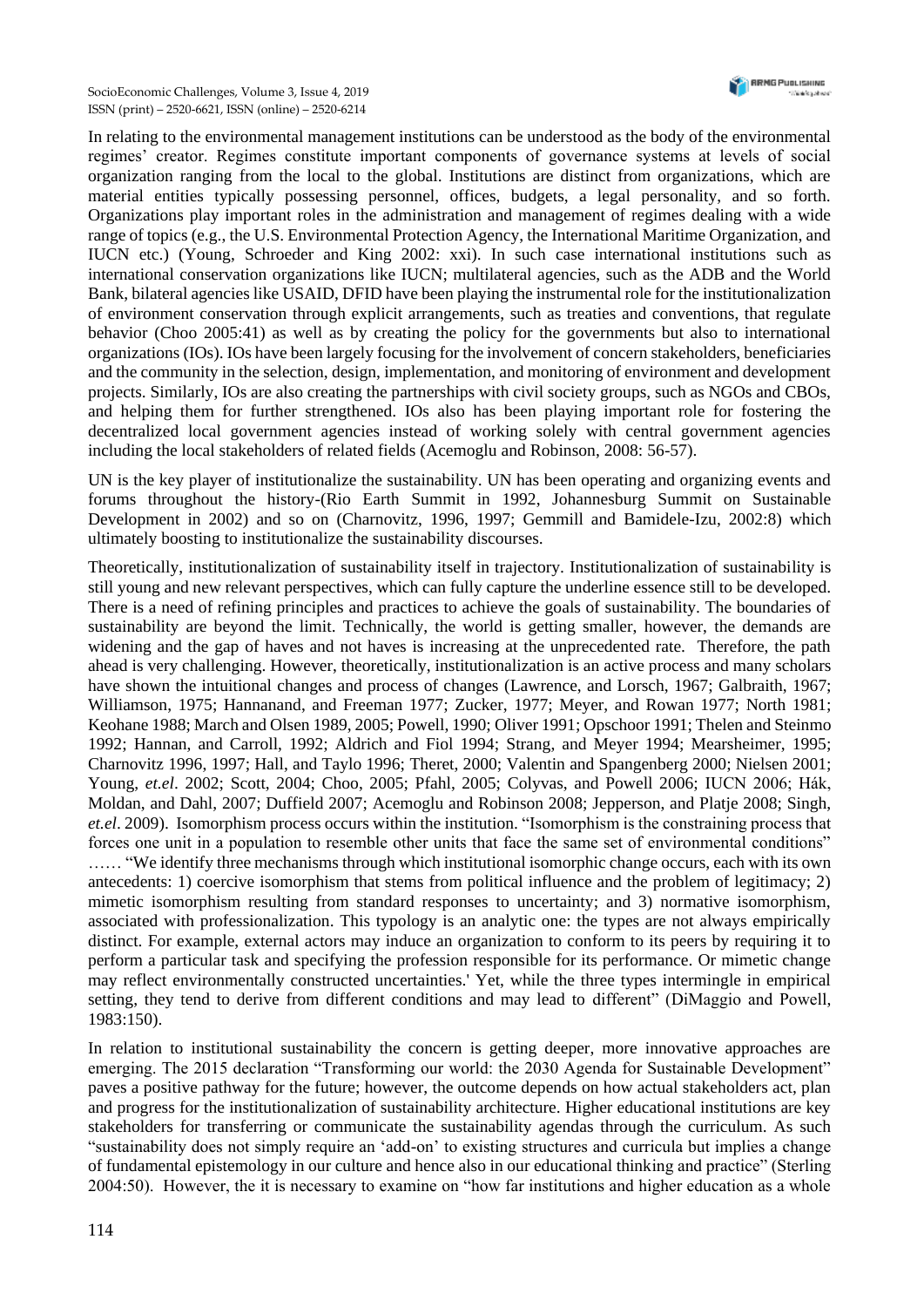

are able to respond sufficiently to the wider context of the crisis of unsustainability and the opportunities of sustainability. The common perception is often that little more than a change in teaching or curriculum is necessary – that is, an adaptive adjustment in learning provision. A full response, however, commensurate with the size of the challenge, implies a change of educational paradigm – because sustainability indicates a change of cultural paradigm which is both emergent and imperative' (Sterling 2004:50). The educational institution has to deal with the super complex scholarship of sustainability; whereas, sustainability touches all aspects of human life (Martins et. al., 2006) as well as Earth's carrying capacity.

## **Conclusion**

The current world is interconnected economically, culturally, socially and politically due to technological development and globalization process. The diffusion of knowledge is also spreading at accelerating rate to the entire world. The demand of international laws was never as high as it is because of transnational problems HIV/AIDS, terrorism, as well as the globalizing, social, economic and bio-physical environmental problems. Institutions create 'set of rules, typically formalized in international agreements and embodied in organizations that stipulate the ways in which states should cooperate and compete with each other. They prescribe acceptable forms of state behavior and proscribe unacceptable kinds of behavior' (Mearscheimer 1995), therefore multidisciplinary approaches are needed to build strong institution (international institutions), which can help to minimize the global problems as listed on the United Nations 2015 declaration "Transforming our world: the 2030 Agenda for Sustainable Development". *"14. We are meeting at a time of immense challenges to sustainable development. Billions of our citizens continue to live in poverty and are denied a life of dignity. There are rising inequalities within and among countries. There are enormous disparities of opportunity, wealth and power. Gender inequality remains a key challenge. Unemployment, particularly youth unemployment, is a major concern. Global health threats, more frequent and intense natural disasters, spiraling conflict, violent extremism, terrorism and related humanitarian crises and forced displacement of people threaten to reverse much of the development progress made in recent decades. Natural resource depletion and adverse impacts of environmental degradation, including desertification, drought, land degradation, freshwater scarcity and loss of biodiversity, add to and exacerbate the list of challenges which humanity faces. Climate change is one of the greatest challenges of our time and its adverse impacts undermine the ability of all countries to achieve sustainable development. Increases in global temperature, sea level rise, ocean acidification and other climate change impacts are seriously affecting coastal areas and low-lying coastal countries, including many least developed countries and small island developing States. The survival of many societies, and of the biological support systems of the planet, is at risk" (UN 2015:15).* The declaration nicely articulate, how the people of the planet and planet is in trouble in present time and it tries to address these issues through SDGs. However, the challenges are deeper, and the world has not peaceful politically, socially, economically and the biophysical environment is deteriorating each and every day. There is still need of illuminating educational theory and practice which will enable human to think the world is our house and all living beings are our relatives and neighbors "Bashudhaiva Kutumbakkam" (Bhandari 2019). There is tradeoff between developing and developed world and there is no coherent frameworks or cooperation among the nations and even the various approaches in use to minimize the gap between North and South. So far there is no clear indication of how the aims of sustainability "to maintain the wellbeing of human and nature" will achieve.

And finally, I would like to conclude my responses with the quote of Margaret Mead and Marshall (1961). "*Never doubt that a small group of thoughtful, committed people can change the world. Indeed, it is the only thing that ever has*." (Mead). Yes, the change maker / charismatic leader, the thinker can be even a person who can influence for betterment of her / his community through small program and can be important step to empower society to archive desired goals. We have many such examples - Grameen Bank, Bangladesh, Greening program of Kenya, road belt or self-sufficiency - community forest program of Nepal. Here I would like to directly quote one of interesting conceptual program proposed by a prominent scholar of environmental domain from University of Louisiana Lafayette, Dr. Durga Poudel.

*A decade ago, Professor Durga D. Poudel published a grassroots-based groundbreaking framework of Asta-Ja meaning eight Ja in Nepali letter, Jal (water), Jamin (land), Jungle (forest), Jadibuti (medicinal and aromatic plants), Janshakti (manpower), Janawar (animal), Jarajuri (crop plants) and Jalabayu (climate) as fundamental resources for economic development and socio-economic transformation in Nepal (Poudel, 2008). This publication was followed by a series of other publications on Asta-Ja Framework, which include,*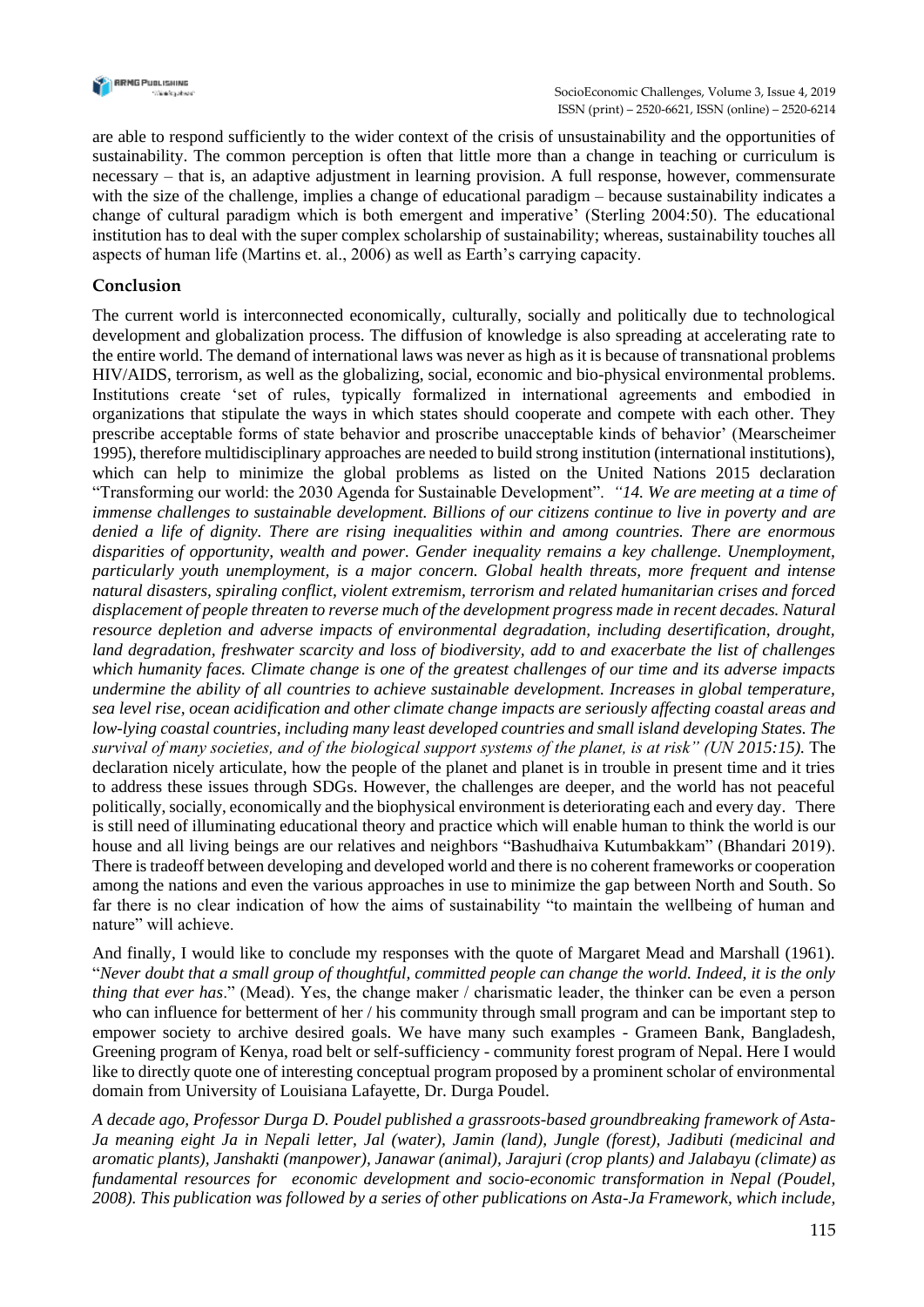*policy framework, strategic framework, and capacity building framework. Other subsequent publications on this framework include management of Asta-Ja system and the focus of Asta-Ja on national planning and development. Asta-Ja Framework suggests "Jalabayu" as the driving force for all other elements (Jal, Jamin, Jungle, Jadibuti, Janashakti, Janawar, and Jarajuri) and require full consideration of all eight elements while utilizing Asta-Ja resources for economic development. For example, for sustainable agricultural development (i.e. Jarajuri), all other seven Jas must be well utilized, conserved and developed. In other words, no sustainable agricultural production is possible without conservation of land, forest, water, appropriate Janashakti, and adequate consideration of Jalabayu. The eight principles of Asta-Ja Framework: community awareness, capacity-building, policy decision making, comprehensive assessment, interrelationships and linkages, sustainable technology and practices; institutions, trade and governance, and sustainable socioeconomic transformation and community development provide practical guidelines for design and successful implementation of policies and programs relating to Asta-Ja resources at the grassroots level.*

Source: Paudel (2008) (copied and pasted with permission- 7-17-2019).

He states that if we keep the climate in central and manage properly, sustainably management of other seven aspects *i.e*. *Water, land, forest, medicinal and aromatic plants, manpower, animal, crop plants* would be easy. Here noticeable aspect is public participation in resources management. There are numerous examples of locally sustainably managed landscapes with the indigenous knowledge and techniques. However, such examples do not get highlights, because of inequal participation in decision making systems. The United Nations (2015) in the "Transforming our world: the 2030 Agenda for Sustainable Development" declaration-3 states "We resolve, between now and 2030, to end poverty and hunger everywhere; to combat *inequalities within and among countries*; to build peaceful, just and inclusive societies; to protect human rights and promote gender equality and the empowerment of women and girls; and to ensure the lasting protection of the planet and its natural resources". (Declaration 3 page 3). However, in so far, instead of decrease inequality has been increased (Bertelsmann Stiftung and Sustainable Development Solutions Network 2018). UN declaration has been effective, however, there is no symbols of poverty reduction, opportunities are only accessible rich or who is in the power. Gender gap is not decreased, the rate of youth unemployment is on rise. Similarly, the impact of environmental degradation continues and frequent and intense natural disasters are common globally in recent decades. There are no symbols minimizing conflicts (local, national and international), and violence, extremism, terrorism, have been uncontrolled. Environmental degradation, which is one of the major threats of contemporary world, however, still there is no institutional architecture to address this challenge. Desertification, drought, land degradation, freshwater scarcity and loss of biodiversity, are still common circumstances. Global temperature is increasing, sea level is rising, and ocean acidification continues. Within four years of declaration implementation, there is no remarkable symptoms of improvements in listed problems. Even the G 20 Nations scenario of achieving SDGs is insignificant (Bertelsmann Stiftung and Sustainable Development Solutions Network 2018). As such UN Declaration "Transforming our world: the 2030 Agenda for Sustainable Development 2015" absolutely adds new hope discourse of sustainability; however, in so far, practicality seems questionable.

As principle, sustainability discourses capture the notion of social, economic and environmental boundaries, creativeness and innovation, and institutional architectures serve as tool to attain sustainability; however, the global challenges are mounted in every sphere of the globe. To achieve real sustainability strong commitment and instinctive motivation is needed. The program like Astha-J needs to get promoted and implemented. In so far, the invisible walls are everywhere and "my profit first" is the dominant approach of current development paradigms. To overcome the global challenges the concept of "BashudaivaKutumbakkam"- The entire world is our home and all living beings are our relatives" and Live and let other live- the harmony within, community, nation and global" is needed.

As I noted, earlier, my family, communities, and various societies (wherever I have been), including the nature and culture, traditions combinedly nurtured me, without any expectations. My intention, of life is to give or contribute to the society in fullest whatever I have. I would be more than happy, if readers find this information useful. I am open to engage in any kind of collaborative research, teaching, or any other tasks which can contribute to overcome or minimize the devastating impact of climate change and contribute to achieve the SDGs at any level.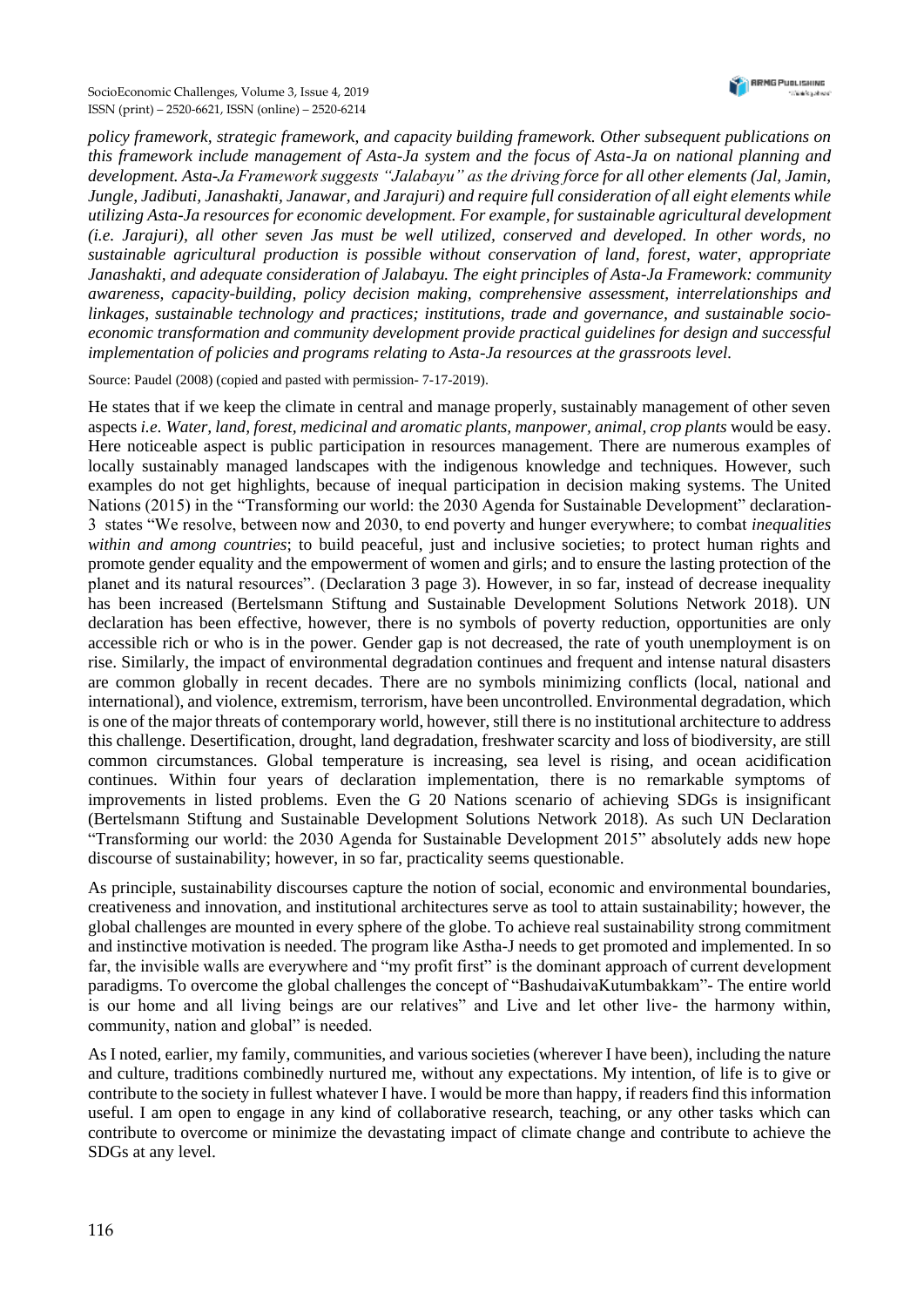

## **Acknowledgements**

I would like to thank to Mr. Ram Chandra Gautam (my guru in every sphere of life), Prof. Douglas Capogrossi (my mentor, President of Akamai University, Hawaii), Prof. Bishnu Paudel (Guru of all of us), Mr. Kedar Neupane (UNHCR-Geneva), Dr. Ambika Adhikari (mentor for environment conservation), Prof. Gopi Uprety (Tribhuvan University, Nepal), Professor Durga D. Paudel (University of Louisiana Lafayete), Prof. Tulsi Dharel, (Centennial College, Toronto, Canada), Profs. Steven Brechin, Cecelia Green, Perter Castro, Hans Buechler, Marj DeVault (my mentor of research- Syracuse University), Prof. Keshav Bhattarai (Arizona State University), Dr. Puru Shrestha, Mr. Medini Adhikari (Equality Foundation), Mr. Guna Raj Luitel (INJA-Global), Dr. Top Khatri, Dr. Sanjaya Mishra, Dr. Samuel H. Sage, Prof. Shvindina Hanna, Mr. Rajan Adhikari, Mr. Govinda Luitel, Mr. Pradeep Banskota, Gyanendra Bahadur Thapa, Mr. Durga Paudel (DNWC), Dr. Bijay Kattel, Dr. Jan Carey, Mr. William Turpie, Peter T. Se, Jahid Rahman, Mohamad Masum, and many others for their valuable suggestions, supports and encouragements throughout.

I would also like to remember my mentors (who are no more physically- including) Mr. Narayan Paudel (DNWC), Prof. Bhakta Lal Upadhaya, Prof. Ganesh Bhandari, Prof. Bill Katz, Mr. Edward Tedeschi, Mr. Krishna Bhusan Bal, Prof. Damodar Bharadwaj, Prof. Dilliram Timsina, Prof. Bal Krishna Pokhrel, Prof. Bhanu Bhakta Pokhrel, Prof. Narendra Chapagai, Prof. Herman Housing, and Laxmi Devi Bhandari, (grandma), Abhkesher Gautam and Jalapa Devi Gautam (m-Grandparent), Loknath Bhandari (my father), Dwarika Nath Devkota (Father in law), Maya Nath Bhandari, Dayananda Thakur, Dhaulai Mandal…….. for their unconditional support to me on my journey towards environment management, sustainability, social and environmental justice.

I would like to thank to my wife and lifelong motivator, mentor Prajita Bhandari for her insightful comments, and inputs. I would also like thank to our son Prameya, daughter Manaslu, daughter in law Kelsey and granddaughter Neena and our family friend Abhimanyu for helping me to find relevant resources in the field of sustainability, inequality, social division, stratifications and gender issues. I would also like to thank to my mother Hema Devi, brothers Krishna, Hari, sisters Kali, Bhakti, Radha, Bindu, Sita and their families for encouraging me by providing peaceful environment. Thank you to all who directly or indirectly helping me on this complex trajectory of life.

## **About Prof. Medani P. Bhandari**

Prof. Medani P. Bhandari completed his M.A. in Anthropology (Tribhuvan University, Nepal), M.Sc. Environmental System Monitoring and Analysis (ITC-The University of Twente, the Netherlands), M.A. Sustainable International Development (Brandeis University, Massachusetts, USA), M.A. and Ph.D. in Sociology (Syracuse University, NY, USA). He is dedicated to conservation of nature and natural resources and social empowerment through research and action project. *His purpose of life is to give or contribute to the society fullest through whatever he has, earned, learned or experienced.* He has worked with various organizations as consultant- United Nations Environment Program (UNEP)/Adelaide University, the United Nations Development Program (UNDP), the IUCN, the World Wildlife Fund (WWF), the World Resource Institute (WRI), Winrock International, the Japan Environment Education Forum, and the Pajaro Jai Foundation (PJF), along with others. During 2015-17, he served as a Professor of Natural Resources and Environment at the Arabian Gulf University, Bahrain. Prof. Bhandari has spent most of his career focusing on the Sociological Theories; Environmental Sustainability; Social Inclusion, Climate Change Mitigation and Adaptation; Environmental Health Hazard; Environmental Management; Social Innovation; Developing along the way expertise in Global and International Environmental Politics, Environmental Institutions and Natural Resources Governance; Climate Change Policy and Implementation, Environmental Justice, Sustainable Development; Theory of Natural Resources Governance; Impact Evaluation of Rural Livelihood; International Organizations; Public/ Social Policy; The Non-Profit Sector; Low Carbon Mechanism; Good Governance; Climate Adaptation; REDD Plus; Carbon Financing; Green Economy and Renewable Energy; Nature, Culture and Power. Prof. Bhandari's major teaching and research specialties include: Sociological Theories and Practices; Environmental Health; Social and Environmental research methods; Social and Environmental Innovation; Social and Environmental policies; Climate Change Mitigation and Adaptation; International Environmental Governance; Green Economy; Sustainability and assessment of the Economic, Social and Environmental impacts on society and nature. In brief, Prof. Bhandari has sound theoretical and practical knowledge in social science and environment science. His field experience spans across Asia, Africa,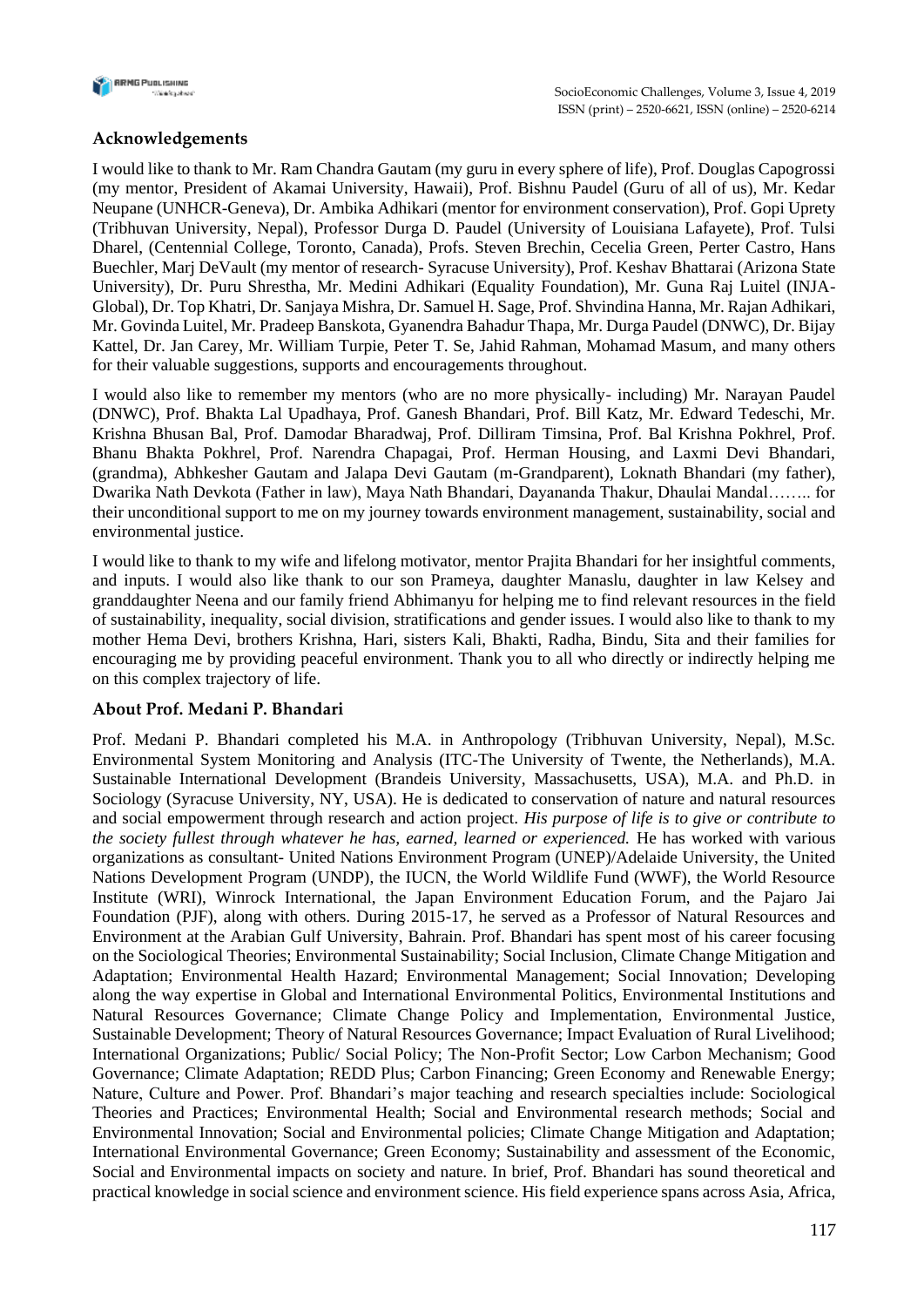the North America, Western Europe, Australia, Japan and the Middle East. Professor Bhandari has published 4 books on environmental domain, 3 volumes of poems with Prajita Bhandari, hundreds of poems and essays on creative writing, and more than 60 scholarly papers in international scientific journals. Currently, he is serving as a Professor of Inter-Disciplinary Department - Natural Resource & Environment / Sustainability Studies, at the Akamai University, USA and Professor of the Department of Finance and Entrepreneurship, Sumy State University (SSU) Ukraine; and International Program Coordinator, Atlantic State Legal Foundation, NY, USA (remotely).

## **References**

- 1. Acemoglu, Daron and Robinson, James (2008). The International Bank for Reconstruction and Development / The World Bank, On behalf of the Commission on Growth and Development, The World Bank, Washington, DC [http://www.growthcommission.org/storage/cgdev/documents/gc-wp-010\\_web.pdf.](http://www.growthcommission.org/storage/cgdev/documents/gc-wp-010_web.pdf)
- 2. ADB (2002). Poverty Reduction and the Role of Institutions in Developing Asia, *ERD Working Paper Series No.10*, Economics and Research Department, Asian Development Bank, Manila. <https://www.adb.org/publications/poverty-reduction-and-role-institutions-developing-asia>
- 3. Aldrich, Howard E. and C. Marlene Fiol (1994). Fools Rush in? The Institutional Context of Industry Creation, *The Academy of Management Review*, *19*(4), 645-670. <https://www.jstor.org/stable/258740>
- 4. Anaedu, O. and Engfeldt, Lars-Goran (2002). Sustainable Development Governance. Paper prepared for consideration in the Second, Week of the Third Session of the Preparatory Committee for WSSD And Reserves to Sustainability Boundaries, River Research and Applications, River. Published online in Wiley Inter Science, (www.interscience.wiley.com). DOI: [10.1002/rra.1320.](10.1002/rra.1320)
- 5. Arima, A. (2009). A plea for more education for sustainable development. *Sustain Sci, 4*(1): 3–5. <https://link.springer.com/article/10.1007/s11625-009-0071-7>
- 6. Barbier, E. B., (1987). The concept of sustainable economic development. *Environmental Conservation*, *14*(2), 101-110. DOI: <https://doi.org/10.1017/S0376892900011449>
- 7. Barker, Chris (2004). The SAGE Dictionary of Cultural Studies, SAGE Publications, London / Thousand Oaks / New Delhi [https://zodml.org/sites/default/files/%5BDr\\_Chris\\_Barker%5D\\_The\\_SAGE\\_Dictionary\\_of\\_Cultural\\_\\_0.pdf](https://zodml.org/sites/default/files/%5BDr_Chris_Barker%5D_The_SAGE_Dictionary_of_Cultural__0.pdf)
- 8. Barnosky, A.D. (2012). Approaching a state shift in Earth's biosphere. *Nature* 486, 52-58.
- 9. Basadur, M., Gelade, G., Basadur, T., (2014). Creative problem-solving process styles, cognitive work demands, and organizational adaptability. *J. Appl. Behav. Sci., 50* (1), 80-115. [http://www.business](http://www.business-analytic.co.uk/_media/basadur-gelade-jabs-2014.pdf)[analytic.co.uk/\\_media/basadur-gelade-jabs-2014.pdf](http://www.business-analytic.co.uk/_media/basadur-gelade-jabs-2014.pdf)
- 10. Bertelsmann Stiftung and Sustainable Development Solutions Network (2018). SDG Index and Dashboards Report 2018-Global Responsibilities, Implementing the Goals, G20 and Large Countries Edition. [www.pica](http://www.pica-publishing.com/)[publishing.com,](http://www.pica-publishing.com/) [http://www.sdgindex.org/assets/files/2018/00%20SDGS%202018%20G20%20EDITION%20WEB%20](http://www.sdgindex.org/assets/files/2018/00%20SDGS%202018%20G20%20EDITION%20WEB%20V7%20180718.pdf) [V7%20180718.pdf](http://www.sdgindex.org/assets/files/2018/00%20SDGS%202018%20G20%20EDITION%20WEB%20V7%20180718.pdf)
- 11. Bhandari, Medani P. (2019). "BashudaivaKutumbakkam"- The entire world is our home and all living beings are our relatives. Why we need to worry about climate change, with reference to pollution problems in the major cities of India, Nepal, Bangladesh and Pakistan. *Adv Agr Environ Sci.*, *2*(1), 8−35. DOI: 10.30881/aaeoa.00019
- 12. Bhandari, Medani P. (2019). Live and let other live- the harmony with nature /living beings-in reference to sustainable development (SD)- is contemporary world's economic and social phenomena is favorable for the sustainability of the planet in reference to India, Nepal, Bangladesh, and Pakistan? *Adv Agr Environ Sci*, *2*(1), 37−57. DOI: 10.30881/aaeoa.00020
- 13. Bhandari, Medani P. (2018). *Green Web-II: Standards and Perspectives from the IUCN*, Published, sold and distributed by: River Publishers, Denmark / the Netherlands ISBN: 978-87-70220-12-5 (Hardback) 978-87-70220-11-8 (eBook).
- 14. Bhandari, Medani P (2017). Climate change science: a historical outline. Adv Agr Environ Sci. 1(1) 1-8: DOI: 10.30881/aaeoa.00002
- 15. Boucher, Lauren (2015). Sustainable Development Goals vs. Millennium Development Goals: What You Need to Know, Population Organization. [https://populationeducation.org/sustainable-development-goals](https://populationeducation.org/sustainable-development-goals-vs-millennium-development-goals-what-you-need-know/)[vs-millennium-development-goals-what-you-need-know/](https://populationeducation.org/sustainable-development-goals-vs-millennium-development-goals-what-you-need-know/)
- 16. Callanan, Laura and Anders Ferguson (2015). A New Pilar of Sustainability, Philantopic-Creativity, Foundation Center, New York, [https://pndblog.typepad.com/pndblog/2015/10/creativity-a-new-pillar-of](https://pndblog.typepad.com/pndblog/2015/10/creativity-a-new-pillar-of-sustainability.html)[sustainability.html](https://pndblog.typepad.com/pndblog/2015/10/creativity-a-new-pillar-of-sustainability.html)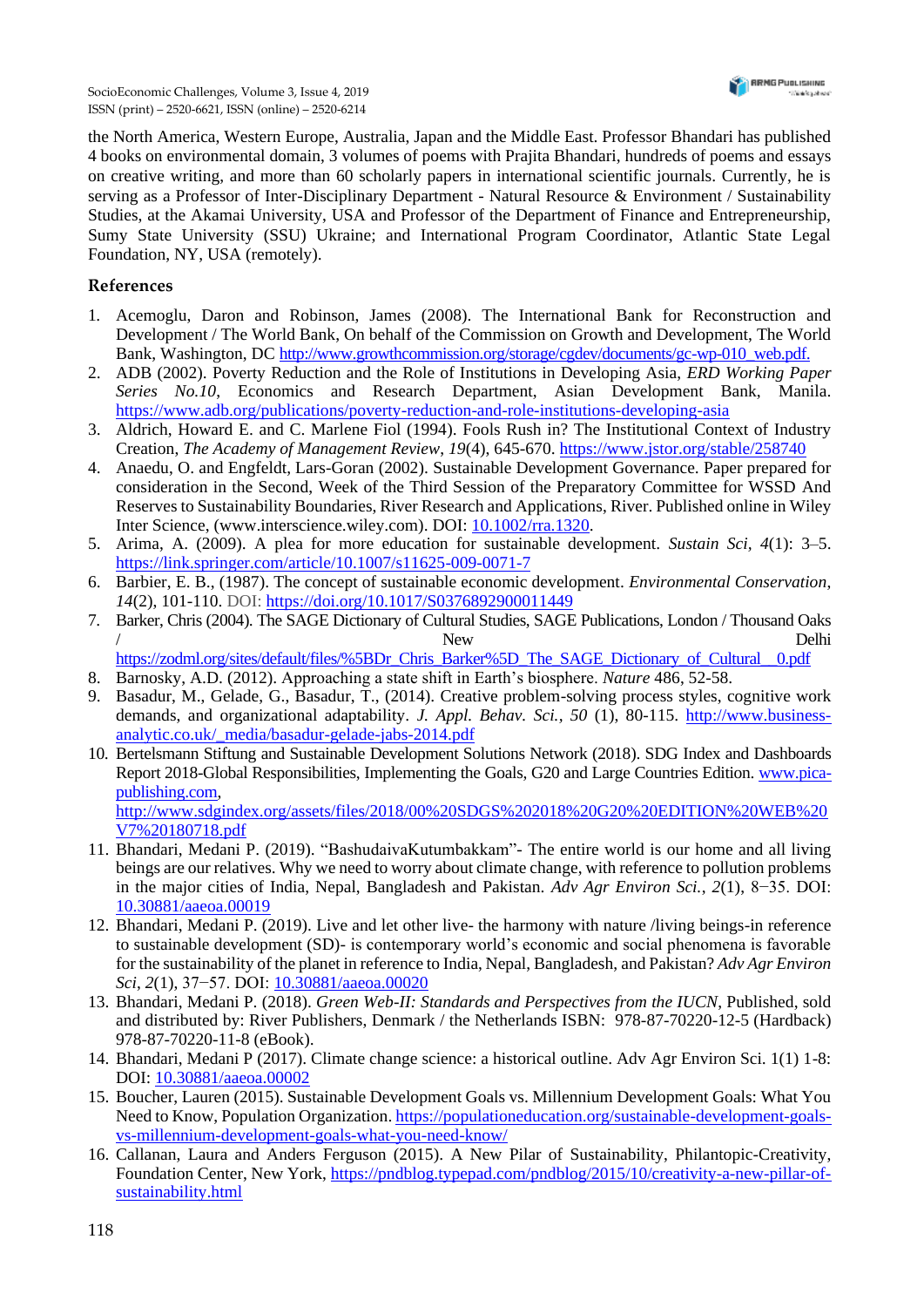

- 17. Carpenter S, Bennett E (2011). Reconsideration of the planetary boundary for phosphorus. *Environmental Research Letters*, 6: 014009. <https://iopscience.iop.org/article/10.1088/1748-9326/6/1/014009/meta>
- 18. Carson, Rachel (1962). Silent Spring. Boston: Houghton Mifflin Co. and in Rachel Carson, "Silent Spring," in Diane Ravitch, ed., *The American Reader: Words that Moved a Nation* (New York: HarperCollins, 1990). 323-325. [http://www.uky.edu/Classes/NRC/381/carson\\_spring.pdf](http://www.uky.edu/Classes/NRC/381/carson_spring.pdf)
- 19. Charnovitz, Steve (1996). Participation of Non-Governmental Organizations in the World Trade Organization, University of Pennsylvania, *Journal of International Economic Law*, 17, 331-357. [https://www.law.upenn.edu/journals/jil/articles/volume17/issue1/Charnovitz17U.Pa.J.Int'lEcon.L.331\(1996\).](https://www.law.upenn.edu/journals/jil/articles/volume17/issue1/Charnovitz17U.Pa.J.Int) [pdf](https://www.law.upenn.edu/journals/jil/articles/volume17/issue1/Charnovitz17U.Pa.J.Int)
- 20. Charnovitz, Steve (1997). Two Centuries of Participation: NGOs and International Governance, Michigan *Journal of International Law*, *18*(2), 281-282. <https://repository.law.umich.edu/cgi/viewcontent.cgi?article=1466&context=mjil>
- 21. Choo, Jaewoo (2005). Is Institutionalization of the Six-Party Talks Possible? *EASTASIA*, *22*(4), 39-58. DOI: <10.1007/s12140-005-0003-9>
- 22. Clark, W. C., and R. E. Munn (1996-Eds.). *Sustainable Development of the Biosphere*. Cambridge: Cambridge University Press.<http://pure.iiasa.ac.at/id/eprint/2751/>
- 23. Colyvas, Jeannette A. and Walter W. Powell (2006). Roads to Institutionalization: The Remaking of Boundaries between Public and Private Science. *Research in Organizational Behavior*, 27, 315-363[.](https://doi.org/10.1016/S0191-3085(06)27008-4) [https://doi.org/10.1016/S0191-3085\(06\)27008-44](https://doi.org/10.1016/S0191-3085(06)27008-4)
- 24. Cornell, S. (2012). On the system properties of the planetary boundaries*. Ecology and Society*, 17:1. DOI: [10.5751/ES-04731-1701r02](doi:%2010.5751/ES-04731-1701r02)
- 25. Corral-Verdugo, V., Bonnes, M., Tapia-Fonllem, C., Fraijo-Sing, B., Frias-Armenta, M., & Carrus, G. (2009). Correlates of Pro-Sustainability Orientation: The Affinity towards Diversity. *Journal of Environmental Psychology*, 29, 34-43. <https://doi.org/10.1016/j.jenvp.2008.09.001>
- 26. Costanza, Robert, Lisa Graumlich, Will Steffen (2007). Sustainability or Collapse: What Can We Learn from Integrating the History of Humans and the Rest of Nature? Ambio. <http://wtf.tw/ref/costanza.pdf>
- 27. Dacin, M. T. Goodstein, J. Scott, W. R. (2002). Institutional Theory and Institutional Change: Introduction to the Special Research Forum. *Academy of Management Journal*, *45*(1), 45-57. [https://researchportal.port.ac.uk/portal/files/1295255/GILMORE\\_2014\\_cright\\_JOCM\\_Institutional\\_the](https://researchportal.port.ac.uk/portal/files/1295255/GILMORE_2014_cright_JOCM_Institutional_theory_and_change.pdf) [ory\\_and\\_change.pdf](https://researchportal.port.ac.uk/portal/files/1295255/GILMORE_2014_cright_JOCM_Institutional_theory_and_change.pdf)
- 28. Daly, H. E (2007). *Ecological Economics and Sustainable Development, Selected Essays of Herman Daly, Advances in Ecological Economics*, MPG Books Ltd, Bodmin, Cornwall [http://library.uniteddiversity.coop/Measuring\\_Progress\\_and\\_Eco\\_Footprinting/Ecological\\_Economics\\_](http://library.uniteddiversity.coop/Measuring_Progress_and_Eco_Footprinting/Ecological_Economics_and_Sustainable_Development-Selected_Essays_of_Herman_Daly.pdf) [and\\_Sustainable\\_Development-Selected\\_Essays\\_of\\_Herman\\_Daly.pdf](http://library.uniteddiversity.coop/Measuring_Progress_and_Eco_Footprinting/Ecological_Economics_and_Sustainable_Development-Selected_Essays_of_Herman_Daly.pdf)
- 29. Daly, H., (1991). Sustainable development: From concept and theory towards operational principles, in tt. E. Daly, *Steady-state Economics*: 2nd Edition with New Essays, Washington, DC: Island Press. <http://pombo.free.fr/daly1991.pdf>
- 30. DESA (2013). World Economic and Social Survey 2013, Sustainable Development Challenges, Department of Economic and Social Affairs, The Department of Economic and Social Affairs of the United Nations Secretariat, NY. [https://www.un.org/en/development/desa/publications/world-economic](https://www.un.org/en/development/desa/publications/world-economic-and-social-survey-2013-sustainable-development-challenges.html)[and-social-survey-2013-sustainable-development-challenges.html](https://www.un.org/en/development/desa/publications/world-economic-and-social-survey-2013-sustainable-development-challenges.html)
- 31. Diamond, J. (2005). Collapse: How Complex Societies Choose to Fail or Survive. New York: Penguin [http://cpor.org/ce/Diamond%282005%29Collapse-HowSocietiesChooseFailureSuccess.pdf.](http://cpor.org/ce/Diamond%282005%29Collapse-HowSocietiesChooseFailureSuccess.pdf)
- 32. DiMaggio, P. & Powell, W. W. (1983). The iron cage revisited: Institutional isomorphism and collective rationality in organizational fields. *American Sociological Review,* 48, 147-160. <https://www.uio.no/studier/emner/matnat/ifi/INF9200/v10/readings/papers/DeMaggio.pdf>
- 33. DiMaggio, P. (2001). Making sense of the contemporary firm and prefiguring its future. In DiMaggio, P. (Ed.). *The Twenty-First-Century Firm: Changing Economic Organization in International Perspective*. Princeton: Princeton University Press. <http://assets.press.princeton.edu/chapters/s7205.pdf>
- 34. DiMaggio, P. J. & Powell, W. W. (1991a). *The iron cage revisited: Institutional isomorphism and collective rationality*. Chicago: University of Chicago Press. [http://woodypowell.com/wp](http://woodypowell.com/wp-content/uploads/2018/03/DiMaggioPowellThe-Iron-Cage-Revisited1983.pdf)[content/uploads/2018/03/DiMaggioPowellThe-Iron-Cage-Revisited1983.pdf](http://woodypowell.com/wp-content/uploads/2018/03/DiMaggioPowellThe-Iron-Cage-Revisited1983.pdf)
- 35. Donald, Betsy (2010). The Creative Economy, Department of Geography Queen's University Monieson Centre Seminar Series, Canada [http://business.queensu.ca/centres/monieson/events/Betsy\\_Donald\\_Creative\\_Economy.pdf](http://business.queensu.ca/centres/monieson/events/Betsy_Donald_Creative_Economy.pdf)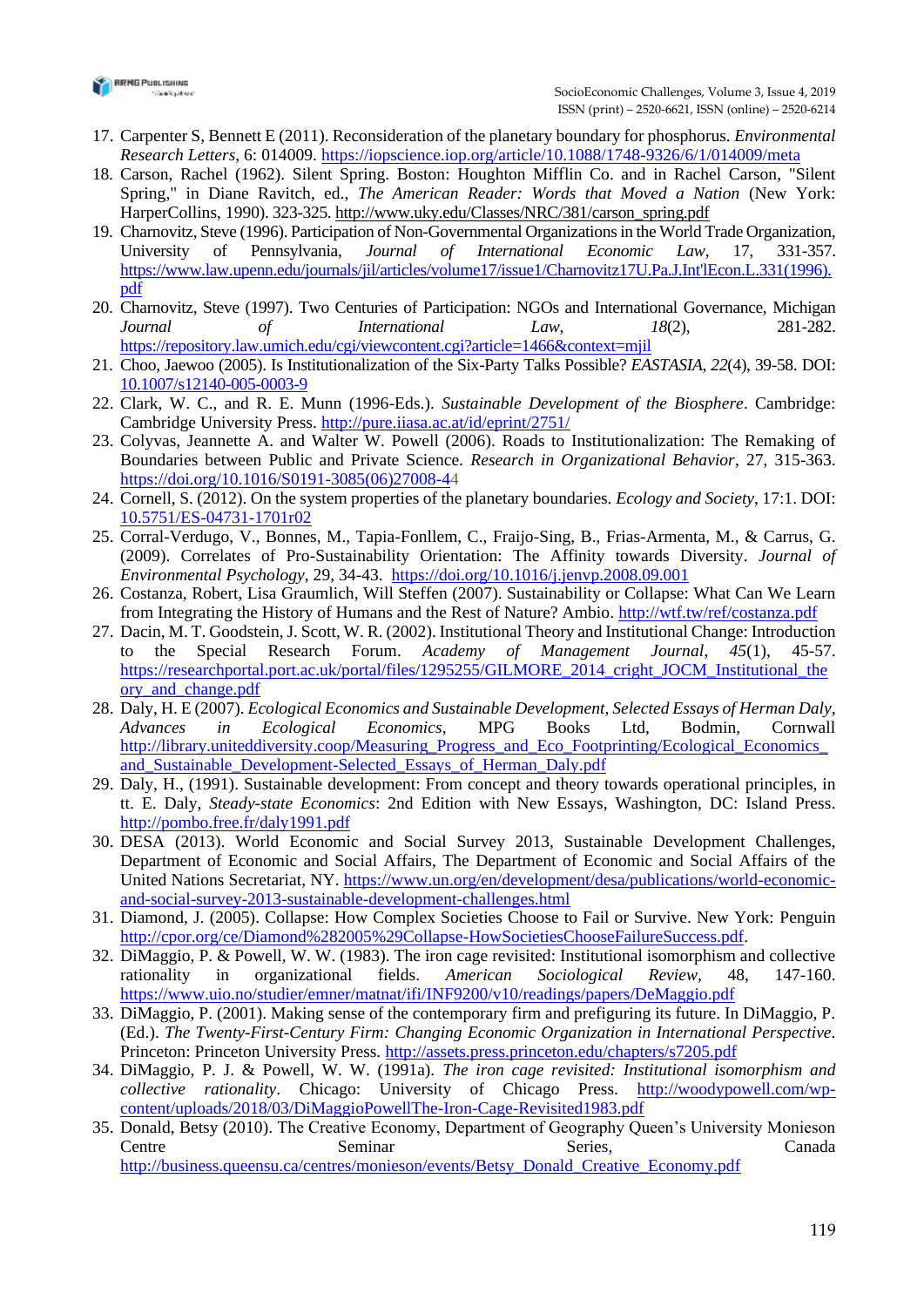- 36. Dryzek, John S. (1997). *The Politics of the Earth: Environmental Discourses*, Oxford University Press. <https://global.oup.com/academic/product/the-politics-of-the-earth-9780199696000?cc=ua&lang=en&>
- 37. Duffield J. (2007). Reflection, evaluation and integration, What are the international Institutions, *International Studies Review*, 9, 1-22. <https://www.jstor.org/stable/4621775>
- 38. Duran, C.D., Gogan, L.M., Artene, A. & Duran, V. (2015). The components of sustainable development - a possible approach. *Procedia Economics and Finance*, 26, 806-811. Retrieved November 20, 2015, from [https://doi.org/10.1016/S2212-5671\(15\)00849-7.](https://doi.org/10.1016/S2212-5671(15)00849-7)
- 39. Erb K-H et al. (2012). Pushing the Planetary Boundaries. *Science*, 1419-1420. <https://www.eesc.europa.eu/resources/docs/sustainable-development-and-planetary-boundaries.pdf>
- 40. Fleming, James R. (2004). Climate dynamics, science dynamics, and technological change, 1804-2004, *Conference on International Commission On History Of Meteorology*, Barocker Bibliothekssaal, Kloster Polling Weilheimer Straße, D-82398 Polling, Germany, [http://www.meteohistory.org/2004polling\\_preprints/docs/polling\\_program.pdf](http://www.meteohistory.org/2004polling_preprints/docs/polling_program.pdf) [http://www.meteohistory.org/2004polling\\_preprints/docs/abstracts/fleming\\_abstract.pdf](http://www.meteohistory.org/2004polling_preprints/docs/abstracts/fleming_abstract.pdf) (accessed on 04/03/2016)
- 41. Foley, J.A. et al. (2011). Solutions for a cultivated planet. *Nature*, 478, 337-342. <https://www.nature.com/articles/nature10452>
- 42. Folke, C. et al. (2011). Reconnecting to the biosphere. *Ambio*, 40, 719-738. <https://www.ncbi.nlm.nih.gov/pmc/articles/PMC3357749/>
- 43. Folke, C., Rockström, J. (2011). 3rd Nobel Laureate Symposium on Global Sustainability: transforming the world in an era of global change. Ambio, 40, 717-718. <https://www.ncbi.nlm.nih.gov/pmc/articles/PMC3357755/>
- 44. Galbraith, J.K. (1967). *The New Industrial State*, Houghton-Mifflin, Boston, MA. <https://press.princeton.edu/books/paperback/9780691131412/the-new-industrial-state>
- 45. Gilbert, Christine (2014). *Sustainability's Inconvenient Discourse*. Honors College, 177. <https://digitalcommons.library.umaine.edu/cgi/viewcontent.cgi?article=1176&context=honors>
- 46. Gilbert, R., Stevenson, D., Girardet, H. and Stren, R. (1996). *Making Cities Work: The Role of Local Authorities in the Urban Environment*. Earthscan, London. DOI: <https://doi.org/10.4324/9781315066431>
- 47. Girard, Luigi Fusco (2010). Sustainability, creativity, resilience: toward new development strategies of port areas through evaluation processes, *Int. J. Sustainable Development*, *13*(1/2), 161. <https://ideas.repec.org/a/ids/ijsusd/v13y2010i1-2p161-184.html>
- 48. Graedel, Thomas E. and Ester van der Voet (2010). *Linkages of Sustainability*, The MIT Press. <https://mitpress.mit.edu/books/linkages-sustainability>
- 49. Hák, T. and Moldan, B. and Dahl, A. (2007). *Sustainability Indicators: A Scientific Assessment*. SCOPE 67, [https://www.researchgate.net/profile/Joachim\\_Spangenberg/publication/227650480\\_Institutional\\_sustai](https://www.researchgate.net/profile/Joachim_Spangenberg/publication/227650480_Institutional_sustainability_indicators_An_analysis_of_the_institutions_in_Agenda_21_and_a_draft_set_of_indicators_for_monitoring_their_effectivity/links/5b6d48bca6fdcc87df7095c7/Institutional-sustainability-indicators-An-analysis-of-the-institutions-in-Agenda-21-and-a-draft-set-of-indicators-for-monitoring-their-effectivity.pdf) [nability\\_indicators\\_An\\_analysis\\_of\\_the\\_institutions\\_in\\_Agenda\\_21\\_and\\_a\\_draft\\_set\\_of\\_indicators\\_for](https://www.researchgate.net/profile/Joachim_Spangenberg/publication/227650480_Institutional_sustainability_indicators_An_analysis_of_the_institutions_in_Agenda_21_and_a_draft_set_of_indicators_for_monitoring_their_effectivity/links/5b6d48bca6fdcc87df7095c7/Institutional-sustainability-indicators-An-analysis-of-the-institutions-in-Agenda-21-and-a-draft-set-of-indicators-for-monitoring-their-effectivity.pdf) monitoring their effectivity/links/5b6d48bca6fdcc87df7095c7/Institutional-sustainability-indicators-[An-analysis-of-the-institutions-in-Agenda-21-and-a-draft-set-of-indicators-for-monitoring-their](https://www.researchgate.net/profile/Joachim_Spangenberg/publication/227650480_Institutional_sustainability_indicators_An_analysis_of_the_institutions_in_Agenda_21_and_a_draft_set_of_indicators_for_monitoring_their_effectivity/links/5b6d48bca6fdcc87df7095c7/Institutional-sustainability-indicators-An-analysis-of-the-institutions-in-Agenda-21-and-a-draft-set-of-indicators-for-monitoring-their-effectivity.pdf)[effectivity.pdf](https://www.researchgate.net/profile/Joachim_Spangenberg/publication/227650480_Institutional_sustainability_indicators_An_analysis_of_the_institutions_in_Agenda_21_and_a_draft_set_of_indicators_for_monitoring_their_effectivity/links/5b6d48bca6fdcc87df7095c7/Institutional-sustainability-indicators-An-analysis-of-the-institutions-in-Agenda-21-and-a-draft-set-of-indicators-for-monitoring-their-effectivity.pdf)
- 50. Hall, Peter A. and Rosemary C.R. Taylor (1996). Political sciences and three new institutions, *Political studies, XLIV*, 936-957. <https://doi.org/10.1111/j.1467-9248.1996.tb00343.x>
- 51. Hannan, M T. and Carroll, G.R. (1992). *Dynamics of Organizational Populations Density, Legitimation and Competition.* Oxford University Press, New York. [https://global.oup.com/academic/product/dynamics-of-organizational-populations-](https://global.oup.com/academic/product/dynamics-of-organizational-populations-9780195071917?cc=ua&lang=en&)[9780195071917?cc=ua&lang=en&](https://global.oup.com/academic/product/dynamics-of-organizational-populations-9780195071917?cc=ua&lang=en&)
- 52. [Hannan, M.T.](https://en.wikipedia.org/wiki/Hannan,_M.T.) and J. Freeman (1989). *Organizational Ecology.* Cambridge, Massachusetts: Harvard University Press. <https://www.hup.harvard.edu/catalog.php?isbn=9780674643499>
- 53. Hannanand, Michael T. and John Freeman (1977). The Population Ecology of Organizations, *AJS, 82*(5), 929. [https://www2.bc.edu/candace-jones/mb851/Apr9/HannanFreeman\\_AJS\\_1977.pdf](https://www2.bc.edu/candace-jones/mb851/Apr9/HannanFreeman_AJS_1977.pdf)
- 54. Harwood, R.R. (1990). The history of sustainable agriculture. In C.A. Edwards et al. (Eds.). *Sustainable Farming Systems* (pp. 3-19). In Duran, C.D., Gogan, L.M., Artene, A. & Duran, V. (2015). The components of sustainable development - a possible approach*. Procedia Economics and Finance*, 26, 806-811. Retrieved November 20, 2015, from [https://doi.org/10.1016/S2212-5671\(15\)00849-7](https://doi.org/10.1016/S2212-5671(15)00849-7)
- 55. Håvard Mokleiv Nygård (2017). Achieving the sustainable development agenda: The governance conflict nexus, *International Area Studies Review*, *20*(1), 3–18. DOI[: 10.1177/2233865916683609: 1–16.](10.1177/2233865916683609:%201–16)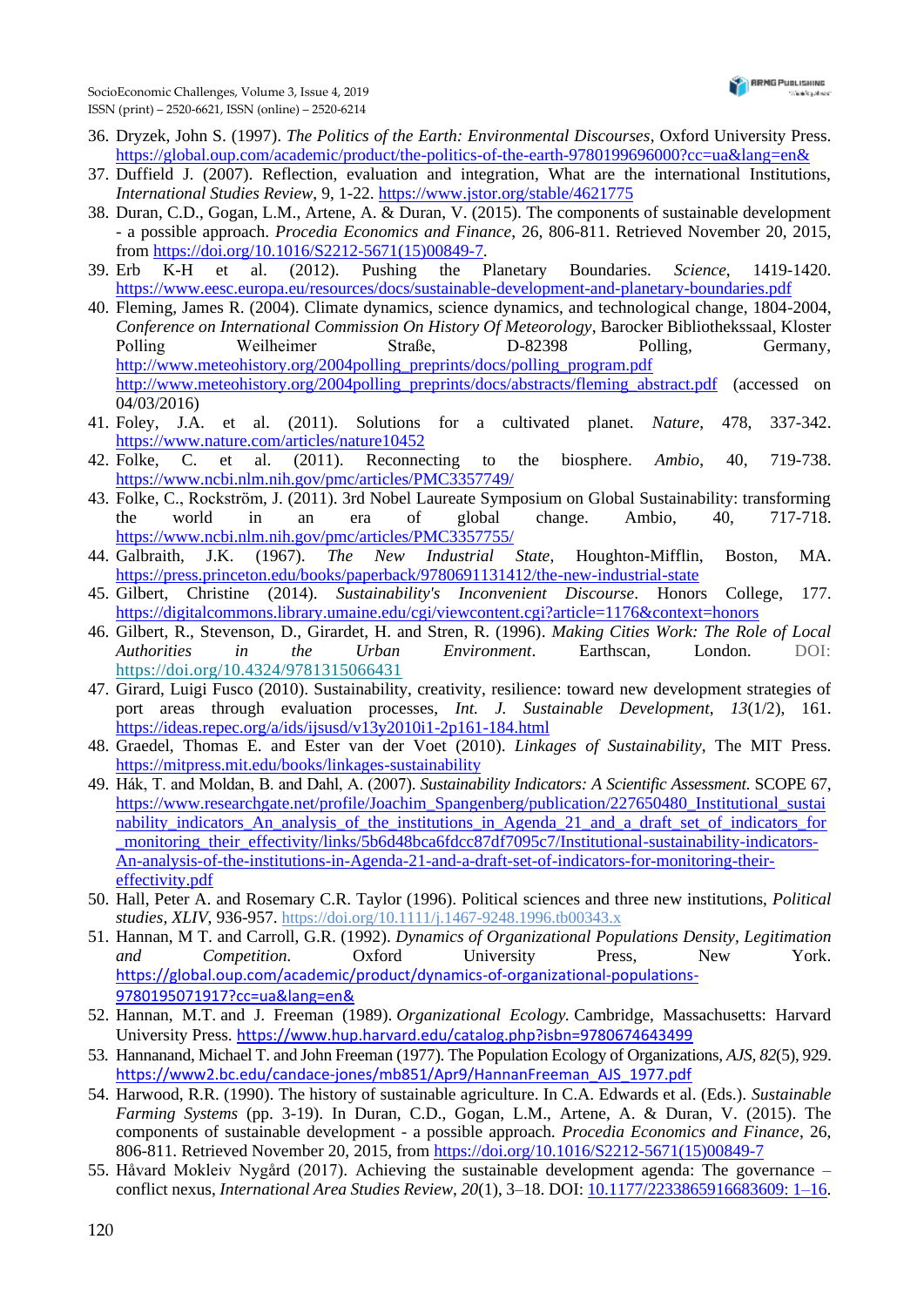

- 56. Haveman, Heather A. (2000). The Future of Organizational Sociology: Forging Ties among Paradigms, *Contemporary Sociology*, *29*(3). 476-486. [https://www.researchgate.net/profile/Heather\\_Haveman/publication/254138626\\_The\\_Future\\_of\\_Organi](https://www.researchgate.net/profile/Heather_Haveman/publication/254138626_The_Future_of_Organizational_Sociology_Forging_Ties_among_Paradigms/links/0deec52f271b0d83ea000000/The-Future-of-Organizational-Sociology-Forging-Ties-among-Paradigms.pdf?origin=publication_detail) [zational\\_Sociology\\_Forging\\_Ties\\_among\\_Paradigms/links/0deec52f271b0d83ea000000/The-Future-of-](https://www.researchgate.net/profile/Heather_Haveman/publication/254138626_The_Future_of_Organizational_Sociology_Forging_Ties_among_Paradigms/links/0deec52f271b0d83ea000000/The-Future-of-Organizational-Sociology-Forging-Ties-among-Paradigms.pdf?origin=publication_detail)[Organizational-Sociology-Forging-Ties-among-Paradigms.pdf?origin=publication\\_detail](https://www.researchgate.net/profile/Heather_Haveman/publication/254138626_The_Future_of_Organizational_Sociology_Forging_Ties_among_Paradigms/links/0deec52f271b0d83ea000000/The-Future-of-Organizational-Sociology-Forging-Ties-among-Paradigms.pdf?origin=publication_detail)
- 57. Holvino, E., Ferdman, B. M. & Merrill-Sands, D. (2004). Creating and sustaining diversity and inclusion in organizations: Strategies and approaches. In M. S. Stockdale & F. J. Crosby (Eds.). *The psychology and management of workplace diversity* (pp. 245-276). Malden, Blackwell Publishing. <https://psycnet.apa.org/record/2003-88187-000>
- 58. Hornborg, A., J. R. McNeill and J. Martinez-Alier, (2007). Rethinking Environmental History: World System History and Global Environmental Change, AltaMira Press, Lanham, MD [https://rowman.com/isbn/9780759110281/rethinking-environmental-history-world-system-history-and](https://rowman.com/isbn/9780759110281/rethinking-environmental-history-world-system-history-and-global-environmental-change)[global-environmental-change](https://rowman.com/isbn/9780759110281/rethinking-environmental-history-world-system-history-and-global-environmental-change)
- 59. Ingram, J. (2011). A food systems approach to researching food security and its interactions with global environmental change. *Food Security*, 3, 417-431. [https://www.semanticscholar.org/paper/A-food](https://www.semanticscholar.org/paper/A-food-systems-approach-to-researching-food-and-its-Ingram/d669ba421038a2e11b701f51727304bac465de38)[systems-approach-to-researching-food-and-its-Ingram/d669ba421038a2e11b701f51727304bac465de38](https://www.semanticscholar.org/paper/A-food-systems-approach-to-researching-food-and-its-Ingram/d669ba421038a2e11b701f51727304bac465de38)
- 60. Ingrid Kajzer Mitchell and Jennifer Walinga (2017). The creative imperative: The role of creativity, creative problem solving and insight as key drivers for sustainability, *Journal of Cleaner Production*, 140, 1872-1884. [https://tudelft.openresearch.net/image/2016/11/11/mitchel\\_walinga\\_jocp\\_2017.pdf](https://tudelft.openresearch.net/image/2016/11/11/mitchel_walinga_jocp_2017.pdf)
- 61. IUCN (1980). World Conservation Strategy: Living Resource Conservation for Sustainable Development. Retrieved November 7, 2015, from [https://portals.iucn.org/library/efiles/documents/WCS-004.pdf.](https://portals.iucn.org/library/efiles/documents/WCS-004.pdf)
- 62. IUCN (2006). The Future of Sustainability, Re-thinking Environment and Development in the Twentyfirst Century, IUCN, Gland (contributor W.M. Adams) [http://cmsdata.iucn.org/downloads/iucn\\_future\\_of\\_sustanability.pdf](http://cmsdata.iucn.org/downloads/iucn_future_of_sustanability.pdf)
- 63. IUCN, UNDP & WWF, (1991). Caring for the Earth. A Strategy for Sustainable Living. International Union for Conservation of Nature and Natural Resources, United Nations Environmental Program & World Wildlife Fund Retrieved November 8, 2015, from <https://portals.iucn.org/library/efiles/documents/CFE-003.pdf>
- 64. James, Paul (Paul Warren). (2015). Urban sustainability in theory and practice: circles of sustainability / Paul James; with Liam Magee, Andy Scerri, Manfred Steger, Routledge (EarthScan). [https://www.academia.edu/9294719/Urban\\_Sustainability\\_in\\_Theory\\_and\\_Practice\\_Circles\\_of\\_Sustain](https://www.academia.edu/9294719/Urban_Sustainability_in_Theory_and_Practice_Circles_of_Sustainability_2015) [ability\\_2015](https://www.academia.edu/9294719/Urban_Sustainability_in_Theory_and_Practice_Circles_of_Sustainability_2015)
- 65. Jefferson, Thomas on Climate Change **(**15.10.2008) [http://xroads.virginia.edu/~HYPER/JEFFERSON/ch07.html;](http://xroads.virginia.edu/~HYPER/JEFFERSON/ch07.html) Found it in [Dr Richard Keen's Global](http://atoc.colorado.edu/wxlab/atoc1050/1050%20ppt/Global%20warming%20quiz.ppt)  [Warming Quiz,](http://atoc.colorado.edu/wxlab/atoc1050/1050%20ppt/Global%20warming%20quiz.ppt) via [Roger Pielke, Sr.'s Climate Science.](http://climatesci.org/2008/10/14/dr-richard-keens-global-warming-quiz/) [http://omniclimate.wordpress.com/2008/10/15/thomas-jefferson-on-;](http://omniclimate.wordpress.com/2008/10/15/thomas-jefferson-on-) [http://american](http://american-conservativevalues.com/blog/2010/03/thomas-jefferson-fully-aware-of-climate-change/climate-change/)[conservativevalues.com/blog/2010/03/thomas-jefferson-fully-aware-of-climate-change/climate-change/](http://american-conservativevalues.com/blog/2010/03/thomas-jefferson-fully-aware-of-climate-change/climate-change/)
- 66. Jepperson, R. L. (1991). Institutions, institutional effects, and institutionalism. In P. J. DiMaggio & W. W. Powell (Eds.). *The new institutionalism in organizational analysis* (pp. 143-162). Chicago: University of Chicago Press. <https://www.press.uchicago.edu/ucp/books/book/chicago/N/bo3684488.html>
- 67. Joost Platje (2008). "Institutional capital" as a factor of sustainable development ‐ the importance of an institutional equilibrium, *Technological and Economic Development of Economy*, *14*(2), 144-150. <https://www.tandfonline.com/doi/pdf/10.3846/1392-8619.2008.14.144-150>
- 68. Kates W. Robert, Thomas M. Parris & Anthony A. Leiserowitz (2005). What is Sustainable Development? Goals, Indicators, Values, and Practice. *Environment: Science and Policy for Sustainable Development, 47*(3), 8-21, DOI: [10.1080/00139157.2005.10524444.](https://doi.org/10.1080/00139157.2005.10524444)
- 69. Keohane, Robert O. (1988). International Institutions: Two Approaches, *International Studies Quarterly*, *32*(4), 379-396. <http://www.rochelleterman.com/ir/sites/default/files/keohane1988.pdf>
- 70. Klarin, Tomislav (2018). The Concept of Sustainable Development: From its Beginning to the Contemporary Issues, *Zagreb International Review of Economics & Business*, 21(1), 67-94. DOI: [https://doi.org/10.2478/zireb-2018-0005.](https://doi.org/10.2478/zireb-2018-0005)
- 71. Laudel, Grit; Gläser, Jochen (1998). What are institutional boundaries and how can they be overcome? Germany's collaborative research centres as boundaryspanning networks, *WZB Discussion Paper*, No. P 98-401, Wissenschaftszentrum Berlin für Sozialforschung (WZB). <https://www.econstor.eu/bitstream/10419/50922/1/25839188X.pdf>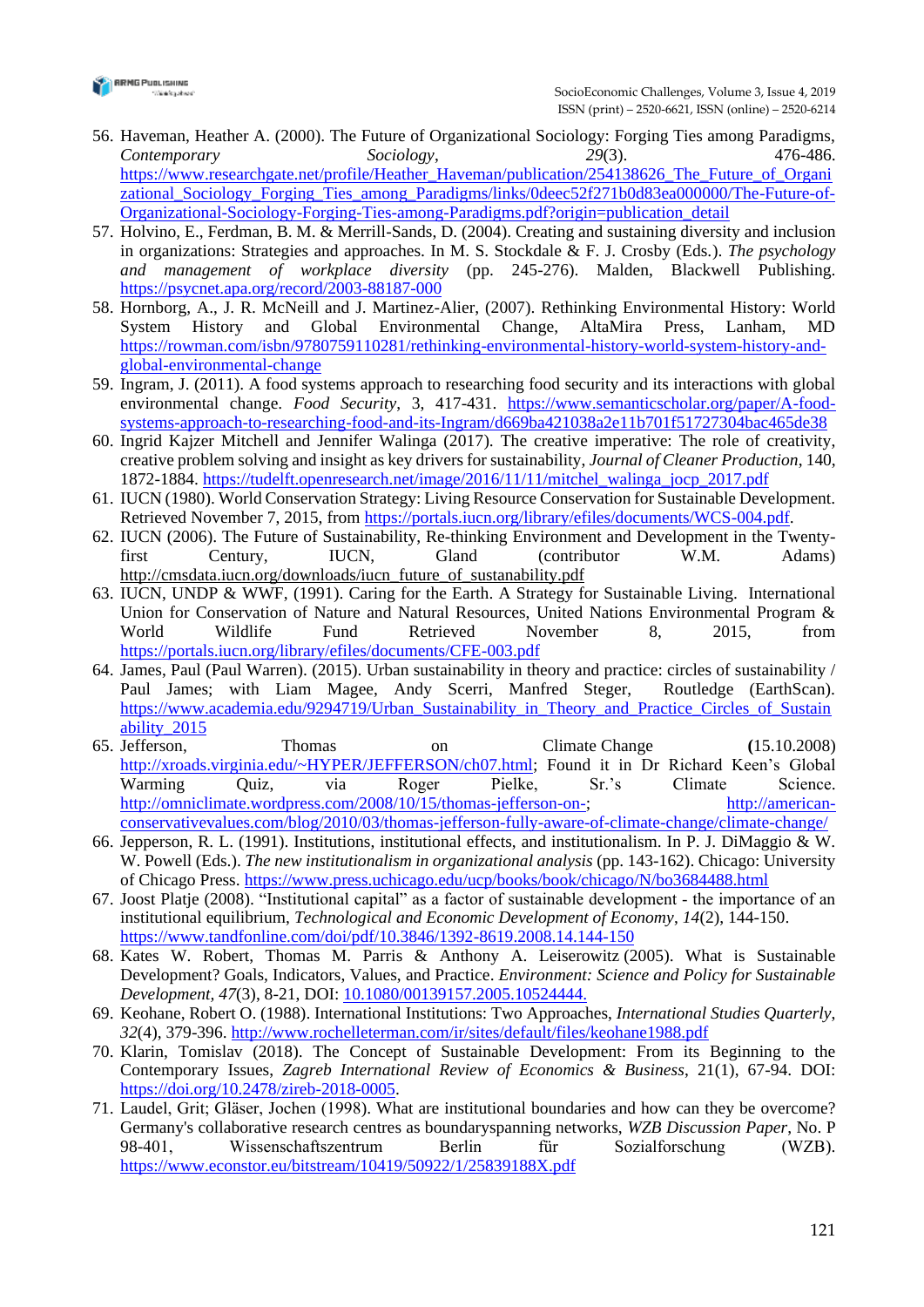

- 72. Lawrence, P. R., Lorsch, J. W. (1967). *Organization and environment*. Boston: Graduate School of Business **Administration**, **Harvard** University. <https://www.hup.harvard.edu/catalog.php?isbn=9780875840642>
- 73. Lélé, Sharachchandra M. (1991). Sustainable development: A critical review. *World Development*, *19*(6), 607-621 [https://edisciplinas.usp.br/pluginfile.php/209043/mod\\_resource/content/1/Texto\\_1\\_lele.pdf](https://edisciplinas.usp.br/pluginfile.php/209043/mod_resource/content/1/Texto_1_lele.pdf)
- 74. Litfin, Karen (1994). *Ozone Discourses: Science and Politics in Global Environmental Cooperation*. <https://www.amazon.co.uk/Ozone-Discourse-Environmental-Cooperation-Directions/dp/0231081375>
- 75. Lorek, Sylvia and Doris Fuchs (2011). Strong sustainable consumption governance e precondition for a degrowth path? *Journal of Cleaner Production*, 30, 1-8. [https://degrowth.org/wp](https://degrowth.org/wp-content/uploads/2011/05/Lorek_Sustainable-consumption.pdf)[content/uploads/2011/05/Lorek\\_Sustainable-consumption.pdf](https://degrowth.org/wp-content/uploads/2011/05/Lorek_Sustainable-consumption.pdf)
- 76. Mair, Simon, Aled Jones, Jonathan Ward, Ian Christie, Angela Druckman, and Fergus Lyon (2017). *A Critical Review of the Role of Indicators in Implementing the Sustainable Development Goals in the Handbook of Sustainability Science* in Leal, Walter (Edit.) [https://www.researchgate.net/publication/313444041\\_A\\_Critical\\_Review\\_of\\_the\\_Role\\_of\\_Indicators\\_i](https://www.researchgate.net/publication/313444041_A_Critical_Review_of_the_Role_of_Indicators_in_Implementing_the_Sustainable_Development_Goals) n Implementing the Sustainable Development Goals
- 77. March, J.G. and J.P. Olsen (1984). The New Institutionalism: Organizational Factors in Political Life. *American Political Science Review, 78* (3), 734-749. [http://www.rochelleterman.com/ComparativeExam/sites/default/files/Bibliography%20and%20Summar](http://www.rochelleterman.com/ComparativeExam/sites/default/files/Bibliography%20and%20Summaries/March%20and%20Olson%201984.pdf) [ies/March%20and%20Olson%201984.pdf](http://www.rochelleterman.com/ComparativeExam/sites/default/files/Bibliography%20and%20Summaries/March%20and%20Olson%201984.pdf)
- 78. March, J.G. and J.P. Olsen (1986). Institutional perspectives on political institutions. *Governance*, *9* (3), 247-264.<https://doi.org/10.1111/j.1468-0491.1996.tb00242.x>
- 79. March, J.G. and J.P. Olsen (1989). *Rediscovering Institutions*. New York: Free Press.
- 80. March, J.G. and J.P. Olsen (1998). The institutional dynamics of international political orders. *International Organization*, 52, 943-69. Reprinted pp. 303-329 in P.J. Katzenstein, R.O. Keohane and S.D. Krasner eds. *Exploration and Contestation in the Study of World Politics*. Cambridge Ma: The MIT Press. [http://courses.washington.edu/ppm504/MarchOlson\\_IO\\_98.pdf](http://courses.washington.edu/ppm504/MarchOlson_IO_98.pdf)
- 81. March, James G. & Johan P. Olsen (2005). Elaborating the "New Institutionalism" *Working Paper No.11*, March 2005, Center for European Studies, Oslo, Norway. [http://www.arena.uio.no/publications/working](http://www.arena.uio.no/publications/working-papers2005/papers/wp05_11.pdf)[papers2005/papers/wp05\\_11.pdf](http://www.arena.uio.no/publications/working-papers2005/papers/wp05_11.pdf)
- 82. Marin, C., Dorobanțu, R., Codreanu, D. & Mihaela, R. (2012). The Fruit of Collaboration between Local Government and Private Partners in the Sustainable Development Community Case Study: County Valcea. Economy Transdisciplinarity Cognition, 2, 93–98. In Duran, C.D., Martins, Antonio A.; Teresa M. Mata and Carlos A. V. Costa (2006). Education for sustainability: challenges and trends, Clean Techn Environ Policy (2006) 8: 31–37. DOI: <10.1007/s10098-005-0026-3>
- 83. Maser, C. (1997). *Sustainable community development: principles and concepts*, St. Lucie Press. [https://books.google.cg/books/about/Sustainable\\_community\\_development.html?hl=fr&id=4HHagTJL](https://books.google.cg/books/about/Sustainable_community_development.html?hl=fr&id=4HHagTJLWfMC) [WfMC](https://books.google.cg/books/about/Sustainable_community_development.html?hl=fr&id=4HHagTJLWfMC)
- 84. Meadows, D.H. (1998). Indicators and Information Systems for Sustainable Development. A report to the Balaton Group 1998. The Sustainability Institute. [https://www.iisd.org/pdf/s\\_ind\\_2.pdf](https://www.iisd.org/pdf/s_ind_2.pdf)
- 85. Meadows, D.H., Meadows, D.L., Randers, J. & Behrens III, W.W. (1972). The Limits of Growth. A report for the Club of Rome's project on the predicament of mankind. Retrieved September 20, 2018, from [http://collections.dartmouth.edu/published-derivatives/meadows/pdf/meadows\\_ltg-001.pdf.](http://collections.dartmouth.edu/published-derivatives/meadows/pdf/meadows_ltg-001.pdf)
- 86. Mearsheimer, John J. (1995). The False Promise of International Institutions, *International Security*, *19*(3), 5-49. [http://www.guillaumenicaise.com/wp-content/uploads/2013/10/mearsheimer\\_The-False-](http://www.guillaumenicaise.com/wp-content/uploads/2013/10/mearsheimer_The-False-Promise-of-International-Institutions.pdf)[Promise-of-International-Institutions.pdf](http://www.guillaumenicaise.com/wp-content/uploads/2013/10/mearsheimer_The-False-Promise-of-International-Institutions.pdf)
- 87. Meuleman, Louis (Ed.) (2013). Trans governance: Advancing sustainability governance, ISBN 978-3- 642-28009-2, Springer, Heidelberg, [http://dx.doi.org/10.1007/978-3-642-28009-2.](http://dx.doi.org/10.1007/978-3-642-28009-2)
- 88. Meyer, J.W. and Rowan, B. (1977). Institutionalized Organizations: Formal Structure as Myth and Ceremony. *American Journal of Sociology*, 83, 340-363. [http://10x10learning.com/wp](http://10x10learning.com/wp-content/uploads/2016/05/Meyer-and-Rowan-LG639.pdf)[content/uploads/2016/05/Meyer-and-Rowan-LG639.pdf](http://10x10learning.com/wp-content/uploads/2016/05/Meyer-and-Rowan-LG639.pdf)
- 89. Brundtland, G., ed. (1987). *Our Common Future: The World Commission on Environment and Development,* Oxford: University Press. <https://sustainabledevelopment.un.org/content/documents/5987our-common-future.pdf>
- 90. Mitchell, Ingrid Kajzer and Jennifer Walinga (2017). The creative imperative: The role of creativity, creative problem solving and insight as key drivers for sustainability, *Journal of Cleaner Production* 140, 1872-1884. [https://tudelft.openresearch.net/image/2016/11/11/mitchel\\_walinga\\_jocp\\_2017.pdf](https://tudelft.openresearch.net/image/2016/11/11/mitchel_walinga_jocp_2017.pdf)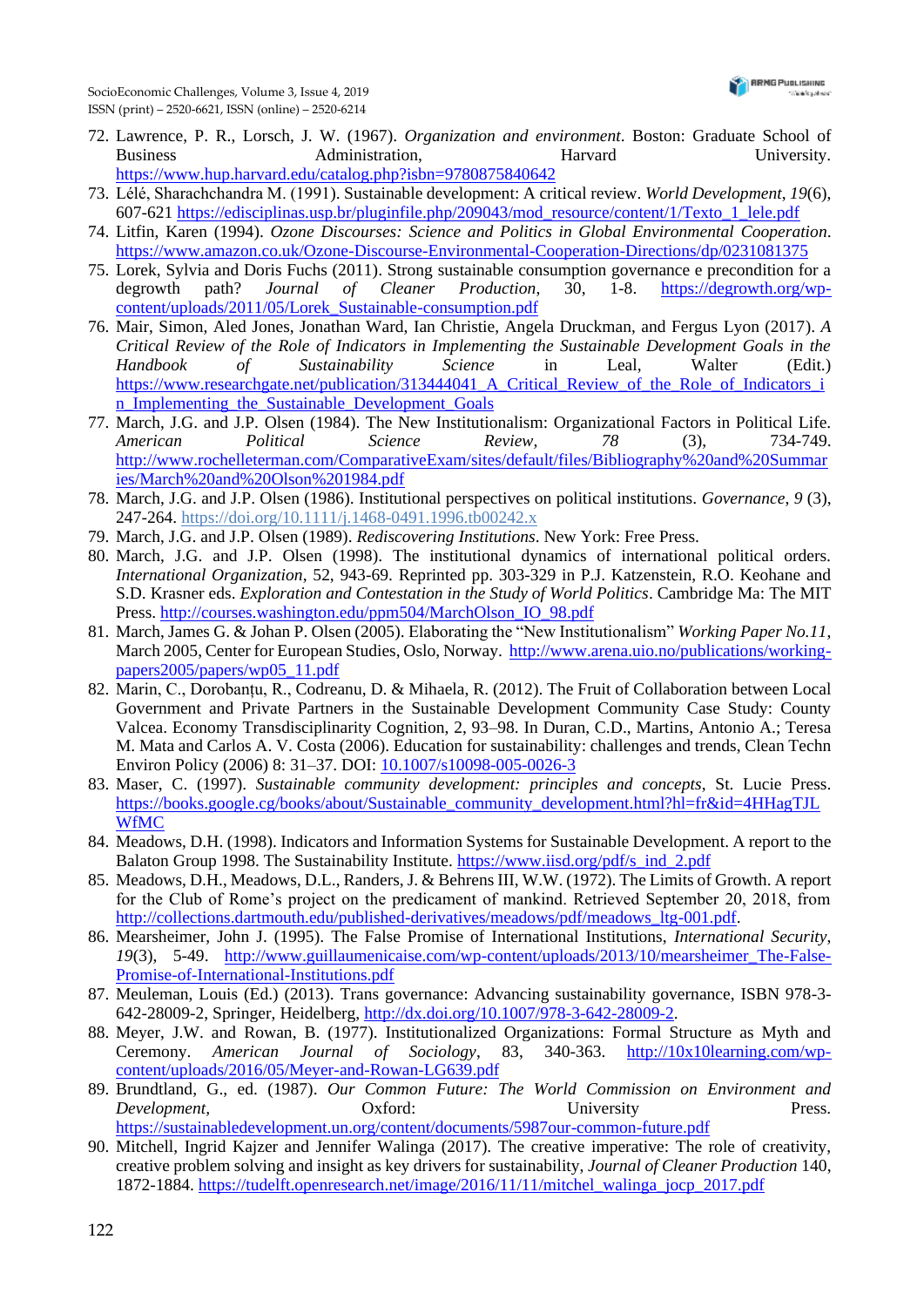

- 91. Nielsen K. (2001). Institutionalist Approaches in the social Sciences: Typology, Dialogue and Future Challenges, *Journal of Economic Issues*, *32*(2). <https://www.jstor.org/stable/4227683?seq=1>
- 92. Nielsen, K. (2001). Review of Institutionalist Approaches in the Social Sciences: Variety, Dialogue, and Future Prospects. *Research Papers. Network Institutional Theory*. No. 7. Roskilde: Roskilde University. DOI: [10.1080/00213624.2001.11506385](https://www.researchgate.net/deref/http%3A%2F%2Fdx.doi.org%2F10.1080%2F00213624.2001.11506385)
- 93. North, Douglass C. (1981). *Structure and Change in Economic History*. New York: W.W. Norton & Co. [https://doi.org/10.1177/003232928201100416](https://doi.org/10.1177%2F003232928201100416)
- 94. OECD. (1998). *Sustainability Indicators beyond the Environment.* OECD: Paris.
- 95. Oliver, C. (1991). Strategic Responses to Institutional Processes, *Academy of Management Review*, *16*(191), 145-179. <https://doi.org/10.5465/amr.1991.4279002>
- 96. Opschoor, H., Reinders, L. (1991). Towards sustainable development indicators. In *Search of Indicators of Sustainable Development*, Kuik, O., Verbruggen, H. (eds). Kluwer: Dordrecht; 7–27. [https://doi.org/10.1016/S0921-8009\(96\)00108-5](https://doi.org/10.1016/S0921-8009(96)00108-5)
- 97. Ostrom, Elinor (1990). *Governing the Commons: The Evolution of Institutions for Collective Action (Political Economy of Institutions and Decisions).* Cambridge University Press. [https://wtf.tw/ref/ostrom\\_1990.pdf](https://wtf.tw/ref/ostrom_1990.pdf)
- 98. Paehlke, Robert C. (1989). *Environmentalism and the Future of Progressive Politics*, Yale University press. [https://www.amazon.com/Environmentalism-Future-Progressive-Politics-](https://www.amazon.com/Environmentalism-Future-Progressive-Politics-Paehlke/dp/B000ORKDE2)[Paehlke/dp/B000ORKDE2](https://www.amazon.com/Environmentalism-Future-Progressive-Politics-Paehlke/dp/B000ORKDE2)
- 99. Palmer, Len (2003). *Discourses of sustainability: a foucauldian approach*, The Regional Institute. <http://www.regional.org.au/au/apen/2003/refereed/020palmerl.htm>
- 100. PAP/RAC, (1999). Carrying capacity assessment for tourism development, Priority Actions Program, in framework of Regional Activity Centre Mediterranean Action Plan Coastal Area Management Program (CAMP) Fuka-Matrouh – Egypt, Split: Regional Activity Centre. [https://pap](https://pap-thecoastcentre.org/pdfs/CCA%20for%20Tourism%20Development.pdf)[thecoastcentre.org/pdfs/CCA%20for%20Tourism%20Development.pdf](https://pap-thecoastcentre.org/pdfs/CCA%20for%20Tourism%20Development.pdf)
- 101. Pearce, D. (1989). *Tourism Development*. London: Harlow.
- 102. Pesch, Udo (2014). Sustainable development and institutional boundaries, *Journal of Integrative Environmental Sciences*, *11*(1), 39-54, DOI: [10.1080/1943815X.2014.889718.](10.1080/1943815X.2014.889718)
- 103. Pfahl, Stefanie (2005). Institutional sustainability, *Int. J. Sustainable Development*, *8*(1/2). <https://d3pcsg2wjq9izr.cloudfront.net/files/6471/articles/6330/f326111104951287.pdf>
- 104. Poudel, D.D. (2008). Management of Eight "*Ja*" for Economic Development of Nepal, *Journal of Comparative International Management*, *11*(1), 15-27. <https://pdfs.semanticscholar.org/b545/05424a7994c449e26c7257ad76f0f8ec6e77.pdf>
- 105. Powell, W. W. (1990). Neither market nor hierarchy: Network forms of organization. In Staw, B. M. & Cummings, L. L. (Eds.). *Research in Organizational Behavior*, 12 (pp. 295-336). Greenwich, CT: JAI Press.<http://www.uvm.edu/pdodds/files/papers/others/1990/powell1990a.pdf>
- 106. Powell, W. W., Koput, K. & Smith-Doerr, L. (1996). Interorganizational collaboration and the locus of innovation: Networks of learning in biotechnology. *Administrative Science Quarterly*, 41, 116-145. [https://arizona.pure.elsevier.com/en/publications/interorganizational-collaboration-and-the-locus-of](https://arizona.pure.elsevier.com/en/publications/interorganizational-collaboration-and-the-locus-of-innovation-net)[innovation-net](https://arizona.pure.elsevier.com/en/publications/interorganizational-collaboration-and-the-locus-of-innovation-net)
- 107. Powell, Walter W. and DiMaggio, Paul J. (1991). *The new institutionalism in organizational analysis Chicago*, IL: University of Chicago Press. <https://www.press.uchicago.edu/ucp/books/book/chicago/N/bo3684488.html>
- 108. Raworth, K. (2012). *A safe and just space for humanity*. Oxfam discussion paper. 26 pp. <https://pdfs.semanticscholar.org/458c/d1325da288d260340826bd84af36bf450f99.pdf>
- 109. Richter, Brian D. (2009). *Short Communication Re-Thinking Environmental Flows: From Allocations*. <https://www.conservationgateway.org/Documents/Richter%202009.pdf>
- 110. Robin, Libby and Will Steffen (2007). History for the Anthropocene, *History Compass*, *5*, [http://www.blackwellcompass.com/subject/history/section\\_home?section=hico-world](http://www.blackwellcompass.com/subject/history/section_home?section=hico-world)
- 111. Rockström, J. et. al. (2009a). A safe operating space for humanity*, Nature*, 461, 472-475. <https://www.nature.com/articles/461472a>
- 112. Rockström, J. et. al. (2009b). Planetary Boundaries: Exploring the Safe Operating Space for Humanity, *Ecology and Society*, *14*(2), 32. <https://www.ecologyandsociety.org/vol14/iss2/art32/>
- 113. Rockström, J., Karlberg, L. (2010). The Quadruple Squeeze: Defining the safe operating space for freshwater use to achieve a triply green revolution in the Anthropocene. *Ambio*, 39, 257-265. <https://www.ncbi.nlm.nih.gov/pubmed/20701182>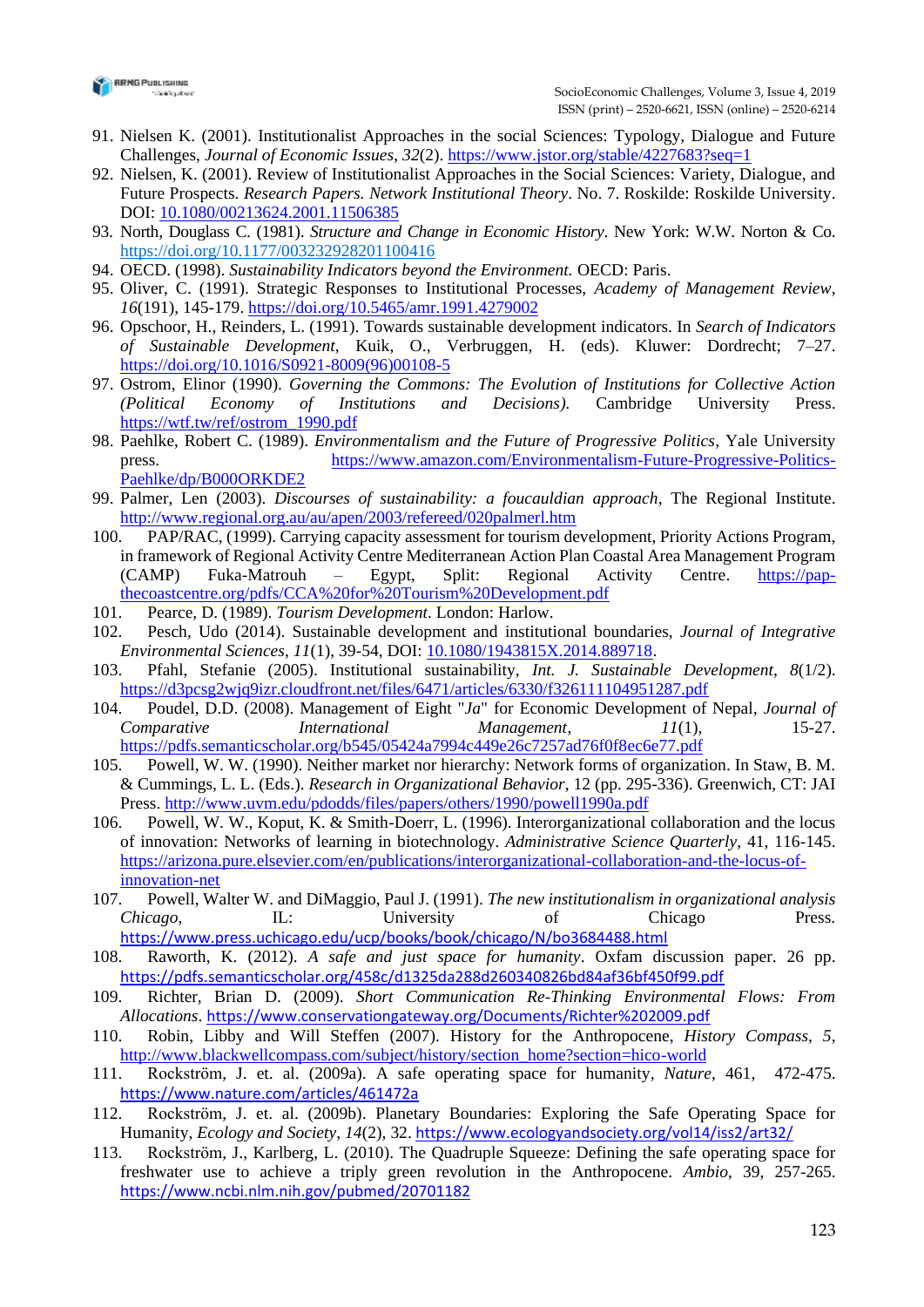- 114. Rockström, Johan and Jeffrey D. Sachs with Marcus C. Öhman and Guido Schmidt-Traub (2013). Sustainable Development and Planetary Boundaries, *Background Research Paper*, Submitted to the High Level Panel on the Post-2015 Development Agenda, Sustainable Development Network, [https://www.researchgate.net/profile/Marcus\\_Oehman/publication/257873780\\_Sustainable\\_Developme](https://www.researchgate.net/profile/Marcus_Oehman/publication/257873780_Sustainable_Development_and_Planetary_Boundaries/links/004635260112637085000000/Sustainable-Development-and-Planetary-Boundaries.pdf) [nt\\_and\\_Planetary\\_Boundaries/links/004635260112637085000000/Sustainable-Development-and-](https://www.researchgate.net/profile/Marcus_Oehman/publication/257873780_Sustainable_Development_and_Planetary_Boundaries/links/004635260112637085000000/Sustainable-Development-and-Planetary-Boundaries.pdf)[Planetary-Boundaries.pdf.](https://www.researchgate.net/profile/Marcus_Oehman/publication/257873780_Sustainable_Development_and_Planetary_Boundaries/links/004635260112637085000000/Sustainable-Development-and-Planetary-Boundaries.pdf)
- 115. Running, S.W. (2012). A measurable planetary boundary for the biosphere. *Science*, 337, 1458. [http://leml.asu.edu/Wu-SIs2015F/LECTURES+READINGS/Topic\\_04-Global\\_SIIs/Readings-](http://leml.asu.edu/Wu-SIs2015F/LECTURES+READINGS/Topic_04-Global_SIIs/Readings-Global_SDIs/Planetary%20Boundaries/Running-2012-A%20measureable%20planetary%20boundary%20for%20the%20biosphere.pdf)[Global\\_SDIs/Planetary%20Boundaries/Running-2012-](http://leml.asu.edu/Wu-SIs2015F/LECTURES+READINGS/Topic_04-Global_SIIs/Readings-Global_SDIs/Planetary%20Boundaries/Running-2012-A%20measureable%20planetary%20boundary%20for%20the%20biosphere.pdf) [A%20measureable%20planetary%20boundary%20for%20the%20biosphere.pdf](http://leml.asu.edu/Wu-SIs2015F/LECTURES+READINGS/Topic_04-Global_SIIs/Readings-Global_SDIs/Planetary%20Boundaries/Running-2012-A%20measureable%20planetary%20boundary%20for%20the%20biosphere.pdf)
- 116. Sawyer, R. Keith (2002). A Discourse on Discourse: An Archeological History of an Intellectual Concept, *Cultural Studies*, *16*(3), 433–456. <https://doi.org/10.1080/09502380210128324>
- 117. Schlör, Holger, Wolfgang Fischer, and Jürgen-Friedrich Hake (2015). The system boundaries of sustainability, *Journal of Cleaner Production*, *88*, 52-60. [https://econpapers.repec.org/article/eeeenergy/v\\_3a92\\_3ay\\_3a2015\\_3ai\\_3ap3\\_3ap\\_3a532-546.htm](https://econpapers.repec.org/article/eeeenergy/v_3a92_3ay_3a2015_3ai_3ap3_3ap_3a532-546.htm)
- 118. Scoones, Ian (2016). The Politics of Sustainability and Development. *Annu. Rev. Environ. Resour*., 41, 293–319. <https://www.annualreviews.org/doi/abs/10.1146/annurev-environ-110615-090039>
- 119. Scott W.R. (2004). Reflections on A Half-Century of Organizational Sociology, *Annual Review of Sociology*, 30, 1–21. <https://www.annualreviews.org/doi/abs/10.1146/annurev.soc.30.012703.110644>
- 120. Scott, W. R. (2004). Institutional Theory: Contributing to a Theoretical Research Program, *Great Minds in Management: The Process of Theory Development*, Ken G. Smith and Michael A. Hitt, eds. Oxford UK: Oxford University Press. <http://docshare01.docshare.tips/files/23333/233333690.pdf>
- 121. Singh, Rajesh Kumar, H.R. Murty, S.K. Gupta, A.K. Dikshit (2009). An overview of sustainability assessment methodologies, ecological indicators 9 (2009). 189–212 [https://s3.amazonaws.com/academia.edu.documents/45427573/An\\_overview\\_of\\_sustainability\\_assessm](https://s3.amazonaws.com/academia.edu.documents/45427573/An_overview_of_sustainability_assessment_methodologies.pdf?AWSAccessKeyId=AKIAIWOWYYGZ2Y53UL3A&Expires=1551372572&Signature=7dfLfFOxOxVFIF46bCCblMugLng%3D&response-content-disposition=inline%3B%20filename%3DAn_overview_of_sustainability_assessment.pdf) [ent\\_methodologies.pdf?AWSAccessKeyId=AKIAIWOWYYGZ2Y53UL3A&Expires=1551372572&Si](https://s3.amazonaws.com/academia.edu.documents/45427573/An_overview_of_sustainability_assessment_methodologies.pdf?AWSAccessKeyId=AKIAIWOWYYGZ2Y53UL3A&Expires=1551372572&Signature=7dfLfFOxOxVFIF46bCCblMugLng%3D&response-content-disposition=inline%3B%20filename%3DAn_overview_of_sustainability_assessment.pdf) [gnature=7dfLfFOxOxVFIF46bCCblMugLng%3D&response-content](https://s3.amazonaws.com/academia.edu.documents/45427573/An_overview_of_sustainability_assessment_methodologies.pdf?AWSAccessKeyId=AKIAIWOWYYGZ2Y53UL3A&Expires=1551372572&Signature=7dfLfFOxOxVFIF46bCCblMugLng%3D&response-content-disposition=inline%3B%20filename%3DAn_overview_of_sustainability_assessment.pdf)[disposition=inline%3B%20filename%3DAn\\_overview\\_of\\_sustainability\\_assessment.pdf.](https://s3.amazonaws.com/academia.edu.documents/45427573/An_overview_of_sustainability_assessment_methodologies.pdf?AWSAccessKeyId=AKIAIWOWYYGZ2Y53UL3A&Expires=1551372572&Signature=7dfLfFOxOxVFIF46bCCblMugLng%3D&response-content-disposition=inline%3B%20filename%3DAn_overview_of_sustainability_assessment.pdf)
- 122. Spangenberg J.H. (2001). Investing in sustainable development. *International Journal of Sustainable Development*, *4*(2), 184–201. DOI: <10.1504/IJSD.2001.001554>
- 123. Spangenberg, J.H. (2002). Institutional Sustainability Indicators: An Analysis of The Institutions In Agenda 21 And A Draft Set Of Indicators For Monitoring Their Effectivity, *Sustainable Development, Sust. Dev.*, 10, 103–115. <u>http://tzyy-</u> [ling.ukn.edu.tw/seminar4/%E5%B0%88%E8%A8%8E%E5%A0%B1%E5%91%8A%E5%8F%83%E8](http://tzyy-ling.ukn.edu.tw/seminar4/%E5%B0%88%E8%A8%8E%E5%A0%B1%E5%91%8A%E5%8F%83%E8%80%83%E8%B3%87%E6%96%99/%E7%AC%AC%E4%B8%80%E6%AC%A1/%E8%94%A1%E6%83%A0%E6%97%AC/Towards%20indicators%20for%20institutional%20sustainability%20lessons%20from%20an%20analysis%20of%20Agenda%2021.pdf) [%80%83%E8%B3%87%E6%96%99/%E7%AC%AC%E4%B8%80%E6%AC%A1/%E8%94%A1%E6](http://tzyy-ling.ukn.edu.tw/seminar4/%E5%B0%88%E8%A8%8E%E5%A0%B1%E5%91%8A%E5%8F%83%E8%80%83%E8%B3%87%E6%96%99/%E7%AC%AC%E4%B8%80%E6%AC%A1/%E8%94%A1%E6%83%A0%E6%97%AC/Towards%20indicators%20for%20institutional%20sustainability%20lessons%20from%20an%20analysis%20of%20Agenda%2021.pdf) [%83%A0%E6%97%AC/Towards%20indicators%20for%20institutional%20sustainability%20lessons%](http://tzyy-ling.ukn.edu.tw/seminar4/%E5%B0%88%E8%A8%8E%E5%A0%B1%E5%91%8A%E5%8F%83%E8%80%83%E8%B3%87%E6%96%99/%E7%AC%AC%E4%B8%80%E6%AC%A1/%E8%94%A1%E6%83%A0%E6%97%AC/Towards%20indicators%20for%20institutional%20sustainability%20lessons%20from%20an%20analysis%20of%20Agenda%2021.pdf) [20from%20an%20analysis%20of%20Agenda%2021.pdf.](http://tzyy-ling.ukn.edu.tw/seminar4/%E5%B0%88%E8%A8%8E%E5%A0%B1%E5%91%8A%E5%8F%83%E8%80%83%E8%B3%87%E6%96%99/%E7%AC%AC%E4%B8%80%E6%AC%A1/%E8%94%A1%E6%83%A0%E6%97%AC/Towards%20indicators%20for%20institutional%20sustainability%20lessons%20from%20an%20analysis%20of%20Agenda%2021.pdf)
- 124. Spangenberg, Joachim H.,Stefanie Pfahl, and Kerstin Deller (2002). Towards indicators for institutional sustainability: lessons from an analysis of Agenda 21, Ecological Indicators, 2, 61–77. [https://www.researchgate.net/profile/Joachim\\_Spangenberg/publication/227650480\\_Institutional\\_sustai](https://www.researchgate.net/profile/Joachim_Spangenberg/publication/227650480_Institutional_sustainability_indicators_An_analysis_of_the_institutions_in_Agenda_21_and_a_draft_set_of_indicators_for_monitoring_their_effectivity/links/5b6d48bca6fdcc87df7095c7/Institutional-sustainability-indicators-An-analysis-of-the-institutions-in-Agenda-21-and-a-draft-set-of-indicators-for-monitoring-their-effectivity.pdf) [nability\\_indicators\\_An\\_analysis\\_of\\_the\\_institutions\\_in\\_Agenda\\_21\\_and\\_a\\_draft\\_set\\_of\\_indicators\\_for](https://www.researchgate.net/profile/Joachim_Spangenberg/publication/227650480_Institutional_sustainability_indicators_An_analysis_of_the_institutions_in_Agenda_21_and_a_draft_set_of_indicators_for_monitoring_their_effectivity/links/5b6d48bca6fdcc87df7095c7/Institutional-sustainability-indicators-An-analysis-of-the-institutions-in-Agenda-21-and-a-draft-set-of-indicators-for-monitoring-their-effectivity.pdf) monitoring their effectivity/links/5b6d48bca6fdcc87df7095c7/Institutional-sustainability-indicators-[An-analysis-of-the-institutions-in-Agenda-21-and-a-draft-set-of-indicators-for-monitoring-their](https://www.researchgate.net/profile/Joachim_Spangenberg/publication/227650480_Institutional_sustainability_indicators_An_analysis_of_the_institutions_in_Agenda_21_and_a_draft_set_of_indicators_for_monitoring_their_effectivity/links/5b6d48bca6fdcc87df7095c7/Institutional-sustainability-indicators-An-analysis-of-the-institutions-in-Agenda-21-and-a-draft-set-of-indicators-for-monitoring-their-effectivity.pdf)[effectivity.pdf](https://www.researchgate.net/profile/Joachim_Spangenberg/publication/227650480_Institutional_sustainability_indicators_An_analysis_of_the_institutions_in_Agenda_21_and_a_draft_set_of_indicators_for_monitoring_their_effectivity/links/5b6d48bca6fdcc87df7095c7/Institutional-sustainability-indicators-An-analysis-of-the-institutions-in-Agenda-21-and-a-draft-set-of-indicators-for-monitoring-their-effectivity.pdf)
- 125. Steffen W et al. (2011). The Anthropocene: from global change to planetary boundaries. *Ambio*, 40, 739-761. <https://www.ncbi.nlm.nih.gov/pmc/articles/PMC3357752/>
- 126. Steffen, Will, Katherine Richardson, Johan Rockström, Sarah E. Cornell, Ingo Fetzer, Elena M. Bennett, Reinette Biggs, Stephen R. Carpenter, Wim de Vries, Cynthia A. de Wit, Carl Folke, Dieter Gerten, Jens Heinke, Georgina M. Mace, Linn M. Persson, Veerabhadran Ramanathan, Belinda Reyers, Sverker Sörlin (2015). Planetary boundaries: Guiding human development on a changing planet, Science 347, 1259855 (2015). DOI: [10.1126/science.1259855.](https://openresearch-repository.anu.edu.au/bitstream/1885/13126/3/1259855.full.pdf)
- 127. Sterling, S. (2004). Higher Education, Sustainability, and the Role of Systemic Learning. In Corcoran P.B., Wals A.E.J. (eds) *Higher Education and the Challenge of Sustainability*. Springer, Dordrecht. <https://www.springer.com/gp/book/9781402020261>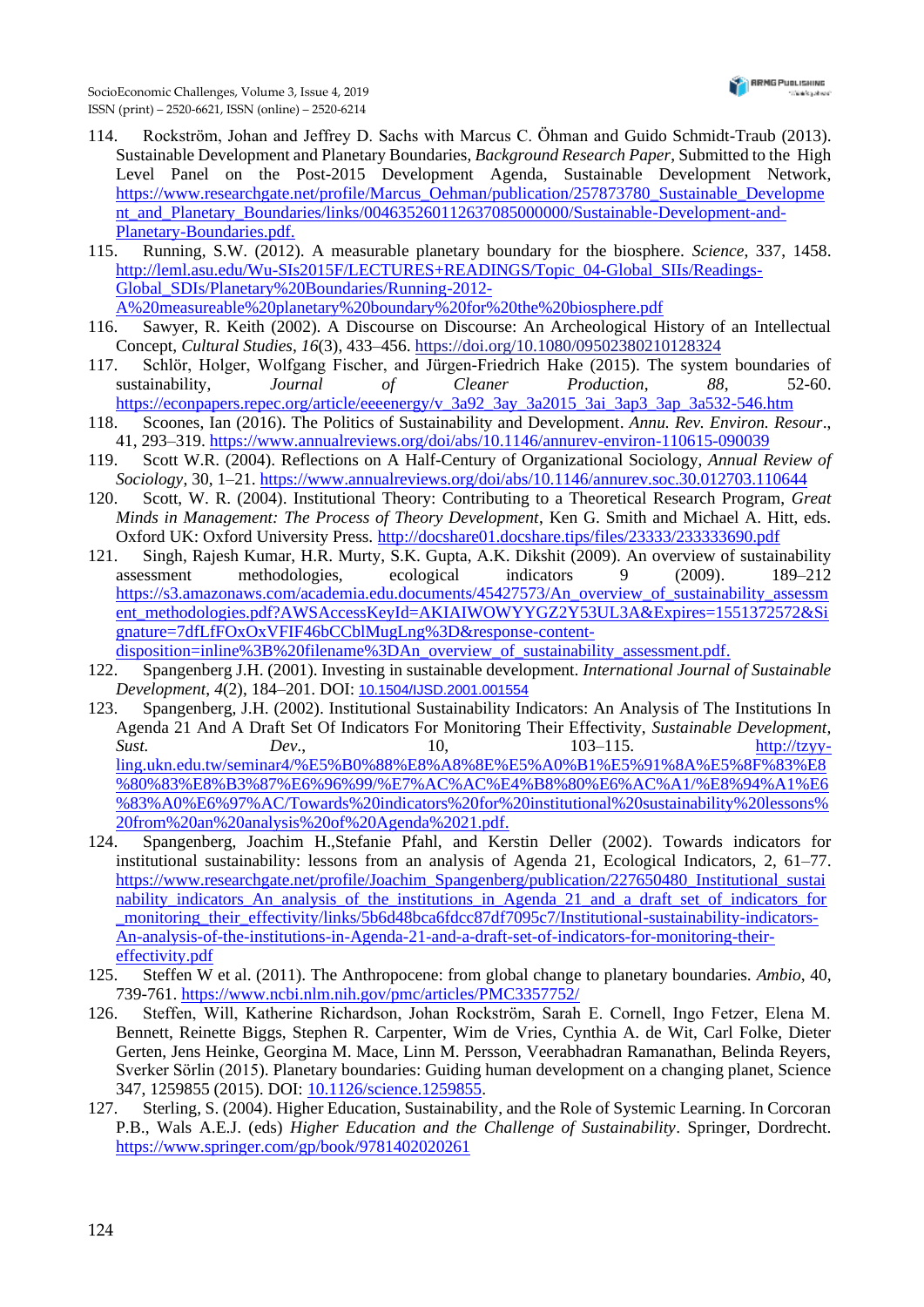

- 128. Sterling, S. (2010). Learning for resilience, or the resilient learner? Towards a necessary reconciliation in a paradigm of sustainable education. *Environmental Education Research*, 16, 511-528. DOI: [10.1080/13504622.2010.505427.](https://books.google.com.ua/books?id=KdMnDwAAQBAJ&pg=PA453&lpg=PA453&dq=10.1080/13504622.2010.505427&source=bl&ots=eMp9TX6_KV&sig=ACfU3U0VH6lvYaAPeGfKH3UtDMuMef6yCg&hl=uk&sa=X&ved=2ahUKEwiUrNu4rsfmAhXSvosKHSmGDGkQ6AEwAnoECAkQAQ#v=onepage&q=10.1080%2F13504622.2010.505427&f=false)
- 129. Stockholm Resilience Centre (2017). Transformation is feasible-How to achieve the Sustainable Development Goals within Planetary Boundaries- A report to the Club of Rome, for its 50 years anniversary 17 October 2018, Stockholm Resilience Centre [https://www.stockholmresilience.org/download/18.51d83659166367a9a16353/1539675518425/Report\\_](https://www.stockholmresilience.org/download/18.51d83659166367a9a16353/1539675518425/Report_Achieving%20the%20Sustainable%20Development%20Goals_WEB.pdf) [Achieving%20the%20Sustainable%20Development%20Goals\\_WEB.pdf](https://www.stockholmresilience.org/download/18.51d83659166367a9a16353/1539675518425/Report_Achieving%20the%20Sustainable%20Development%20Goals_WEB.pdf)
- 130. Strang, D. and J. W. Meyer (1994). Institutional Conditions for Diffusion. Institutional Environments and Organizations. W. R. Scott and J. W. Meyer. Thousand Oaks, *SAGE Publications*, 100-112. <https://journals.sagepub.com/doi/abs/10.1177/000169939503800309>
- 131. Sustainable Development Solutions Network-SDSN (2014). Health in The Framework Of Sustainable Development, Technical Report for the Post-2015 Development Agenda, Thematic Group on Health for All of the Sustainable Development Solutions Network, [http://unsdsn.org/wp](http://unsdsn.org/wp-content/uploads/2014/02/Health-For-All-Report.pdf)[content/uploads/2014/02/Health-For-All-Report.pdf.](http://unsdsn.org/wp-content/uploads/2014/02/Health-For-All-Report.pdf)
- 132. Lorek, Sylvia and Doris Fuchs (2011). Strong sustainable consumption governance e precondition for a degrowth path? *Journal of Cleaner Production*, 30, 1-8. [https://degrowth.org/wp](https://degrowth.org/wp-content/uploads/2012/11/Lorek-_Fuchs-2013.pdf)[content/uploads/2012/11/Lorek-\\_Fuchs-2013.pdf](https://degrowth.org/wp-content/uploads/2012/11/Lorek-_Fuchs-2013.pdf)
- 133. Tahvilzadeh, Nazem, Stig Montin & Mikael Cullberg (2017). Functions of sustainability: exploring what urban sustainability policy discourse "does" in the Gothenburg Metropolitan Area, *Local Environment*, *22*(sup1), 66-85, DOI: [10.1080/13549839.2017.1320538](https://doi.org/10.1080/13549839.2017.1320538)
- 134. The Limits to Growth (1972). Abstract established by Eduard Pestel; A Report to the Club of Rome (1972). by Donella H. Meadows, Dennis l. Meadows, Jorgen Randers, William W. Behrens III. <http://www.donellameadows.org/wp-content/userfiles/Limits-to-Growth-digital-scan-version.pdf>
- 135. Thelen, K., and S. Steinmo (1992). Historical Institutionalism in Comparative Politics. In *Structuring Politics: Historical Institutionalism in Comparative Politics*, edited by S. Steinmo, K. Thelen, and F. Longstreth. New York: Cambridge University Press, 1-32. [http://www.rochelleterman.com/ComparativeExam/sites/default/files/Bibliography%20and%20Summ](http://www.rochelleterman.com/ComparativeExam/sites/default/files/Bibliography%20and%20Summaries/Thelan%201999.pdf) [aries/Thelan%201999.pdf](http://www.rochelleterman.com/ComparativeExam/sites/default/files/Bibliography%20and%20Summaries/Thelan%201999.pdf)
- 136. Tuan, Yi-Fu (1991). A View of Geography, *Geographical Review*, *81*(1). pp. 99-107. <http://www.jstor.org/stable/pdfplus/215179.pdf> (accessed on 04/02/2016).
- 137. UN, United Nations (1972). Report of the United Nations Conference on the Human Environment. Stockholm. Retrieved September 20, 2015, from [http://www.un-documents.net/aconf48-14r1.pdf.](http://www.un-documents.net/aconf48-14r1.pdf)
- 138. UN, United Nations (1997). Earth Summit: Resolution adopted by the General Assembly at its nineteenth special session. Retrieved November 4, 2015, from [http://www.un.org/esa/earthsummit/index.html.](http://www.un.org/esa/earthsummit/index.html)
- 139. UN, United Nations (2002). Report of the World Summit on Sustainable Development, Johannesburg; Rio +10. Retrieved November 4, 2015, from [http://www.unmillenniumproject.org/documents/131302\\_wssd\\_report\\_reissued.pdf.](http://www.unmillenniumproject.org/documents/131302_wssd_report_reissued.pdf)
- 140. UN, United Nations (2010). The Millennium Development Goals Report. Retrieved September 20, 2015, from [http://www.un.org/millenniumgoals/pdf/MDG%20Report%202010%20En%20](http://www.un.org/millenniumgoals/pdf/MDG%20Report%202010%20En)
- 141. UN, United Nations (2012). Resolution The future we want. Retrieved November 5, 2015, from [http://daccess-dds-ny.un.org/doc/UNDOC/GEN/N11/476/10/PDF/N1147610.pdf?](http://daccess-dds-ny.un.org/doc/UNDOC/GEN/N11/476/10/PDF/N1147610.pdf?OpenElement).
- 142. UN, United Nations (2015). Retrieved September 21, 2015, from [http://www.un.org/en/index.html.](http://www.un.org/en/index.html)
- 143. UN, United Nations (2015b). 70 years, 70 documents. Retrieved September 21, 2015, from [http://research.un.org/en/UN70/about.](http://research.un.org/en/UN70/about)
- 144. UN, United Nations (2015c). Resolution "Transforming our world: the 2030 Agenda for Sustainable Development. Retrieved November 5, 2015, from [http://www.un.org/ga/search/view\\_doc.asp?symbol=A/RES/70/1&Lang=E.](http://www.un.org/ga/search/view_doc.asp?symbol=A/RES/70/1&Lang=E)
- 145. UN, United Nations (2015d). The Millennium Development Goals Report 2015. Retrieved November 5, 2015, from [http://www.un.org/millenniumgoals/2015\\_MDG\\_Report/pdf/MDG%20](http://www.un.org/millenniumgoals/2015_MDG_Report/pdf/MDG)
- 146. UNDESA-DSD United Nations Department of Economic and Social Affairs Division for Sustainable Development, 2002. Plan of Implementation of the World Summit on Sustainable Development: The Johannesburg Conference. New York. UNESCO – United Nations Educational, Scientific and Cultural Organization, 2005. International Implementation Scheme. United Nations Decade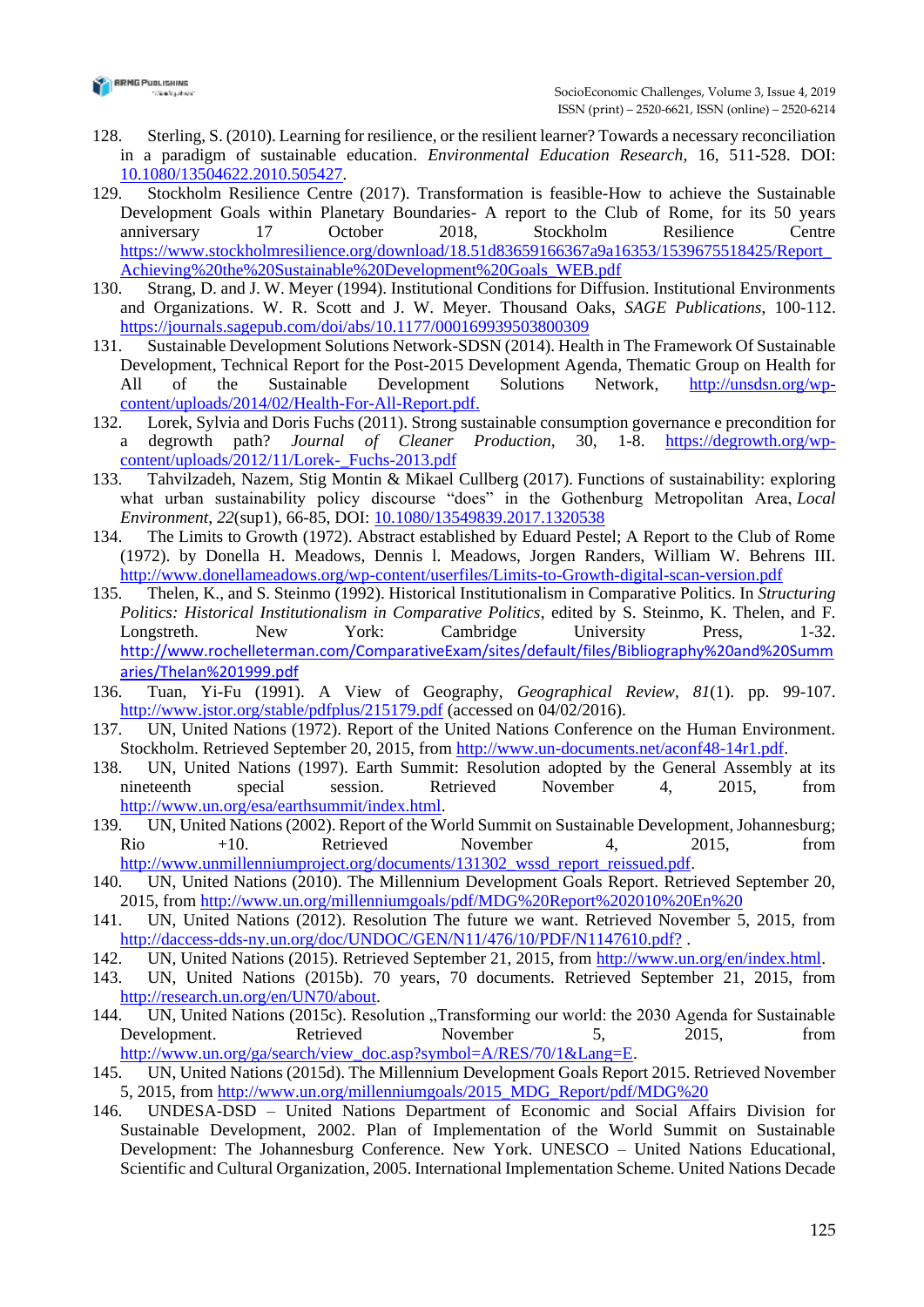of Education for Sustainable Development (2005-2014). Paris. <https://sustainabledevelopment.un.org/content/documents/Agenda21.pdf>

- 147. UNDP (2010). Global Human Development Report 2010, Human Development Report Office, New York. [http://hdr.undp.org/sites/default/files/reports/270/hdr\\_2010\\_en\\_complete\\_reprint.pdf](http://hdr.undp.org/sites/default/files/reports/270/hdr_2010_en_complete_reprint.pdf)
- 148. UN-DSD (United Nations Division for Sustainable Development) (2007). Indicators of Sustainable Development: Guidelines and Methodologies (3rd Edition) United Nations, New York <http://www.un.org/esa/sustdev/natlinfo/indicators/guidelines.pdf>
- 149. UNEP (2010). Background paper for XVII Meeting of the Forum of Ministers of Environment of Latin America and the Caribbean, Panamá City, Panamá, 26 -30 April 2010, UNEP/LAC-IG.XVII/4, UNEP, Nairobi, Kenya
- [http://www.unep.org/greeneconomy/AboutGEI/WhatisGEI/tabid/29784/Default.aspx.](http://www.unep.org/greeneconomy/AboutGEI/WhatisGEI/tabid/29784/Default.aspx)
- 150. UNEP (2012). Keeping Track of Our Changing Environment: United Nations Environmental Program From Rio to Rio+20 (1992-2012). Retrieved November 4, 2015, from [http://www.unep.org/geo/pdfs/Keeping\\_Track.pdf.](http://www.unep.org/geo/pdfs/Keeping_Track.pdf)
- 151. UNEP, (2015). Green Economy. Retrieved November 5, 2015, United Nations Environmental Program from [http://www.unep.org/greeneconomy/AboutGEI/WhatisGEI/tabid/29784/Default.aspx.](http://www.unep.org/greeneconomy/AboutGEI/WhatisGEI/tabid/29784/Default.aspx)
- 152. UNESCO (2013). UNESCO's Medium-The Contribution of Creativity to Sustainable Development Term Strategy Strategy for 2014-2021, <http://www.unesco.org/new/fileadmin/MULTIMEDIA/HQ/CLT/images/CreativityFinalENG.pdf>
- 153. UNFCCC, (2016). Report of the Conference of the Parties on its twenty-first session, held in Paris, United Nations Framework Convention on Climate Change, from 30 November to 13 December 2015. Retrieved February 15, 2016, from [http://unfccc.int/resource/docs/2015/cop21/.](http://unfccc.int/resource/docs/2015/cop21/)
- 154. United Nations (1990). *Institutions, Institutional Change, and Economic Performance*. New York: Cambridge University Press. <http://siteresources.worldbank.org/DEC/Resources/voigtfinal.PDF>
- 155. United Nations (2002). Implementing Agenda 21 Report of the Secretary-General. Commission on Sustainable Development acting as the preparatory committee for the World Summit on Sustainable Development Second session 28 January-8 February 2002. [https://iefworld.org/wssd\\_sg.htm](https://iefworld.org/wssd_sg.htm)
- 156. United Nations (2015). Transforming Our World: The 2030 Agenda For Sustainable Development A/RES/70/1, United Nations, New York [https://sustainabledevelopment.un.org/content/documents/21252030%20Agenda%20for%20Sustainable](https://sustainabledevelopment.un.org/content/documents/21252030%20Agenda%20for%20Sustainable%20Development%20web.pdf) [%20Development%20web.pdf](https://sustainabledevelopment.un.org/content/documents/21252030%20Agenda%20for%20Sustainable%20Development%20web.pdf)
- 157. United Nations Department of Economic and Social Affairs (UNDESA) (1998). Measuring Changes in Consumption and Production Patterns. A Set of Indicators. UN: New York. <https://sustainabledevelopment.un.org/index.php?page=view&type=400&nr=79&menu=1515>
- 158. United Nations Department of Economic and Social Affairs (UNDESA) (2011). The Transition to a Green Economy: Benefits, Challenges and Risks from a Sustainable Development Perspective Report by a Panel of Experts\* to Second Preparatory Committee Meeting for United Nations Conference on Sustainable Development Prepared under the direction of: Division for Sustainable Development, UN-DESA United Nations Environment Program UN Conference on Trade and Development, New York [http://www.uncsd2012.org/rio20/content/documents/Green%20Economy\\_full%20report%20final%20fo](http://www.uncsd2012.org/rio20/content/documents/Green%20Economy_full%20report%20final%20for%20posting%20clean.pdf) [r%20posting%20clean.pdf.](http://www.uncsd2012.org/rio20/content/documents/Green%20Economy_full%20report%20final%20for%20posting%20clean.pdf)
- 159. United Nations Educational, Scientific and Cultural Organization (UNESCO) (2009). Bonn Declaration. UNESCO World Conference on Education for Sustainable Development, Bonn, Germany, 31 March to 2 April 2009. [http://www.esd-world-conference-](http://www.esd-world-conference-2009.org/fileadmin/download/ESD2009_BonnDeclaration080409.pdf)[2009.org/fileadmin/download/ESD2009\\_BonnDeclaration080409.pdf.](http://www.esd-world-conference-2009.org/fileadmin/download/ESD2009_BonnDeclaration080409.pdf)
- 160. United Nations Environment Program and Development Alternatives- UNEP-DA (2008). South Asia Environment Outlook 2009: United Nations Environment Program (UNEP). South Asian Association for Regional Cooperation (SAARC) and Development Alternatives (DA) UNEP, SAARC and DA. [http://www.saarc-sec.org/userfiles/SAEO%202009.pdf.](http://www.saarc-sec.org/userfiles/SAEO%202009.pdf)
- 161. United Nations General Assembly. (1987). Report of the world commission on environment and development: Our common future. Oslo, Norway: United Nations General Assembly, Development and International Co-operation: Environment.

<https://sustainabledevelopment.un.org/content/documents/5987our-common-future.pdf>

162. Valentin, Anke and Joachim H. Spangenberg (2000). A guide to community sustainability indicators, *Environmental Impact Assessment Review*, 20, 381–392. DOI: [10.1016/S0195-9255\(00\)00049-4](doi:%2010.1016/S0195-9255(00)00049-4)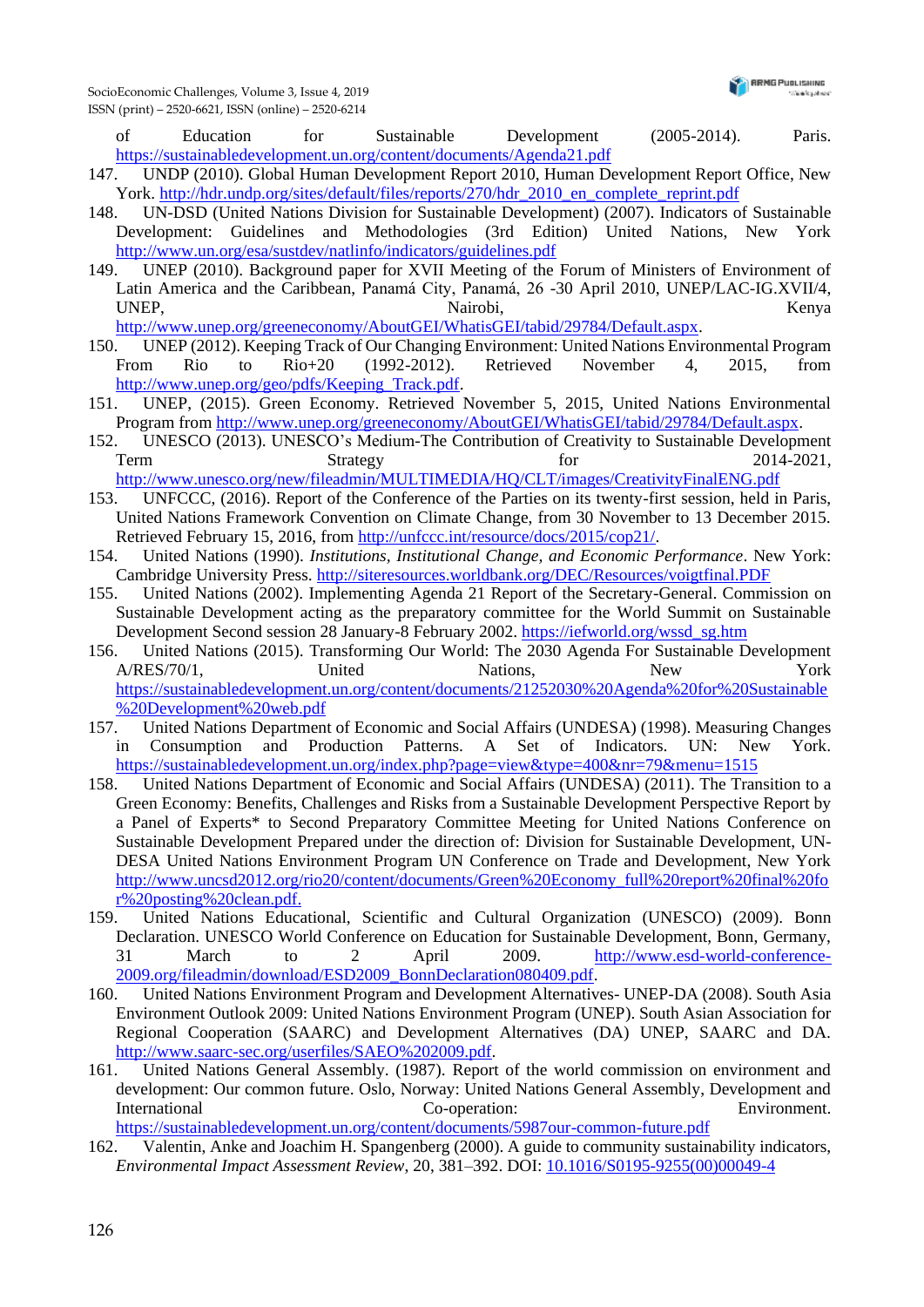

- 163. Van Dijk, T.A. (2011). *Discourse studies: A multidisciplinary introduction*. Sage. <http://dx.doi.org/10.4135/9781446289068>
- 164. van Dijk, Teun A. (1998). *Ideology: A Multidisciplinary Approach*, Sage Publications. <http://www.discourses.org/OldBooks/Teun%20A%20van%20Dijk%20-%20Ideology.pdf>
- 165. van Dijk, Teun A. (2006). Ideology and Discourse Analysis. *Journal of Political Ideologies*, 11(2), 115– 140. <https://doi.org/10.1080/13569310600687908>
- 166. Vander-Merwe, I. & Van-der-Merwe, J. (1999). Sustainable development at the local level: An introduction to local agenda 21. [http://demarchesterritorialesdedeveloppementdurable.org/wp](http://demarchesterritorialesdedeveloppementdurable.org/wp-content/uploads/2013/07/our_community_our_future.pdf)[content/uploads/2013/07/our\\_community\\_our\\_future.pdf](http://demarchesterritorialesdedeveloppementdurable.org/wp-content/uploads/2013/07/our_community_our_future.pdf)
- 167. Versteijlen, M.; Perez Salgado, F.; Janssen Groesbeek, M.; Counotte, A. (2017). Pros and Cons of Online Education as a Measure to Reduce Carbon Emissions in Higher Education in the Netherlands. *Curr. Opin. Environ. Sustain*, 28, 80–89[. https://www.semanticscholar.org/paper/Pros-and-cons-of-online-education-as-a](https://www.semanticscholar.org/paper/Pros-and-cons-of-online-education-as-a-measure-to-Versteijlen-Salgado/c9aa5aa2860414848a717720b6d5947366387790)[measure-to-Versteijlen-Salgado/c9aa5aa2860414848a717720b6d5947366387790](https://www.semanticscholar.org/paper/Pros-and-cons-of-online-education-as-a-measure-to-Versteijlen-Salgado/c9aa5aa2860414848a717720b6d5947366387790)
- 168. Vos, Robert O. (2007). Perspective Defining sustainability: a conceptual orientation, *Journal of Chemical Technology and Biotechnology*, *1*(82), 334–339. <https://doi.org/10.1002/jctb.1675>
- 169. Waheed, B.; Khan, F.I.; Veitch, B. (2011). Developing a Quantitative Tool for Sustainability Assessment of Heis. *Int. J. Sustain. High. Educ*. 12, 355–368. DOI[: 10.1108/14676371111168278](10.1108/14676371111168278)
- 170. Wallendorf, M.; Belk, R.W. (1989). Assessing Trustworthiness in Naturalistic Consumer Research. *Interpret. Consum. Res*., 69–84. [http://www.aacei.acrwebsite.org/search/view-conference](http://www.aacei.acrwebsite.org/search/view-conference-proceedings.aspx?Id=12177)[proceedings.aspx?Id=12177](http://www.aacei.acrwebsite.org/search/view-conference-proceedings.aspx?Id=12177)
- 171. Wals, A., (2009). United Nations Decade of Education for Sustainable Development (DESD, 2005-2014): Review of Contexts and Structures for Education for Sustainable Development Learning for a sustainable world 2009. Paris. <https://unesdoc.unesco.org/ark:/48223/pf0000148654>
- 172. WB, The World Bank (2015). World Development Indicators. Retrieved September 2, 2015, from [http://data.worldbank.org/data-catalog/world-development-indicators.](http://data.worldbank.org/data-catalog/world-development-indicators)
- 173. WCED (1987). *Our Common Future World Commission on Environment and Development*. New York: Oxford University Press. [https://sustainabledevelopment.un.org/content/documents/5987our-common](https://sustainabledevelopment.un.org/content/documents/5987our-common-future.pdf)[future.pdf](https://sustainabledevelopment.un.org/content/documents/5987our-common-future.pdf)
- 174. Williamson, O. E. (1975). *Markets and Hierarchies, Analysis and Antitrust Implications: A Study in the Economics of Internal Organization*. New York: Free Press. <https://lib.ugent.be/en/catalog/rug01:000031595>
- 175. World Commission on Environment and Development (WCED) (1987). Our Comon Future, Oxford University Press, Oxford, p. 61[. http://www.worldinbalance.net/pdf/1987-brundtland.pdf](http://www.worldinbalance.net/pdf/1987-brundtland.pdf)
- 176. World Conservation Strategy (1980). *World Conservation Strategy: Living Resource Conservation for Sustainable Development*. IUCN/WWF, 1196 Gland, Switzerland, and UNEP, Nairobi, Kenya. <https://portals.iucn.org/library/sites/library/files/documents/WCS-004.pdf>
- 177. Wu, SOS, Jianguo (Jingle) (2012). Sustainability Indicators Sustainability Measures: Local-Level SDIs494/598[–http://leml.asu.edu/Wu-SIs2015F/LECTURES+READINGS/Topic\\_08-](http://leml.asu.edu/Wu-SIs2015F/LECTURES+READINGS/Topic_08-Pyramid%20Method/Lecture-The%20Pyramid.pdf) [Pyramid%20Method/Lecture-The%20Pyramid.pdf](http://leml.asu.edu/Wu-SIs2015F/LECTURES+READINGS/Topic_08-Pyramid%20Method/Lecture-The%20Pyramid.pdf)
- 178. Yao, L.J.; Bai, Y. (2008). The Sustainability of Economic and Cultural Impacts of International Students to Regional Australia. *Humanomics*, 24, 250–262. <https://www.emerald.com/insight/content/doi/10.1108/08288660810917132/full/html?fullSc=1>
- 179. Yarime, M.; Tanaka, Y. (2012). The Issues and Methodologies in Sustainability Assessment Tools for Higher Education Institutions—A Review of Recent Trends and Future Challenges. *J. Educ. Sustain. Dev*. 6, 63–77. [https://doi.org/10.1177/097340821100600113](https://doi.org/10.1177%2F097340821100600113)
- 180. Young, O. R. (2002). *The institutional dimensions of environmental change: Fit, interplay, and scale.* Cambridge, MA: MIT Press. <https://mitpress.mit.edu/books/institutional-dimensions-environmental-change>
- 181. Young, O. R. (2008). Building regimes for socioecological systems: Institutional diagnostics. In O.R. Young, L. A. King, & H. Schroeder (Eds*.). Institutions and environmental change: Principal findings, applications, and research frontiers* (pp. 115–143). Cambridge, MA: MIT Press. [https://mitpress.universitypressscholarship.com/view/10.7551/mitpress/9780262240574.001.0001/upso-](https://mitpress.universitypressscholarship.com/view/10.7551/mitpress/9780262240574.001.0001/upso-9780262240574-chapter-4)[9780262240574-chapter-4](https://mitpress.universitypressscholarship.com/view/10.7551/mitpress/9780262240574.001.0001/upso-9780262240574-chapter-4)
- 182. Young, Oran R.; Schroeder, Heike and King, Leslie A. Edits (2002). *Institutions and Environmental Change, Principal Findings, The Institutional Dimensions of Environmental Change Applications, and Research Frontiers*(Summary for Policy Makers) MIT Press, MA. [https://mitpress.mit.edu/books/institutions](https://mitpress.mit.edu/books/institutions-and-environmental-change)[and-environmental-change](https://mitpress.mit.edu/books/institutions-and-environmental-change)